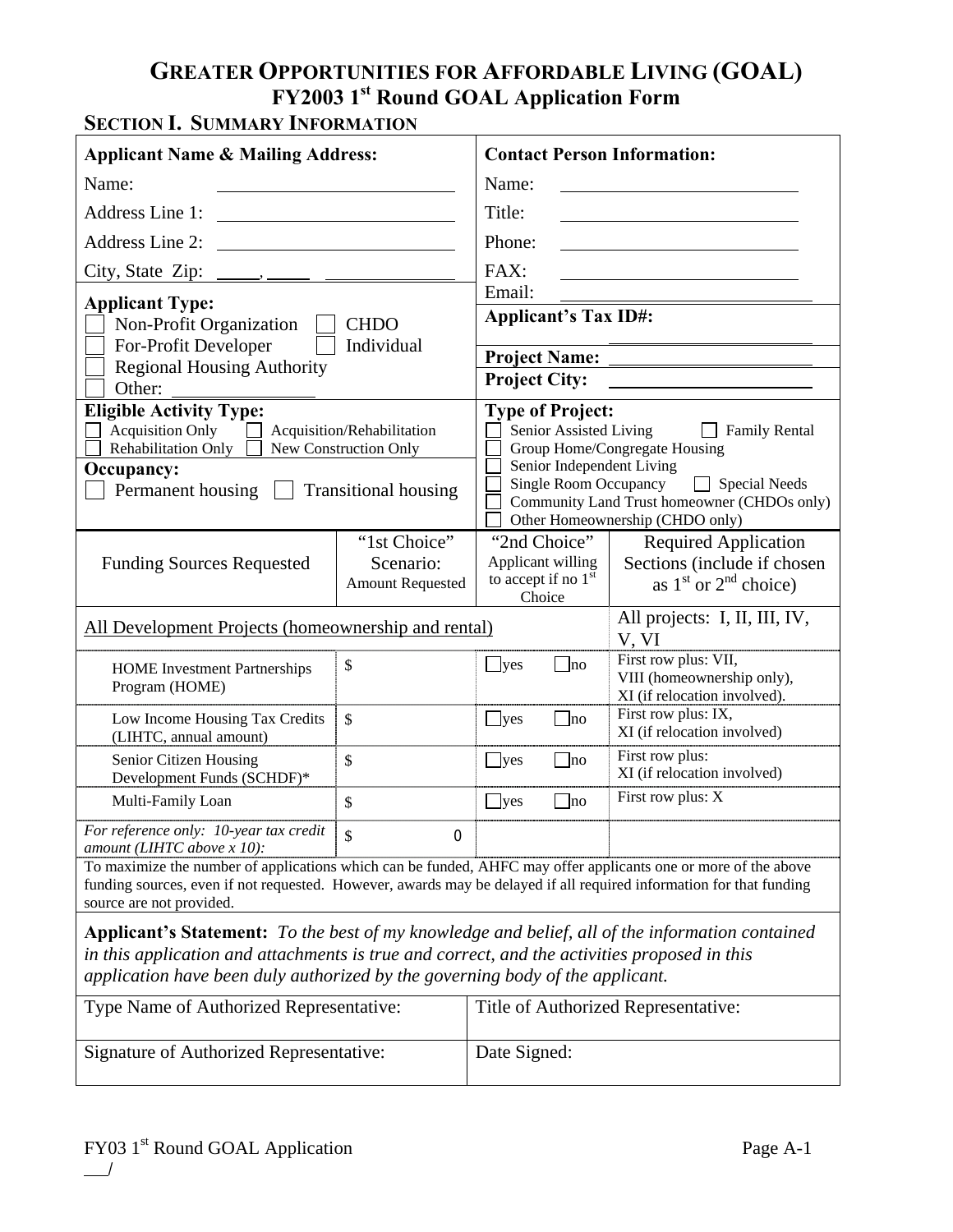#### *Narrative Project Summary*

For **rental and homeownership development projects** provide a brief overview of your project below. Discuss the nature of the development proposal; who will be served; the timeline for project development, proposed funding partners; other participating partners, project challenges which have been overcome and special project services and features.

For **homeownership projects**, discuss the above AND what resale restrictions will be placed on the property and how they will be marketed to the public, how homebuyers will be recruited and any programs or partners that will assist homebuyers with the purchase of the home, now and into the future. Also discuss if homeowners will be assisted with complying with resale requirements in any future sales.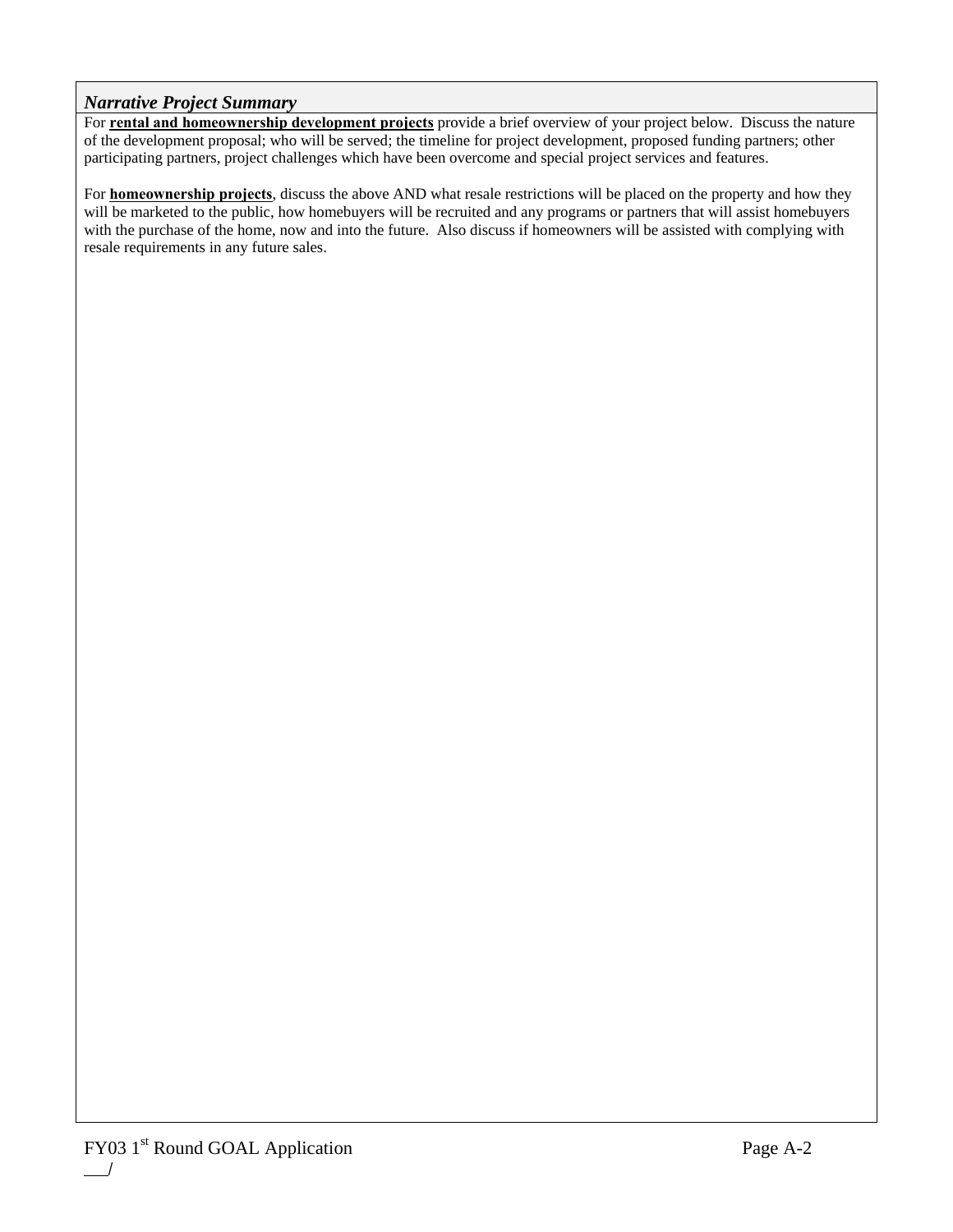# **SECTION II. APPLICANT INFORMATION**

| 1. Board Member Data:                                                                                                                                                     |                           |                         |                  |
|---------------------------------------------------------------------------------------------------------------------------------------------------------------------------|---------------------------|-------------------------|------------------|
| <b>Name</b>                                                                                                                                                               |                           | <b>Position Held</b>    |                  |
| 2. Applicant's Key Management Personnel:<br><b>Name</b>                                                                                                                   | <b>Position Held</b>      |                         | Telephone Number |
|                                                                                                                                                                           | <b>Executive Director</b> |                         |                  |
| 3. Applicant's Corporate/Organizational Principals (if applicable):                                                                                                       |                           |                         |                  |
| <b>Name</b>                                                                                                                                                               | <b>SSN</b>                | <b>Telephone Number</b> | % Ownership      |
| 4. CHDO Applicant Data                                                                                                                                                    |                           |                         |                  |
| For CHDOs only, indicate the date of most recent CHDO Certification:<br>Identify which of the above board members serve to meet the Board's Low Income<br>Representation: |                           |                         |                  |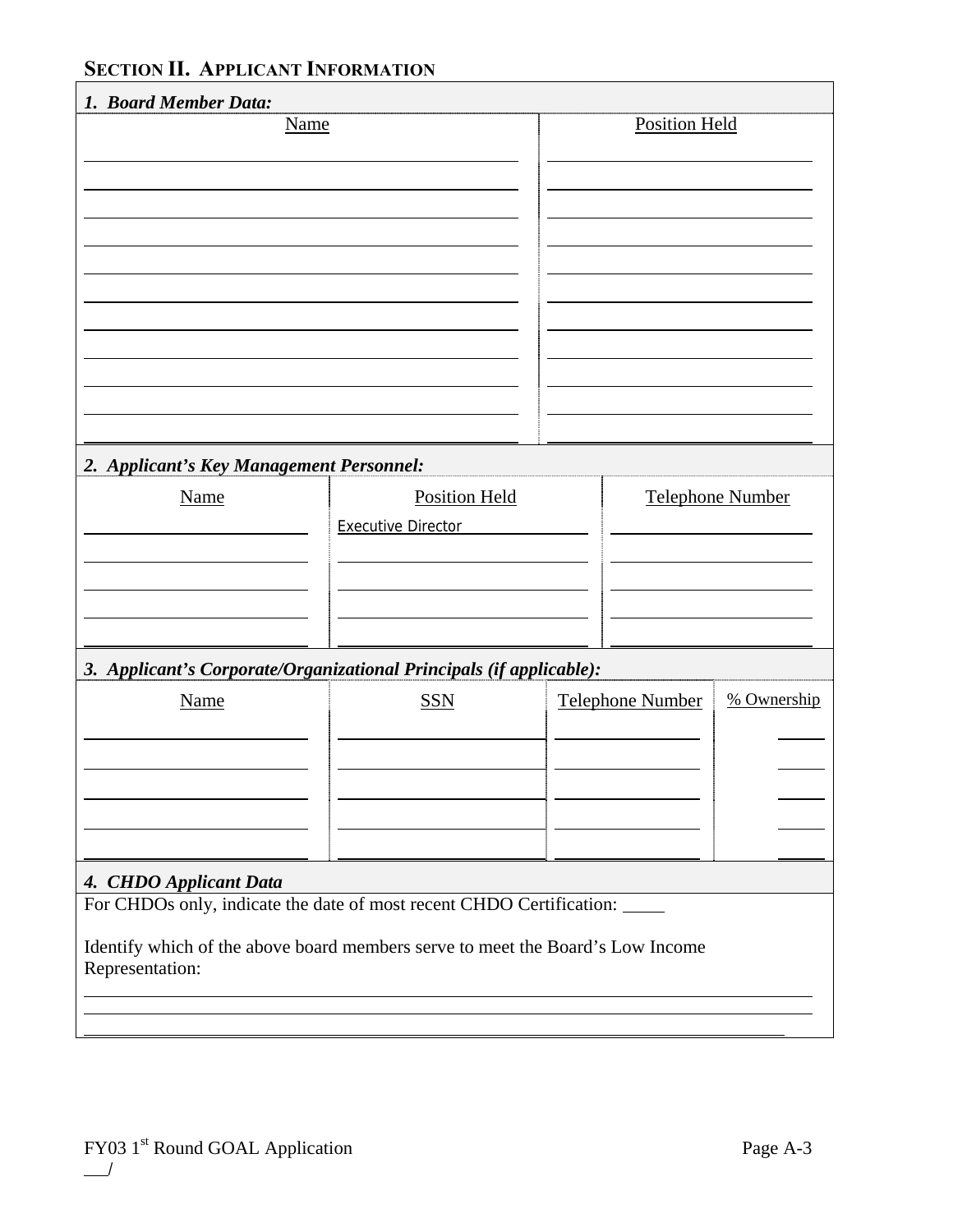# Name of Project: <u>(from</u> page 1)

| Part A. Project and Unit Information                                                                                                                                                                                                                                                                                                                                                                   |                     |                        |                                                           |                  |                                                                                                                                     |                                                    |                                                                                     |
|--------------------------------------------------------------------------------------------------------------------------------------------------------------------------------------------------------------------------------------------------------------------------------------------------------------------------------------------------------------------------------------------------------|---------------------|------------------------|-----------------------------------------------------------|------------------|-------------------------------------------------------------------------------------------------------------------------------------|----------------------------------------------------|-------------------------------------------------------------------------------------|
| Unit Type                                                                                                                                                                                                                                                                                                                                                                                              | Total # of<br>Units | Unit Size<br>(Sq. Ft.) | <b>Total Unit</b><br>Area                                 |                  | # of 50%<br>Median<br>Income Set-<br>Aside Units                                                                                    | # of 60%<br>Median<br>Income<br>Set-Aside<br>Units | # of 80%<br>Median<br>Income Set-<br>Aside Units<br>(homeowner<br>projects<br>ONLY) |
| <b>SRO</b>                                                                                                                                                                                                                                                                                                                                                                                             | 0                   |                        |                                                           |                  |                                                                                                                                     |                                                    |                                                                                     |
| Efficiencies                                                                                                                                                                                                                                                                                                                                                                                           | $\mathbf 0$         |                        |                                                           |                  |                                                                                                                                     |                                                    |                                                                                     |
| 1 Bedroom                                                                                                                                                                                                                                                                                                                                                                                              | 0                   |                        |                                                           |                  |                                                                                                                                     |                                                    |                                                                                     |
|                                                                                                                                                                                                                                                                                                                                                                                                        |                     |                        |                                                           |                  |                                                                                                                                     |                                                    |                                                                                     |
| 2 Bedroom                                                                                                                                                                                                                                                                                                                                                                                              | $\Omega$            |                        |                                                           |                  |                                                                                                                                     |                                                    |                                                                                     |
| 3 Bedroom                                                                                                                                                                                                                                                                                                                                                                                              | $\overline{0}$      |                        |                                                           |                  |                                                                                                                                     |                                                    |                                                                                     |
| 4 Bedroom                                                                                                                                                                                                                                                                                                                                                                                              | $\mathbf 0$         |                        |                                                           |                  |                                                                                                                                     |                                                    |                                                                                     |
| 5 Bedroom                                                                                                                                                                                                                                                                                                                                                                                              | $\mathbf 0$         |                        |                                                           |                  |                                                                                                                                     |                                                    |                                                                                     |
| <b>Total Units</b>                                                                                                                                                                                                                                                                                                                                                                                     |                     |                        |                                                           |                  |                                                                                                                                     |                                                    |                                                                                     |
| Managers Unit (indicate only<br>if not income set-aside)                                                                                                                                                                                                                                                                                                                                               | $\mathbf 0$         |                        |                                                           |                  |                                                                                                                                     |                                                    |                                                                                     |
| <b>Total Residential Units (Total</b><br>Units less Manager's Unit)                                                                                                                                                                                                                                                                                                                                    | $\overline{0}$      |                        | $\underline{0}$                                           |                  | $\mathbf 0$                                                                                                                         | $\mathbf 0$                                        | $\mathbf 0$                                                                         |
| <b>Total non-Residential Square</b><br>Footage (Manager's Unit plus<br>common & commercial areas.)                                                                                                                                                                                                                                                                                                     |                     |                        |                                                           |                  |                                                                                                                                     |                                                    |                                                                                     |
| <b>Total Floor Area</b>                                                                                                                                                                                                                                                                                                                                                                                |                     |                        |                                                           | $\boldsymbol{0}$ |                                                                                                                                     | $#$ of 4+5 bedroom units, for future use: 0)       |                                                                                     |
| Unit configuration data displayed within this table must be consistent with the commitment made in Section V<br>Part A and with the pro-forma feasibility data provided in the Excel file, Section IV.                                                                                                                                                                                                 |                     |                        |                                                           |                  |                                                                                                                                     |                                                    |                                                                                     |
| <b>Development Design:</b><br>Detached Single Family<br>Townhouse<br>2-, 3- or 4-plex<br>Multi Family $(5+)$<br><b>Scattered Sites</b><br># of Scattered Sites:<br>Will income set-aside units contain the same amenities package as any market rate units? $\Box$ Yes<br>If no, attach explanation of any variances, detailing the costs of appliances/amenities not included in the set-aside units. | #Units              | <b>#Buildings</b>      | <b>Other Amenities:</b><br>Common Laundry with:           |                  | Units contain Washer/Dryer Appliances<br>washers and _______ dryers<br>Covered parking spaces: $#$<br>Uncovered parking spaces: $#$ | J Units contain Washer/Dryer Hook-ups only         | No.                                                                                 |
| Explanation is attached in Tab #______.<br>CAUTION: Receipt of LIHTC's and HOME funds will generally be reduced in the event that the quality of the set-aside                                                                                                                                                                                                                                         |                     |                        | units is inconsistent with that of the market rate units. |                  |                                                                                                                                     |                                                    |                                                                                     |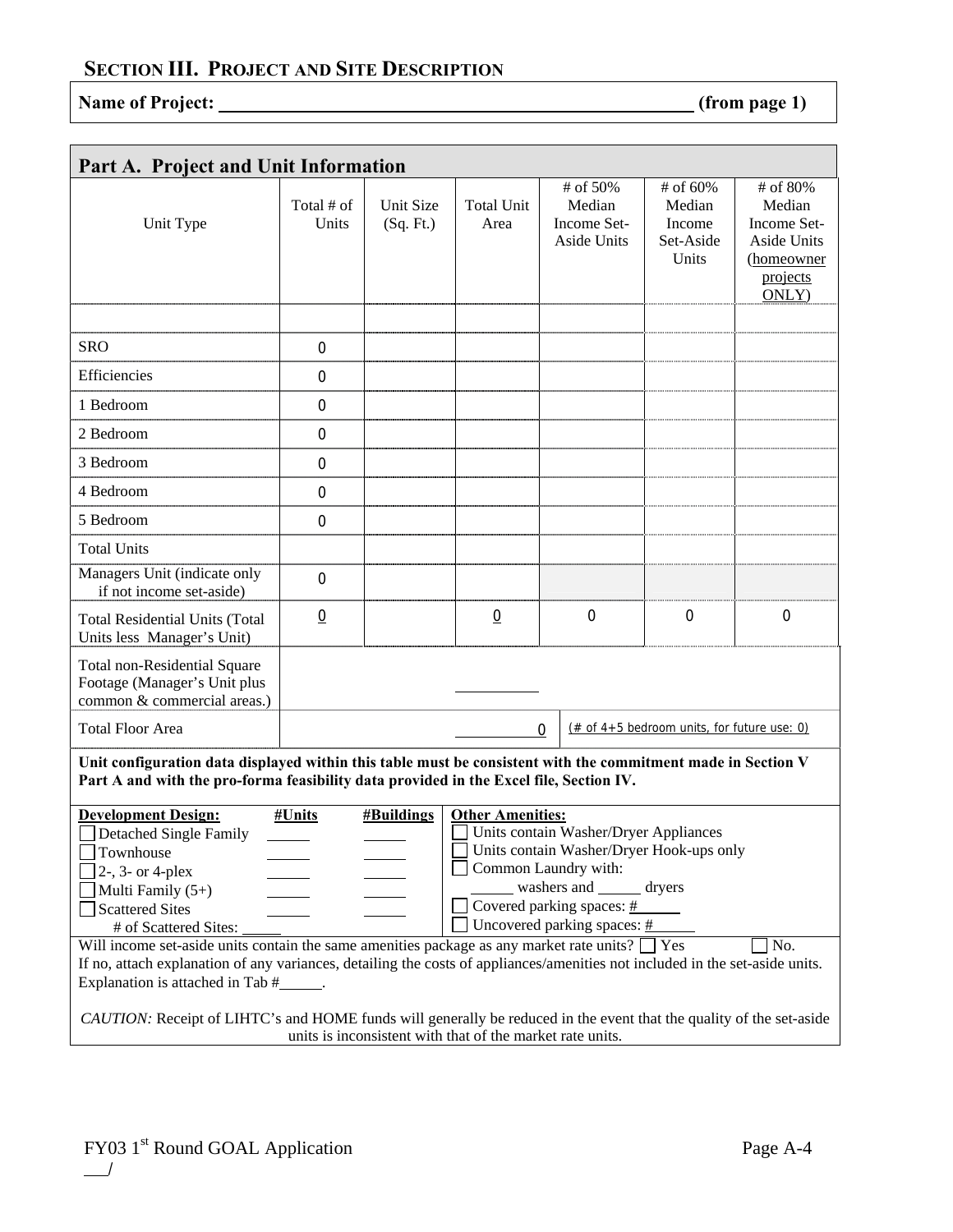Describe all non-residential space of amenities (i.e. recreation, commercial, accessory buildings, etc); identify the users of such space or amenities, and whether, if applicable, a fee will be charged for such use:

For Rental Development projects, will any utilities other than telephone be paid directly by the tenant?

 Yes. If the project will include any income set-aside units, you must attach the utility allowance you will use to determine the amount of rent the tenant will pay. If Utility Company data is used and it is less than PHA Utility Allowance Schedule, you must also attach a historical cost documentation to this application.

Utility allowance is attached in Tab

No

| <b>Part B. Project Site Information</b>                                                                                                                                          |                                                                                                                                                                                                                                                     |
|----------------------------------------------------------------------------------------------------------------------------------------------------------------------------------|-----------------------------------------------------------------------------------------------------------------------------------------------------------------------------------------------------------------------------------------------------|
| <b>Project Street Address:</b>                                                                                                                                                   | <b>Project Borough:</b>                                                                                                                                                                                                                             |
| (street)                                                                                                                                                                         |                                                                                                                                                                                                                                                     |
| $(location - from page 1)$                                                                                                                                                       |                                                                                                                                                                                                                                                     |
|                                                                                                                                                                                  |                                                                                                                                                                                                                                                     |
| <b>Project's Complete Legal Description:</b>                                                                                                                                     |                                                                                                                                                                                                                                                     |
|                                                                                                                                                                                  |                                                                                                                                                                                                                                                     |
|                                                                                                                                                                                  |                                                                                                                                                                                                                                                     |
|                                                                                                                                                                                  |                                                                                                                                                                                                                                                     |
|                                                                                                                                                                                  |                                                                                                                                                                                                                                                     |
|                                                                                                                                                                                  |                                                                                                                                                                                                                                                     |
|                                                                                                                                                                                  |                                                                                                                                                                                                                                                     |
|                                                                                                                                                                                  |                                                                                                                                                                                                                                                     |
| Site Size (indicate acres or square feet):                                                                                                                                       |                                                                                                                                                                                                                                                     |
| <b>Current site zoning:</b>                                                                                                                                                      |                                                                                                                                                                                                                                                     |
| Is the site properly zoned for the project?<br>If no, is rezoning in process?                                                                                                    | Yes<br>N <sub>0</sub><br>Yes<br>N <sub>o</sub>                                                                                                                                                                                                      |
| Estimate how long rezoning will take:                                                                                                                                            |                                                                                                                                                                                                                                                     |
| Are all utilities available at the site?                                                                                                                                         | Yes<br>N <sub>0</sub>                                                                                                                                                                                                                               |
| If no, which utilities need to be brought to the site?                                                                                                                           |                                                                                                                                                                                                                                                     |
| Estimate the cost to bring utilities to the site:                                                                                                                                |                                                                                                                                                                                                                                                     |
| Is road access currently available to the site?                                                                                                                                  | Yes<br>N <sub>0</sub>                                                                                                                                                                                                                               |
| If no, estimate the cost to bring necessary road to the site:                                                                                                                    |                                                                                                                                                                                                                                                     |
| may not be funded from GOAL Program funds (exception: utility connections from the property line to the<br>regarding the costs of utility extension and road access to the site. | $\Rightarrow$ The cost of bringing utilities or road access to the site must be included in the development cost estimate, however<br>adjacent street). Your application material should include a written cost estimate from an appropriate source |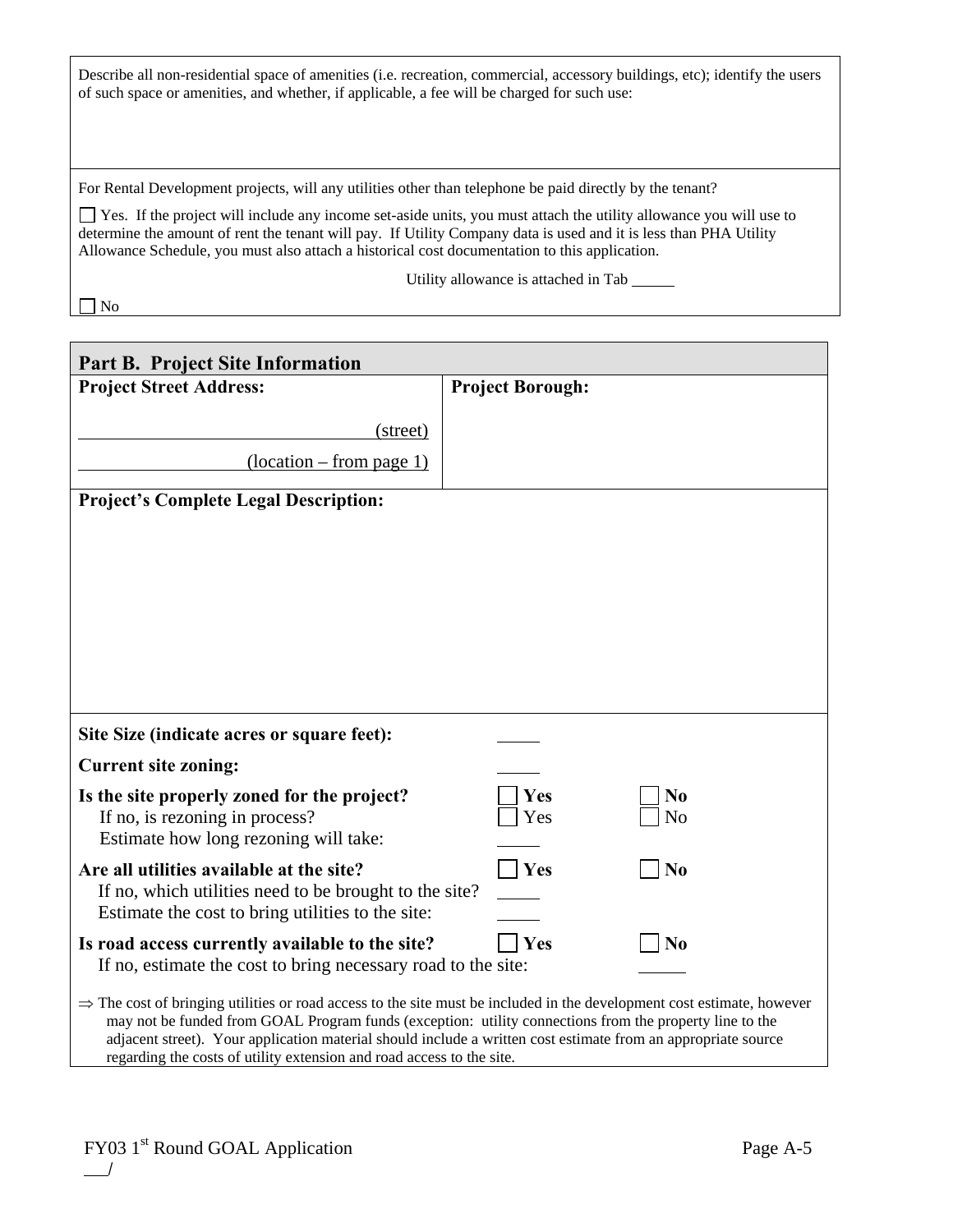| <b>Property Site Control Evidenced by:</b>           | <b>Property Status:</b>                                                                            |
|------------------------------------------------------|----------------------------------------------------------------------------------------------------|
|                                                      | $\Box$ Improved (see below)<br>$\Box$ Unimproved                                                   |
| Deed (Applicant holds title to property)             |                                                                                                    |
| <b>Executed Purchase Contract</b>                    | If Improved, is property is:                                                                       |
| $\rightarrow$ Expiration date of contract (no sooner | Occupied (see below)<br>$\Box$ Unoccupied                                                          |
| than April 30, 2003):                                | If Occupied, property is occupied by:                                                              |
| ER Limitation included (for HOME                     | <b>Owner</b><br>Tenant (household or                                                               |
| projects, see Application Instructions)              |                                                                                                    |
| Option to Purchase                                   | business)                                                                                          |
| $\rightarrow$ Expiration date of contract (no sooner | <b>Check one of the statements below</b>                                                           |
| than April 30, 2002):                                | (required!):                                                                                       |
| <b>Solution 3</b> ER Limitation included (for HOME   | <i>Important!!</i> I understand this property is                                                   |
| projects, see Application Instructions)              | <b>improved &amp; occupied</b> , and this application                                              |
| Long term lease                                      | must include Section XI (Acquisition or                                                            |
| $\rightarrow$ Expiration date of long-term lease (no | Rehabilitation of an Occupied Property)                                                            |
| sooner than 50 years after expected                  | This project does not involve development                                                          |
|                                                      |                                                                                                    |
| Other:                                               | on an improved and occupied site.                                                                  |
|                                                      |                                                                                                    |
| Please indicate the application tab where evidence   |                                                                                                    |
| of site control may be found:                        |                                                                                                    |
|                                                      |                                                                                                    |
|                                                      | Describe the neighborhood where the site is located, noting other types of development in the      |
|                                                      | immediate area, i.e., residential, commercial, industrial. Discuss the suitability of the site for |
| the proposed/existing development.                   |                                                                                                    |
|                                                      |                                                                                                    |
|                                                      |                                                                                                    |
|                                                      |                                                                                                    |
|                                                      |                                                                                                    |
|                                                      |                                                                                                    |
|                                                      |                                                                                                    |
|                                                      |                                                                                                    |
|                                                      |                                                                                                    |
|                                                      |                                                                                                    |
|                                                      |                                                                                                    |
|                                                      |                                                                                                    |
|                                                      |                                                                                                    |
|                                                      |                                                                                                    |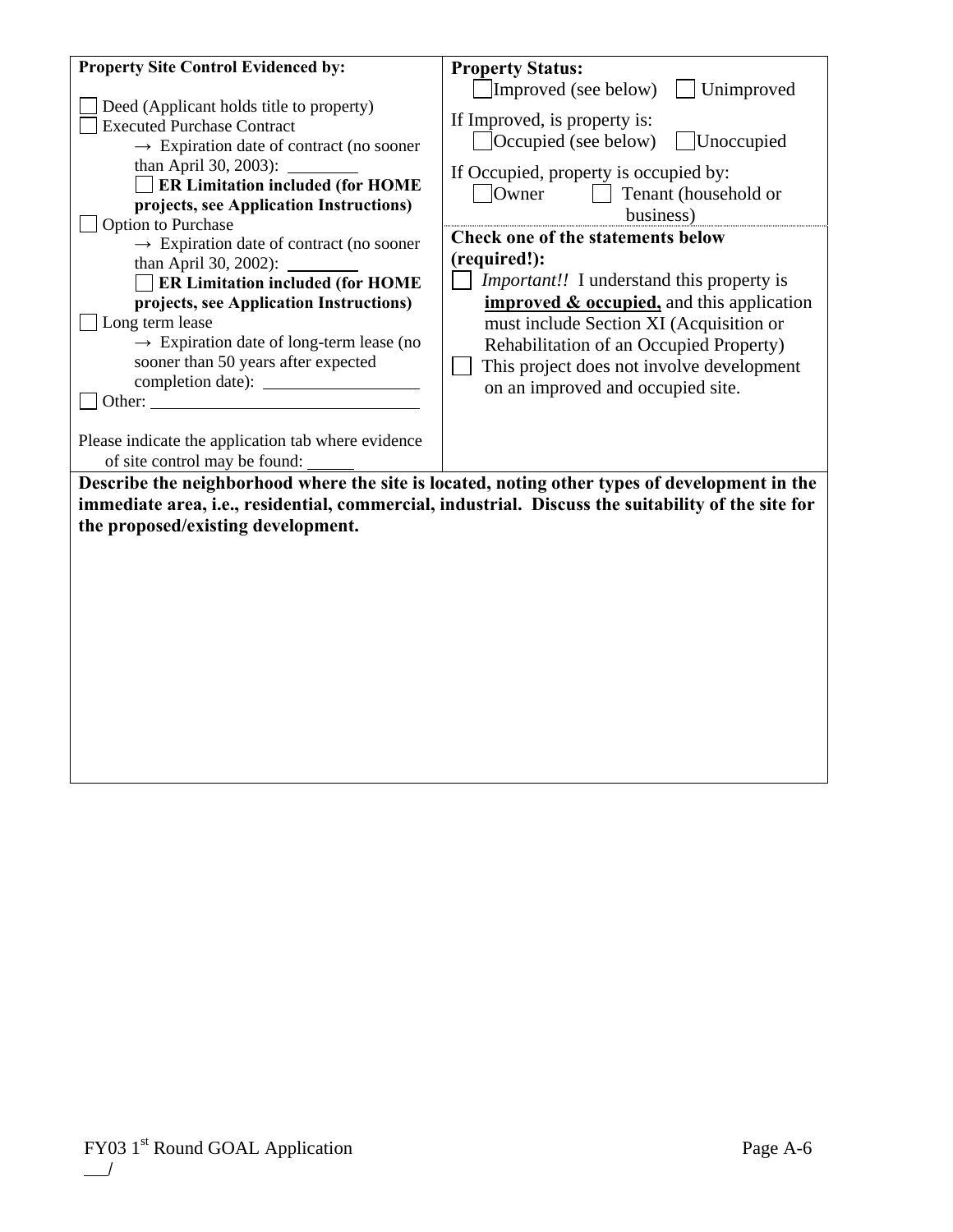| This section must be filled out using the tables included in the excel spreadsheet. After<br>completing all appropriate sheets on the Excel spreadsheet print out all sheets and attach<br>hard copies to your hard copy application in this section. If possible also submit the<br>electronic excel spreadsheet on disk along with your application. |
|--------------------------------------------------------------------------------------------------------------------------------------------------------------------------------------------------------------------------------------------------------------------------------------------------------------------------------------------------------|
| Rental Development Projects (including ALL projects applying for Low Income Housing<br>Tax Credits!) must fill out sheets entitled:                                                                                                                                                                                                                    |
| Summary                                                                                                                                                                                                                                                                                                                                                |
| Proforma-Loan Amounts                                                                                                                                                                                                                                                                                                                                  |
| Rent-Up Reserve                                                                                                                                                                                                                                                                                                                                        |
| <b>Total Development Costs</b>                                                                                                                                                                                                                                                                                                                         |
| <b>Tax Credit</b>                                                                                                                                                                                                                                                                                                                                      |
| Sources of Funds                                                                                                                                                                                                                                                                                                                                       |
| CHDO Homeownership Development Projects must fill out sheets entitled:                                                                                                                                                                                                                                                                                 |
| Summary                                                                                                                                                                                                                                                                                                                                                |
| Homeownership                                                                                                                                                                                                                                                                                                                                          |
| <b>Total Development Costs</b>                                                                                                                                                                                                                                                                                                                         |
| Sources of Funds                                                                                                                                                                                                                                                                                                                                       |
|                                                                                                                                                                                                                                                                                                                                                        |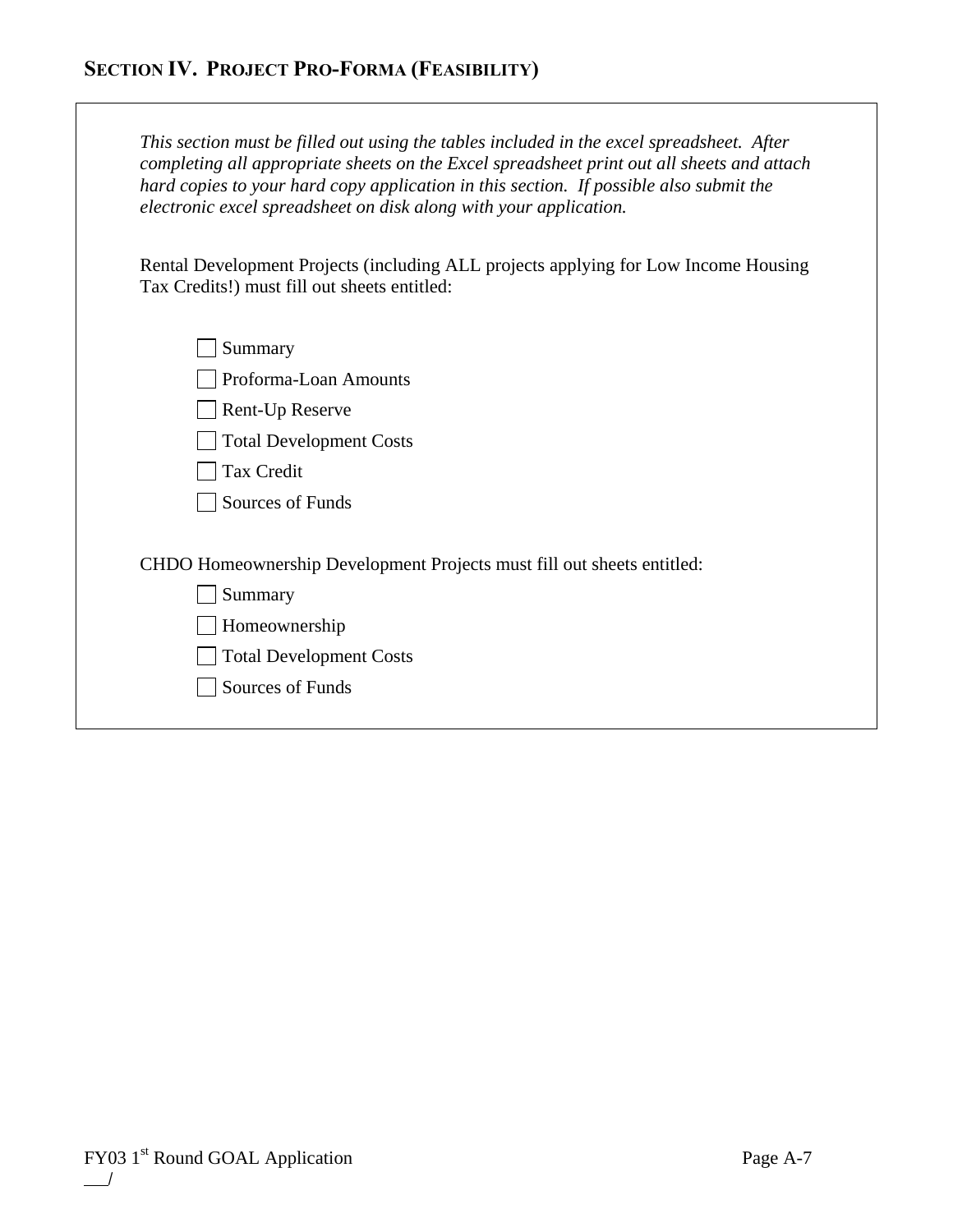### **SECTION V. RATING CRITERIA**

### **Part A. Project Serves the Lowest Income Households**

Points are awarded based on the number of units set-aside for low-income families beyond that which is required by funding sources. Additional points are not awarded for any units that result in more than 75% of all units set-aside for low-income residents.

To calculate the points earned in this section you must first determine your minimum set-aside by filling in the worksheets below. Formulas are provided on the right to assist in calculating information.

| Total Development Costs (TDC):                | a.  | You fill, from Section IV |
|-----------------------------------------------|-----|---------------------------|
| Total Number of Residential Units in Project: | (b) | From Section III          |

### *UNDER THE HOME PROGRAM*

For Homeownership projects, all units that will utilize HOME funds in the construction or in the permanent financing (homebuyer assistance) must be set-aside units. These units must have a resale restriction recorded on the property that will limit sales of these homes to households at or below no more than 80% of the median income for at least 15 years. See Section VIII for additional information that must be submitted for homeownership projects. To determine points earned under this criteria, skip to the next page: "1. Project Serves the Lowest Income households".

For Rental Development projects, fill out the section below to determine the required number of setaside units:

| <b>HOME Funds Requested</b>                                | (c) |      | From Section I           |
|------------------------------------------------------------|-----|------|--------------------------|
| Funds counted as Match ( <i>NOT</i> leverage, see Page 13) | (d) | 0.00 | From Section V, D        |
| Minimum $#$ of HOME set-aside units*                       | (e) |      | $[(c)/(a)] \times (b)$   |
| Minimum $\#$ of HOME "look-alike" set-aside units $*$      | (f) |      | $[(d)/(a)] \times (b)$   |
| Total # of HOME units (may be fraction):                   | (g) | 0.00 | $(e) + (f)$              |
| Total # of HOME units (must be whole number):              | (h) |      | Insert $(g)$ rounded up! |

*\*units must be proportionately distributed across bedroom/unit sizes to assure adequate HOME square footage.* 

HOME Units are either "low-HOME" (restricted to households at 50% or below of the median income), or "high-HOME" (restricted to households at 60% or below of the median income).

If (h)  $<$  5, all units in (h) may be "high-HOME units". If (h)  $>$  4, at least 20 percent of all (h) units or at least 20 percent of all residential floor space represented by (h) units must be "low-HOME" units", and the remaining may be "high-HOME" units.

| Minimum number of "low-HOME" units               | (i) | If (h)<5, insert $\underline{0}$ .<br>If (h)>4, insert <u>(g) x</u><br>20%, rounded up. |
|--------------------------------------------------|-----|-----------------------------------------------------------------------------------------|
| Minimum <sup>*</sup> number of "high-HOME" units |     | $(h) - (i)$                                                                             |
|                                                  |     |                                                                                         |

*\*High HOME units may be replaced by low-HOME units.*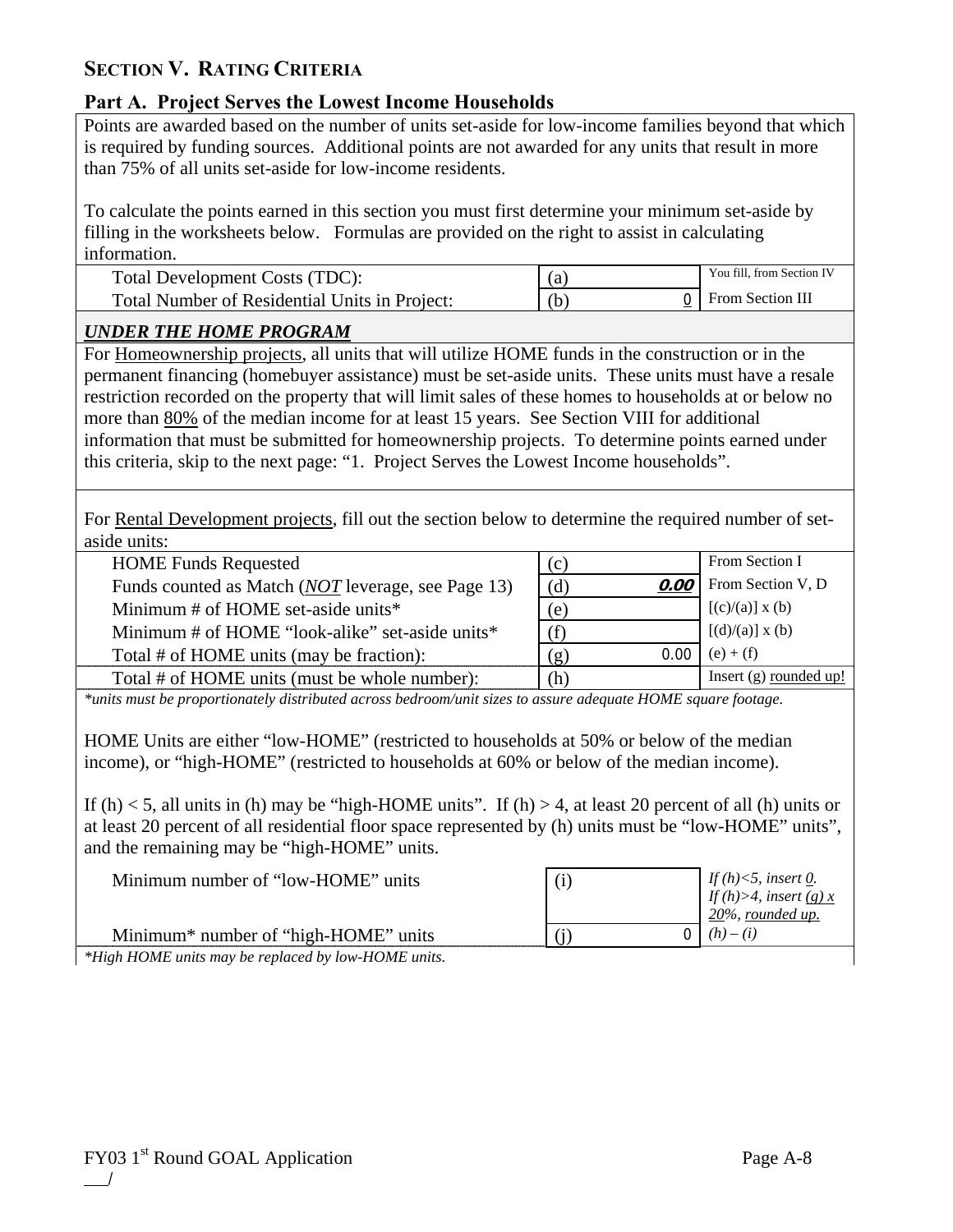| <b>UNDER THE LIHTC PROGRAM</b>                                                                                                                                |                  |                            |                       |
|---------------------------------------------------------------------------------------------------------------------------------------------------------------|------------------|----------------------------|-----------------------|
|                                                                                                                                                               | Required program |                            | Number of units       |
| Units set-aside for households at or below:                                                                                                                   | set-aside %      | Number of Units            | rounded up            |
| 50% of the Median Family Income                                                                                                                               | (k)              | 0.00<br>(1)                | (m)                   |
| $(k=20\%$ if applying for LIHTC or MF/SN/CL, or<br>commonly referred to as the "20/50" set-aside.<br>$k=40\%$ if applying to combine LIHTC and<br>HOME funds) |                  | $(l)=(k)*(b)$              | $(m)=(l)$ rounded up  |
| 60% of the Median Family Income                                                                                                                               | (n)              | 0.00<br>$\left( 0 \right)$ | (p)                   |
| $(n=40\%$ if applying for LIHTC's or MF/SN/CL<br>and not also choosing the "20/50" set-aside)                                                                 |                  | $(o)= (n) * (b)$           | $(p)= (o)$ rounded up |

| <b>REQUIRED SET-ASIDE SUMMARY</b>           |                 |                                                        |
|---------------------------------------------|-----------------|--------------------------------------------------------|
| Units set-aside for households at or below: | Number of Units |                                                        |
| Total 50% required:<br>Total 60% required:  | (q)<br>(r)      | Greater of $(i)$ or $(m)$<br>Greater of $(i)$ or $(p)$ |

|                  | 1. Project Serves the Lowest Income households (maximum 20 points)                                                                                                                                                                                                         |  |  |  |  |
|------------------|----------------------------------------------------------------------------------------------------------------------------------------------------------------------------------------------------------------------------------------------------------------------------|--|--|--|--|
|                  | Set-Aside Commitment: (Include any HOME or LIHTC units identified in the preceding cell, indicate below the set-                                                                                                                                                           |  |  |  |  |
|                  | aside level to which your project will commit.                                                                                                                                                                                                                             |  |  |  |  |
|                  | Number of 50% set-aside units:<br>(s)                                                                                                                                                                                                                                      |  |  |  |  |
| $50\%$ set-      | of the residential units in this development will be rent restricted and occupied by persons or                                                                                                                                                                            |  |  |  |  |
| aside            | families whose income is 50% or less of the area median income, adjusted for family size (must meet or                                                                                                                                                                     |  |  |  |  |
|                  | exceed limits established above). For homeownership projects, these units will be initially sold to                                                                                                                                                                        |  |  |  |  |
|                  | households with incomes at this level. Subsequent sales, for at least 15 years, will be restricted to                                                                                                                                                                      |  |  |  |  |
|                  | households at or below 80% of the median.                                                                                                                                                                                                                                  |  |  |  |  |
|                  | Number of 60% set-aside units:<br>(t)<br>$60\%$ set-<br>of the residential units in this development will be rent restricted and occupied by persons or<br>families whose income is 60% or less of the area median income, adjusted for family size (must meet or<br>aside |  |  |  |  |
|                  |                                                                                                                                                                                                                                                                            |  |  |  |  |
|                  |                                                                                                                                                                                                                                                                            |  |  |  |  |
|                  | exceed limits established above). For homeownership projects, these units will be initially sold to                                                                                                                                                                        |  |  |  |  |
|                  | households with incomes at this level. Subsequent sales, for at least 15 years, will be restricted to<br>households at or below 80% of the median.                                                                                                                         |  |  |  |  |
| <b>Homeowner</b> | Note: For homeownership projects,<br>Number of 80% set-aside units:                                                                                                                                                                                                        |  |  |  |  |
| Projects         | (u)<br>$(u) + (t) + (s)$ should = (b)                                                                                                                                                                                                                                      |  |  |  |  |
| only!            |                                                                                                                                                                                                                                                                            |  |  |  |  |
| $80\%$ set-      | of the homes in this development will be restricted to sale to households at or below 80% of the                                                                                                                                                                           |  |  |  |  |
| aside            | median income, adjusted for family size, for a minimum of 15 years.                                                                                                                                                                                                        |  |  |  |  |
| <b>Points</b>    | See Rating Criteria for instructions on how to calculate points earned:                                                                                                                                                                                                    |  |  |  |  |
| <b>Earned</b>    |                                                                                                                                                                                                                                                                            |  |  |  |  |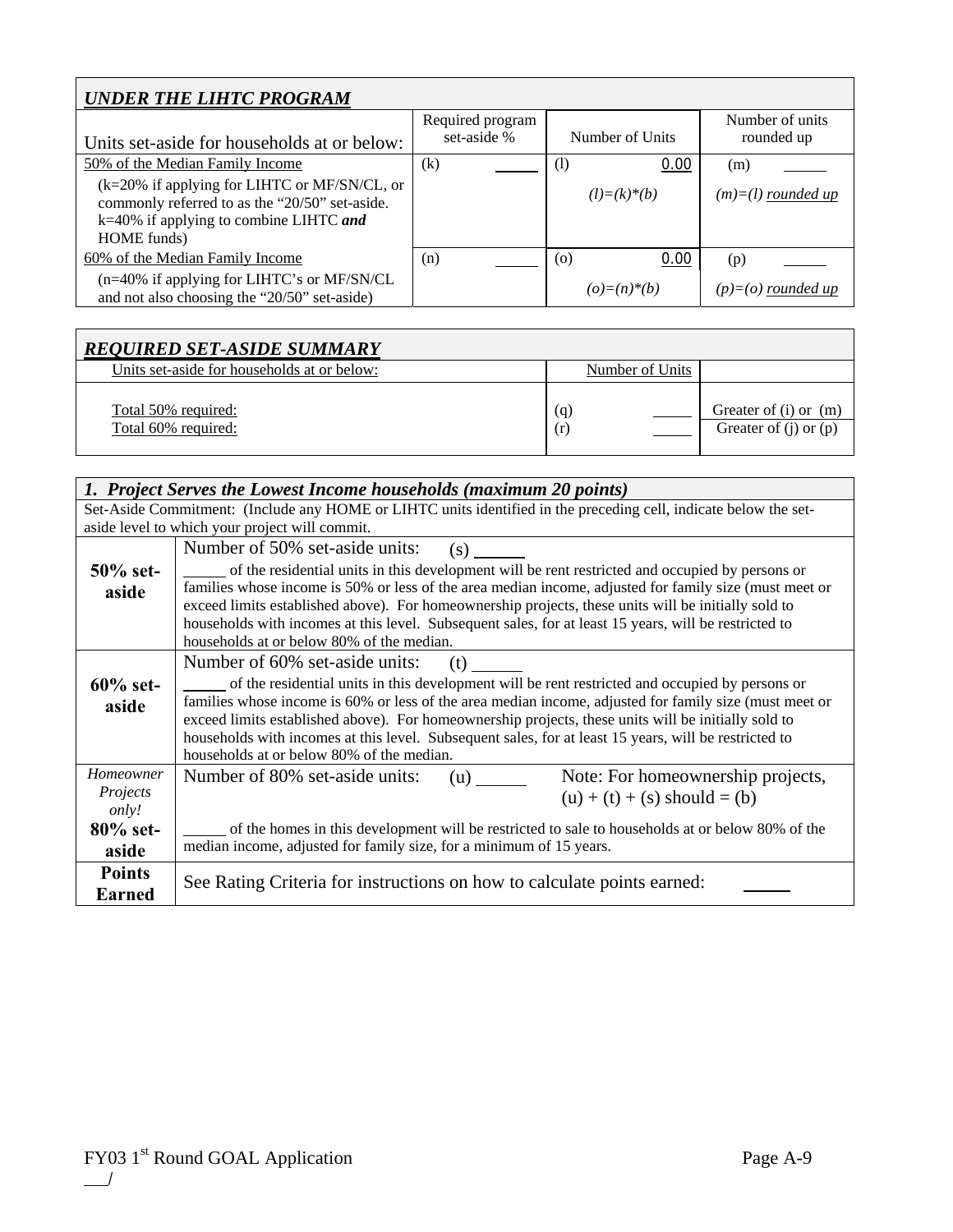### **Part B. Extended Low-Income Project Use**

*1. Commitment to an Extended Low-Income use (maximum 6 points)* 

### *(Check one)*

 This project will remain committed to the low-income use, as indicated in Part A, for a period of at least 30 years (earn 6 points). For homeownership projects, this means a resale restriction must be placed on the property to limit sales to income eligible tenants for at least 30 years.

 $\Box$  This project will remain committed to the low-income use, as indicated in Part A, for less than 30 years (or is requesting SCHDF funds ONLY) (earn 0 points).

### **Part C. Community Revitalization Projects**

*1. Community Revitalization Project Located in a Qualified Census Tract (maximum 5 points)* 

This project is located in a Qualified Census Tract (as defined by HUD, under  $42(d)(5)(C)$ ) **and** is considered to contribute to a community revitalization plan (earn 5 points). If claiming points under this section, please provide the following information:

The census tract number is: The community revitalization plan is entitled: and is published by the following entity: and is included in whole or in part in the following Tab for reference:

# **Part D. Development and Operation Supporting Material**

*1. Development Cost Estimates (maximum 10 points)* 

Development Cost estimates must be presented in the Excel File Supplement. Material supporting the figures used must be submitted with the application and will be used to determine points earned in this sub-part. Development Cost Estimates are included in Tab # .

### *2. Operating Pro-Forma and Cost Estimates (maximum 10 points)*

Operating Cost estimates must be presented in the Excel File Supplement. Material supporting the figures used must be submitted with the application and will be used to determine points earned in this sub-part. Operating Cost Estimates are included in Tab  $#$ 

### *3. Confirmation of Other Project Funding Sources (maximum 10 points)*

Documentation of other funding sources will be used to determine points earned in this sub-part, and are included in Tab #

### *4. Project Narrative and Project Schedule (maximum 5 points)*

The project narrative included in Section I and Development Schedule included below will be used to determine points earned in this sub-part.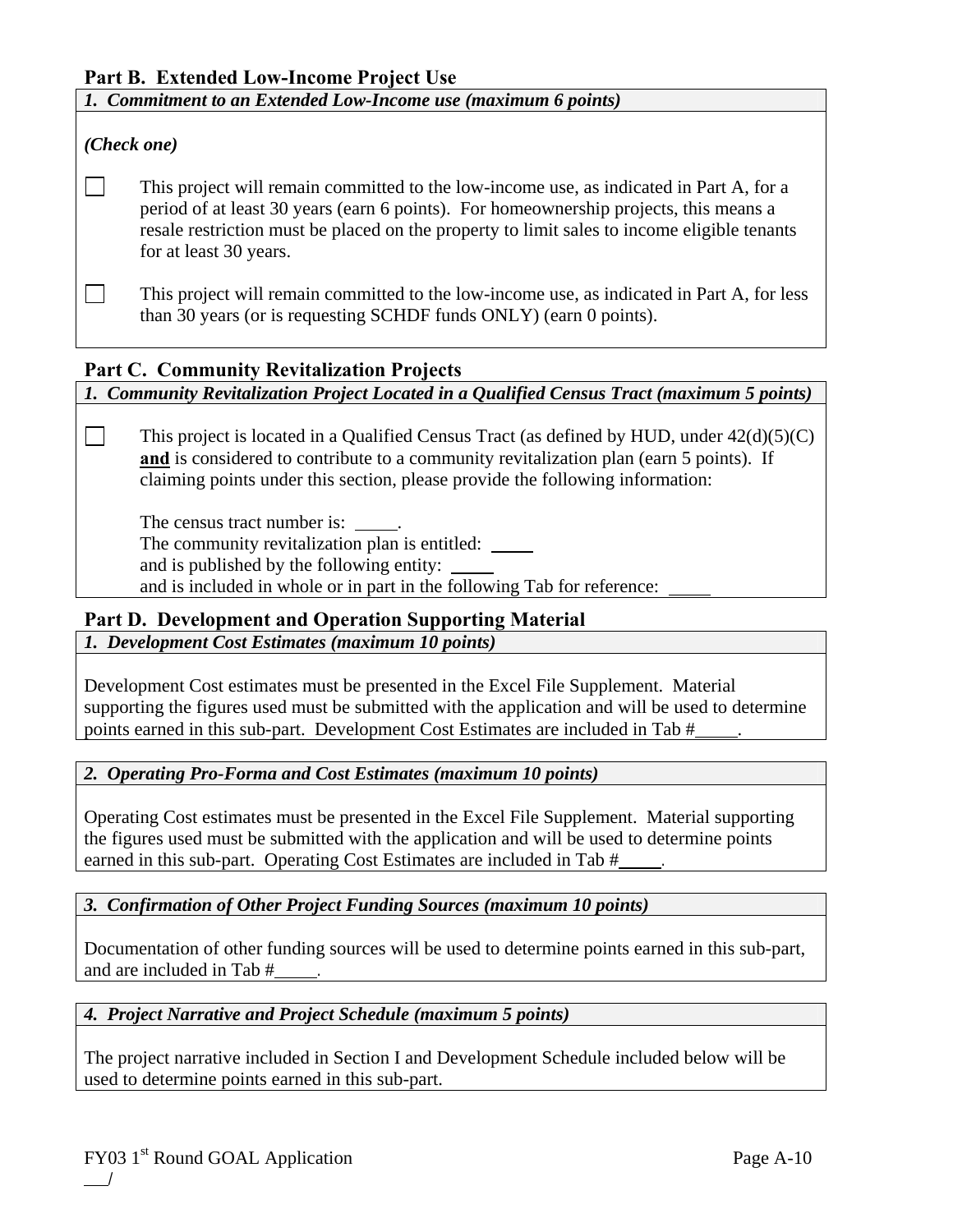| <b>Development Schedule:</b> Indicate the proposed time line for major milestones of development progress.<br>For Home-Ownership Housing, attach additional pages for EACH LOT where construction and sale of |                                                |                                                    |  |
|---------------------------------------------------------------------------------------------------------------------------------------------------------------------------------------------------------------|------------------------------------------------|----------------------------------------------------|--|
| homes is accomplished on a lot-by-lot basis. For home-ownership housing, schedule is for Lot #                                                                                                                |                                                |                                                    |  |
| Development Activity                                                                                                                                                                                          | <b>Scheduled Completion</b><br>Date<br>(MM/YY) | Completed At Time<br>of Application<br>(Yes or No) |  |
|                                                                                                                                                                                                               |                                                |                                                    |  |
| PRE-DEVELOPMENT:                                                                                                                                                                                              |                                                | Yes<br>N <sub>o</sub>                              |  |
| Market Study Completed                                                                                                                                                                                        |                                                |                                                    |  |
| SITE:                                                                                                                                                                                                         |                                                |                                                    |  |
| <b>Site Control Secured</b>                                                                                                                                                                                   |                                                | Yes<br>N <sub>o</sub>                              |  |
| <b>Phase I Environmental Review Complete</b>                                                                                                                                                                  |                                                | Yes<br>N <sub>o</sub>                              |  |
| Zoning Approvals Obtained (if necessary)                                                                                                                                                                      |                                                | Yes<br>N <sub>o</sub>                              |  |
| <b>Site Purchased</b>                                                                                                                                                                                         |                                                | Yes<br>N <sub>0</sub>                              |  |
| PLANS AND SPECIFICATIONS:                                                                                                                                                                                     |                                                |                                                    |  |
| <b>Architect Selected</b>                                                                                                                                                                                     |                                                | Yes<br>N <sub>o</sub>                              |  |
| <b>Engineer Selected</b>                                                                                                                                                                                      |                                                | Yes<br>N <sub>o</sub>                              |  |
| Schematic Designs/Working Drawings Complete                                                                                                                                                                   |                                                | Yes<br>N <sub>o</sub>                              |  |
| Local Building Code Review Complete                                                                                                                                                                           |                                                | Yes<br>N <sub>o</sub>                              |  |
| Final Plans and Specifications Complete                                                                                                                                                                       |                                                | Yes<br>N <sub>o</sub>                              |  |
| <b>PERMANENT FINANCING</b> (may not be<br>applicable for homeownership housing):                                                                                                                              |                                                |                                                    |  |
| Permanent Financing Application Submitted                                                                                                                                                                     |                                                | Yes<br>N <sub>o</sub>                              |  |
| Permanent Financing Commitment Received                                                                                                                                                                       |                                                | Yes<br>No                                          |  |
| <b>INTERIM FINANCING:</b>                                                                                                                                                                                     |                                                |                                                    |  |
| <b>Construction/Rehab Loan Application Submitted</b>                                                                                                                                                          |                                                | Yes<br>N <sub>o</sub>                              |  |
| <b>Construction/Rehab Loan Commitment Received</b>                                                                                                                                                            |                                                | Yes<br>N <sub>o</sub>                              |  |
|                                                                                                                                                                                                               |                                                |                                                    |  |
| CONSTRUCTION/REHABILITATION:                                                                                                                                                                                  |                                                |                                                    |  |
| <b>Contractor Selected</b>                                                                                                                                                                                    |                                                | Yes<br>No                                          |  |
| Construction/Rehabilitation To Begin                                                                                                                                                                          |                                                | Yes<br>N <sub>o</sub>                              |  |
| <b>Construction Complete</b>                                                                                                                                                                                  |                                                | Yes<br>No                                          |  |
| <b>RENTAL HOUSING ONLY:</b>                                                                                                                                                                                   |                                                |                                                    |  |
| <b>Permanent Loan Closing</b>                                                                                                                                                                                 |                                                | Yes<br>N <sub>o</sub>                              |  |
| Rent-Up Period (month/year est. to reach sustaining                                                                                                                                                           |                                                |                                                    |  |
| occupancy)                                                                                                                                                                                                    |                                                | Yes<br>N <sub>o</sub>                              |  |
| HOME-OWNERSHIP HOUSING ONLY:                                                                                                                                                                                  |                                                |                                                    |  |
| Homebuyer Marketing (month, year marketing                                                                                                                                                                    |                                                | Yes<br>N <sub>o</sub>                              |  |
| begins)                                                                                                                                                                                                       |                                                |                                                    |  |
| <b>Income Verification</b>                                                                                                                                                                                    |                                                | Yes<br>N <sub>o</sub>                              |  |
| Secure Homebuyer Financing                                                                                                                                                                                    |                                                | Yes<br>N <sub>o</sub>                              |  |
| <b>Permanent Loan Closing</b>                                                                                                                                                                                 |                                                | Yes<br>No                                          |  |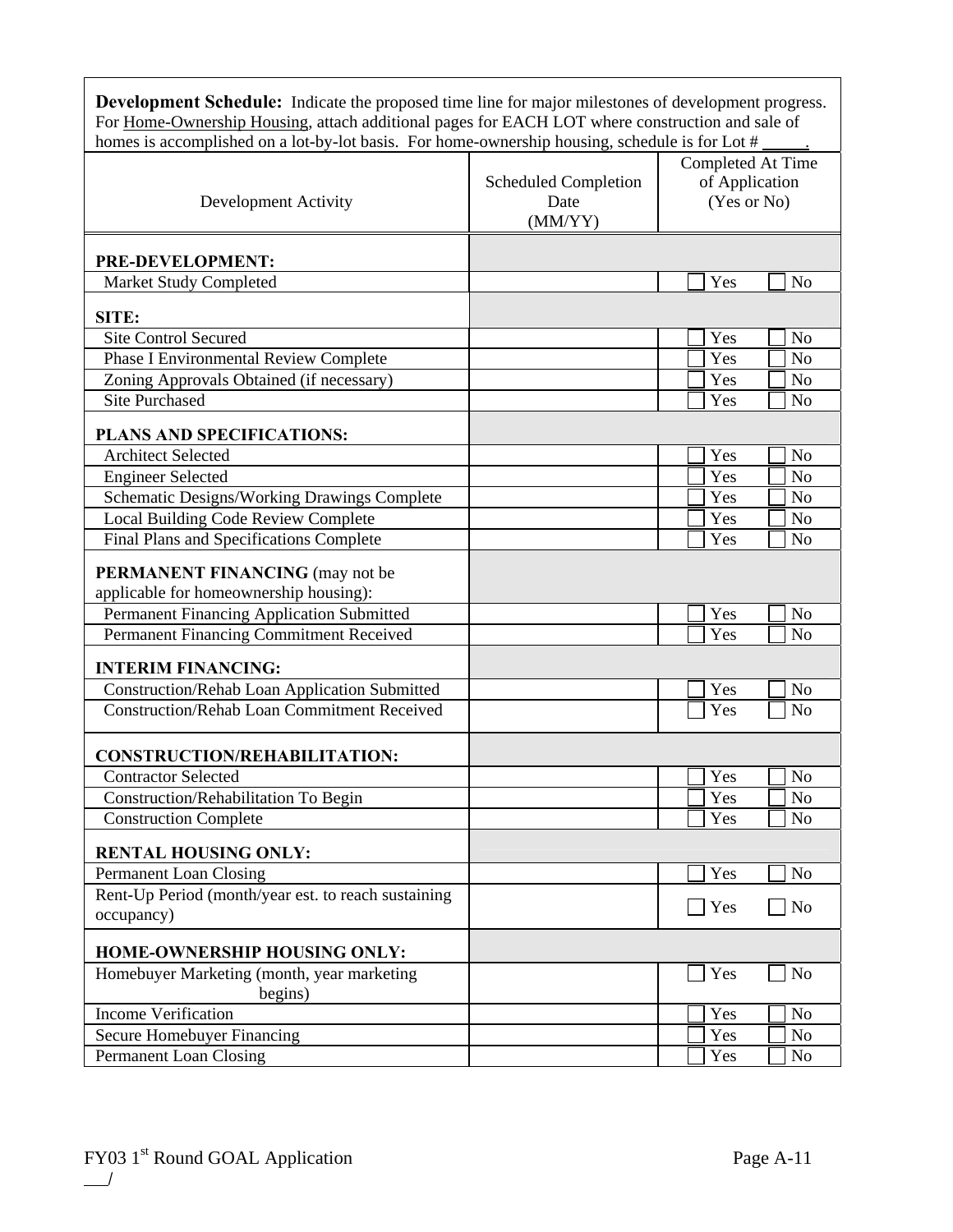### **Part E. Match and Leverage Contributions**

There are technical differences between "Match" and "Leverage" under the HOME program, however, points may be earned for both "match" and "leverage" if appropriate back-up documentation is provided, regardless of funding source requested. Fill out the worksheet below to earn points under this category.

|                                                                                                                                                                                                                                                                                                                                                                                                                      |                        | Date to be  |
|----------------------------------------------------------------------------------------------------------------------------------------------------------------------------------------------------------------------------------------------------------------------------------------------------------------------------------------------------------------------------------------------------------------------|------------------------|-------------|
| <b>Match Source</b>                                                                                                                                                                                                                                                                                                                                                                                                  | <b>Amount</b>          | Contributed |
| a. Cash: Cash from Non-Federal Sources, not including cash contributed by the applicant.                                                                                                                                                                                                                                                                                                                             |                        |             |
|                                                                                                                                                                                                                                                                                                                                                                                                                      | \$                     |             |
|                                                                                                                                                                                                                                                                                                                                                                                                                      | \$                     |             |
| 3.                                                                                                                                                                                                                                                                                                                                                                                                                   | \$                     |             |
|                                                                                                                                                                                                                                                                                                                                                                                                                      | \$                     |             |
| <b>Total Non-Federal Cash:</b>                                                                                                                                                                                                                                                                                                                                                                                       | \$<br>0.00             |             |
| b. Below Market Loans: Grant Equivalent of a non-Federal below-market interest rate loan to the<br>project that is not repayable to the State's (AHFC's) HOME Investment Trust Fund.(Refer to "Matching<br>Contributions and Calculation Methods" application kit attachment for proper calculation method)                                                                                                          |                        |             |
| Lender:                                                                                                                                                                                                                                                                                                                                                                                                              | Difference in the      |             |
| Interest Rate to be Charged:                                                                                                                                                                                                                                                                                                                                                                                         | total interest charged |             |
| Lender's Market Rate:                                                                                                                                                                                                                                                                                                                                                                                                | between the two rates  |             |
| Term of Loan:                                                                                                                                                                                                                                                                                                                                                                                                        |                        |             |
| Principal Non-Federal Cash:                                                                                                                                                                                                                                                                                                                                                                                          | \$                     |             |
| c. Taxes & Fees: The value, based on customary and reasonable means for establishing value, or State<br>or local taxes, fees, or other charges that are normally and customarily imposed or charged by a State<br>or local government on all transactions or projects, but are waived, foregone, or deferred in a manner<br>that achieves affordability of housing assisted with HOME/SCHDF or LIHTC funds.(Refer to |                        |             |
| "Matching Contributions and Calculation Methods" application kit attachment for proper calculation method)                                                                                                                                                                                                                                                                                                           |                        |             |
|                                                                                                                                                                                                                                                                                                                                                                                                                      | \$                     |             |
|                                                                                                                                                                                                                                                                                                                                                                                                                      |                        |             |
| Total Value of Waived charges:                                                                                                                                                                                                                                                                                                                                                                                       | \$                     |             |
| Note: Written evidence from the source of the waived or foregone<br>charge or fee must be attached.                                                                                                                                                                                                                                                                                                                  | \$<br>0.00             |             |
| d. Finance Fees: The amount of other charges or fees normally and customarily imposed or charged                                                                                                                                                                                                                                                                                                                     |                        |             |
| by public or private institutions associated with the transfer or development of real estate but are                                                                                                                                                                                                                                                                                                                 |                        |             |
| waived or foregone, in whole or in part, in a manner that achieves affordability of housing assisted<br>with HOME/SCHDF/LIHTC funds.                                                                                                                                                                                                                                                                                 |                        |             |
|                                                                                                                                                                                                                                                                                                                                                                                                                      | <u>\$</u>              |             |
|                                                                                                                                                                                                                                                                                                                                                                                                                      |                        |             |
|                                                                                                                                                                                                                                                                                                                                                                                                                      |                        |             |
| Total value of other waived charges:                                                                                                                                                                                                                                                                                                                                                                                 | \$<br>\$<br>0.00       |             |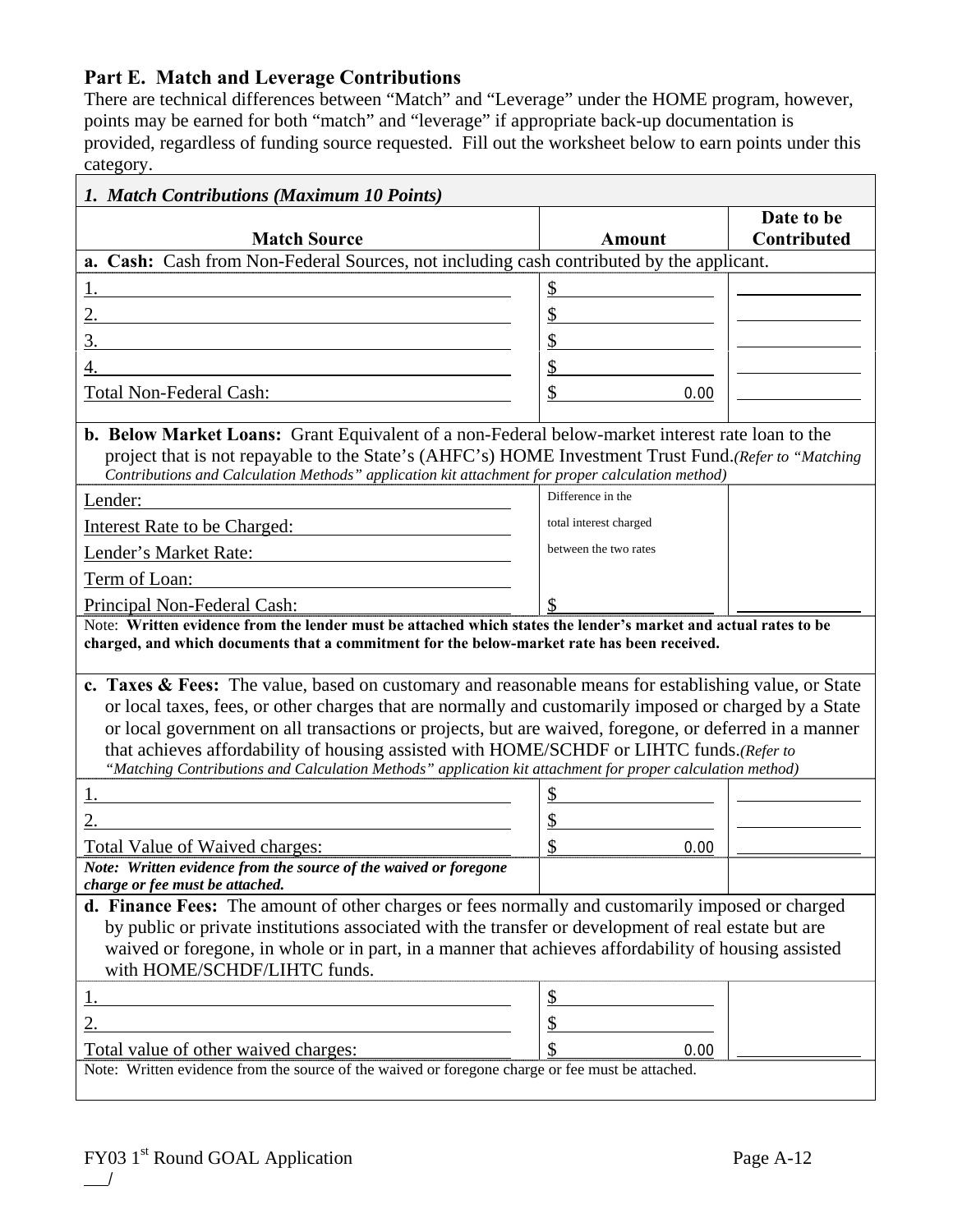| e. Donated Land: The value, before the HOME/SCHDF/LIHTC assistance is provided and minus any<br>debt burden, lien, or other encumbrance, of donated land or other related property acquired with non-<br>federal resources.                                                                                                                                                    |               |      |               |      |                  |
|--------------------------------------------------------------------------------------------------------------------------------------------------------------------------------------------------------------------------------------------------------------------------------------------------------------------------------------------------------------------------------|---------------|------|---------------|------|------------------|
| <b>Appraised Value:</b>                                                                                                                                                                                                                                                                                                                                                        |               |      |               |      |                  |
| Less Debt:                                                                                                                                                                                                                                                                                                                                                                     | $\mathcal{S}$ |      |               |      |                  |
| Less Acquisition Costs (if any): $-\underline{\$}$                                                                                                                                                                                                                                                                                                                             |               |      |               |      |                  |
| Equals Value of Match:                                                                                                                                                                                                                                                                                                                                                         | \$            | 0.00 |               | 0.00 |                  |
| Note: The value must be established by an appraisal, performed by an independent, certified appraiser. Third party evidence<br>must be submitted to support debt and acquisition costs. The seller must acknowledge in writing that the difference between<br>the acquisition Cost and the Appraised Value is being contributed as a "donation to provide affordable housing". |               |      |               |      |                  |
| f. Donated Materials: The reasonable value of donated site preparation and construction materials not<br>acquired with federal resources, and any donated or voluntary labor in connection with site-<br>preparation for, or development of the project.                                                                                                                       |               |      |               |      |                  |
|                                                                                                                                                                                                                                                                                                                                                                                |               |      | \$            |      |                  |
| 2.                                                                                                                                                                                                                                                                                                                                                                             |               |      |               |      |                  |
| Note: A maximum rate of \$10 per hour (regardless of actual rate typically charged by the donating source) must be used to<br>determine the value of donated or voluntary labor. Written commitments from the donating source verifying the nature and<br>amount of the donation must be attached.                                                                             |               |      |               |      |                  |
| g. Bond Financing: Proceeds from multi-family and single-family affordable housing project bond<br>financing validly issued by a State or local government, or an agency, instrumentality, or political<br>subdivision of a State and repayable with revenues for the affordable housing project financed, as<br>follows:                                                      |               |      |               |      |                  |
| If a multi-family affordable                                                                                                                                                                                                                                                                                                                                                   |               |      |               |      |                  |
| Housing project: 50% X Loan Amount: \$                                                                                                                                                                                                                                                                                                                                         |               |      | \$            | 0.00 |                  |
| If a single-family affordable                                                                                                                                                                                                                                                                                                                                                  |               |      |               |      |                  |
| Housing project: 25% X Loan Amount: \$                                                                                                                                                                                                                                                                                                                                         |               |      |               | 0.00 |                  |
| Note: Written statement of loan commitment and feasibility from bond issuer must be attached.                                                                                                                                                                                                                                                                                  |               |      |               |      |                  |
|                                                                                                                                                                                                                                                                                                                                                                                |               |      |               |      |                  |
| <b>Total Match Value:</b>                                                                                                                                                                                                                                                                                                                                                      |               |      | $\frac{1}{2}$ | 0.00 |                  |
|                                                                                                                                                                                                                                                                                                                                                                                |               |      |               |      |                  |
| <b>Total GOAL Funds Requested:</b>                                                                                                                                                                                                                                                                                                                                             |               |      | \$            | 0.00 | (from Section I) |
| <b>Total Points earned</b>                                                                                                                                                                                                                                                                                                                                                     |               |      |               |      |                  |
| (lesser of 10 or 20 x Match/GOAL Funds)                                                                                                                                                                                                                                                                                                                                        |               |      |               |      |                  |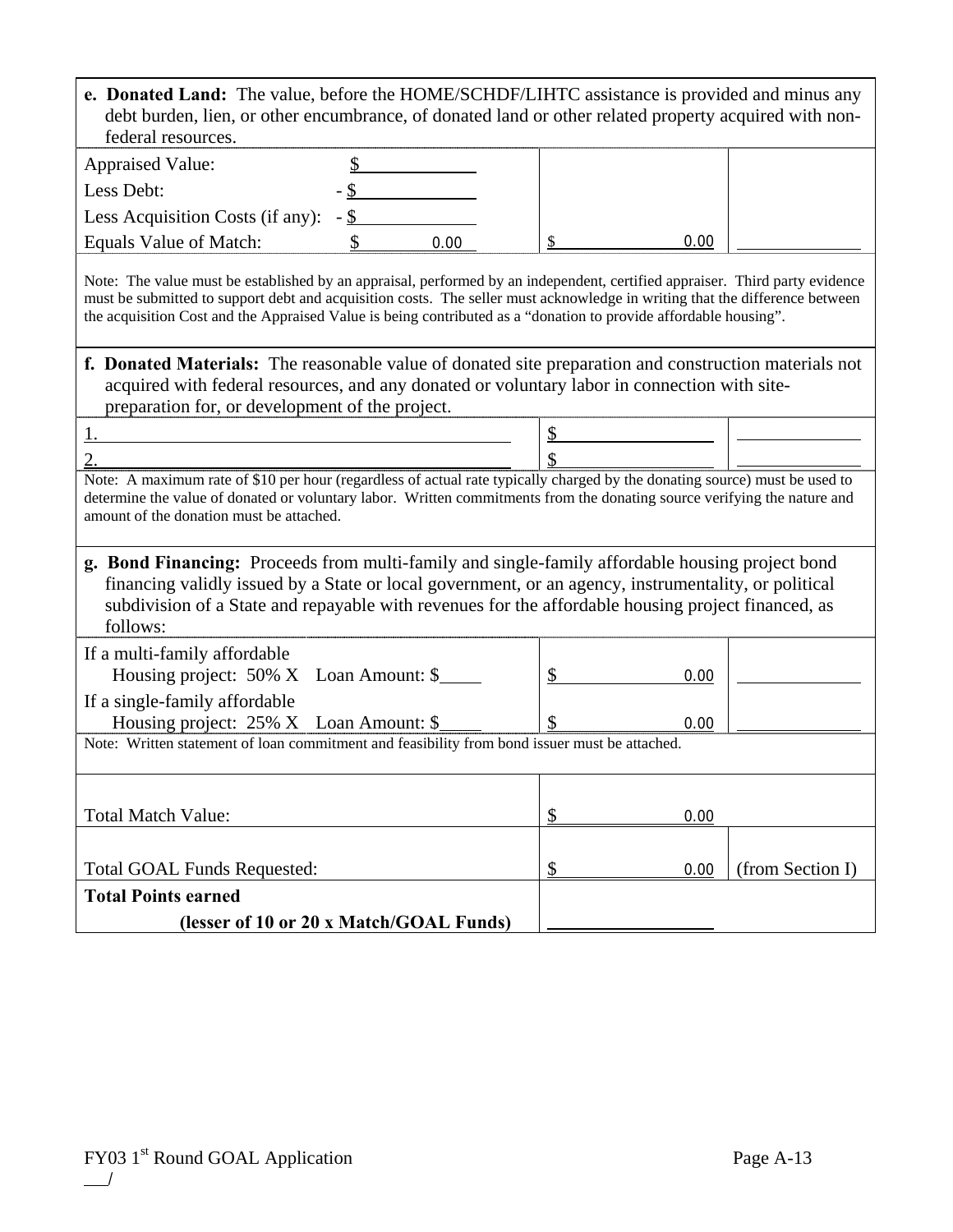| <i>points</i> )                                                                                                                                                                       |                           |        |                           |
|---------------------------------------------------------------------------------------------------------------------------------------------------------------------------------------|---------------------------|--------|---------------------------|
| <b>Leverage Source</b>                                                                                                                                                                | <b>Amount</b>             |        | Date to be<br>Contributed |
| 1.                                                                                                                                                                                    | \$                        |        |                           |
| 2.<br><u> 1980 - Johann Barn, mars ann an t-Amhain Aonaich an t-Aonaich an t-Aonaich ann an t-Aonaich ann an t-Aonaich</u>                                                            | \$                        |        |                           |
| 3.                                                                                                                                                                                    | \$                        |        |                           |
| 4.                                                                                                                                                                                    | \$                        |        |                           |
| 5.                                                                                                                                                                                    | \$                        |        |                           |
| 6.                                                                                                                                                                                    | \$                        |        |                           |
|                                                                                                                                                                                       | \$                        |        |                           |
| 8.                                                                                                                                                                                    | \$                        |        |                           |
| 9.                                                                                                                                                                                    | $\frac{6}{5}$             |        |                           |
|                                                                                                                                                                                       | \$                        |        |                           |
|                                                                                                                                                                                       | \$                        |        |                           |
| 12. $\qquad \qquad$                                                                                                                                                                   | \$                        |        |                           |
|                                                                                                                                                                                       | \$                        |        |                           |
| 14.<br><u> 1989 - Johann Barbara, martxa alemaniar amerikan basar da da a shekara 1980 - Andrew Santa Barbara, a shekar</u>                                                           | \$                        |        |                           |
| 15.<br><u> 1980 - Johann Barn, fransk politik (d. 1980)</u>                                                                                                                           | \$                        |        |                           |
| 16.                                                                                                                                                                                   | \$                        |        |                           |
| 16. Solution 1.5 Section 1.5 Section 1.5 Section 1.5 Section 1.5 Section 1.5 Section 1.5 Section 1.5 Note: Written documentation supporting each source of leverage must be attached. |                           |        |                           |
| Calculate formula fields in this table now:                                                                                                                                           |                           |        |                           |
|                                                                                                                                                                                       |                           |        |                           |
| <b>Total Leverage Value:</b>                                                                                                                                                          | $\frac{1}{2}$             | \$0.00 |                           |
|                                                                                                                                                                                       |                           |        |                           |
| <b>Total GOAL Funds Requested:</b>                                                                                                                                                    | $\boldsymbol{\mathsf{S}}$ | \$0.00 | (from Section 1)          |
| <b>Total Points earned</b>                                                                                                                                                            |                           |        |                           |
| (lesser of 10 or 20 x Leverage/GOAL Funds)                                                                                                                                            |                           |        |                           |

*2. Leverage Contributions, not including any "Match Contributions" listed above (Maximum 10*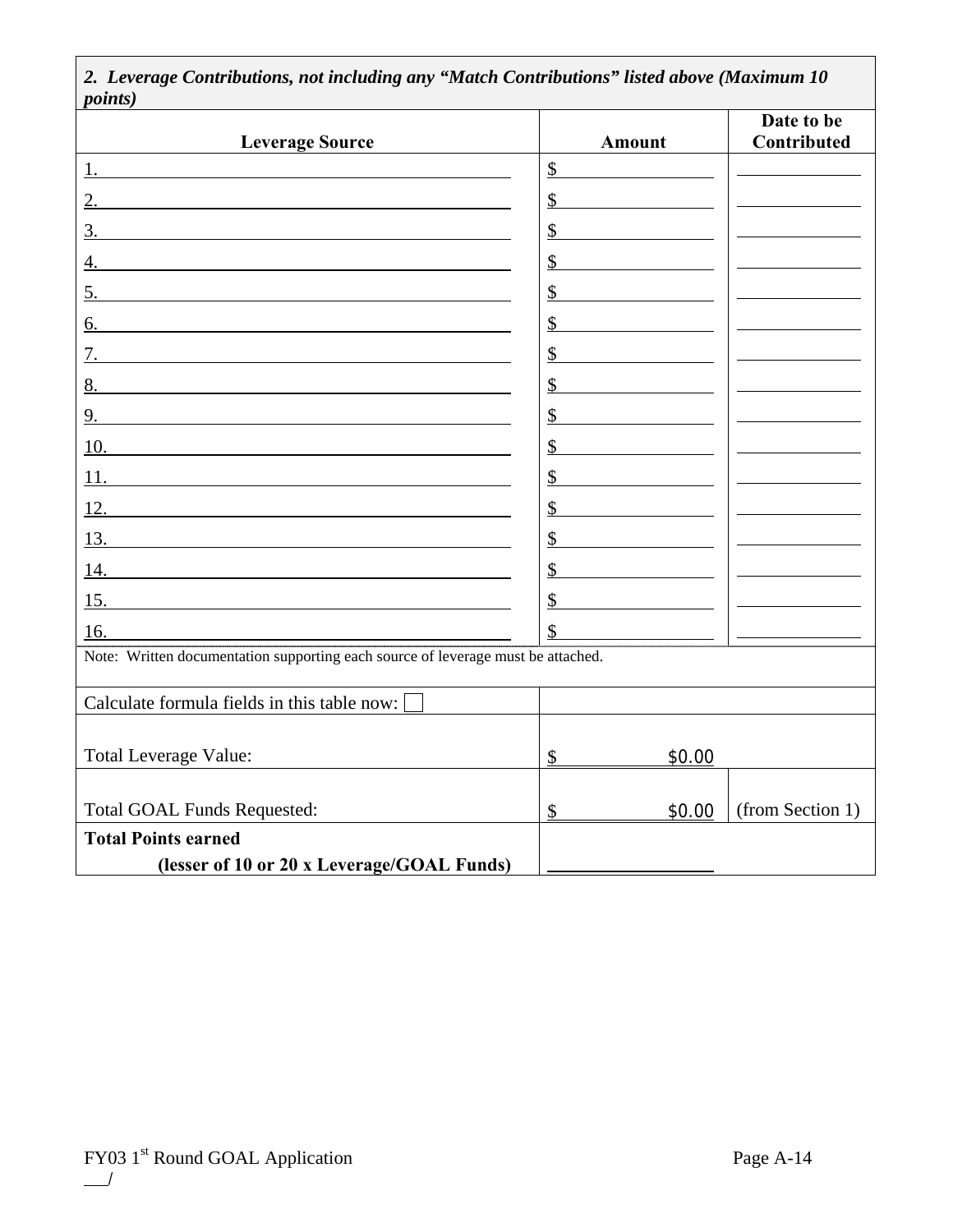### **Part F. Applicant (Sponsor) Characteristics**

| <b>Team Position</b>       | Name | Telephone Number |
|----------------------------|------|------------------|
| <b>Housing Sponsor</b>     |      |                  |
| <b>Developer</b>           |      |                  |
| General Contractor         |      |                  |
| Architect                  |      |                  |
| <b>Structural Engineer</b> |      |                  |
| <b>Mechanical Engineer</b> |      |                  |
| <b>Electrical Engineer</b> |      |                  |
| <b>Civil Engineer</b>      |      |                  |
| <b>Tax Attorney</b>        |      |                  |
| Consultant                 |      |                  |
| <b>Accountant</b>          |      |                  |
| Management Company         |      |                  |
|                            |      |                  |
|                            |      |                  |

*Services performed by organizations/persons not specifically identified above are subject to procurement requirements specified in AHFC grant management regulations (15 AAC 154.715).* 

### *1. Development/Construction Experience (Maximum 5 points)*

**Development Team Experience:** Complete the following for all other projects which have been developed in the State of Alaska by the sponsor, developer, or general partner(s). Attach additional pages in this section if necessary.

| <b>Project Name</b> | Alaska Location | Units | Year Developed   Project Status |  |
|---------------------|-----------------|-------|---------------------------------|--|
|                     |                 |       |                                 |  |
|                     |                 |       |                                 |  |
|                     |                 |       |                                 |  |
|                     |                 |       |                                 |  |
|                     |                 |       |                                 |  |

Provide a brief narrative statement regarding previous experience the development team has in developing similar housing in the State of Alaska. Address both the organizational experience and experience of specific individuals who will be involved in this project: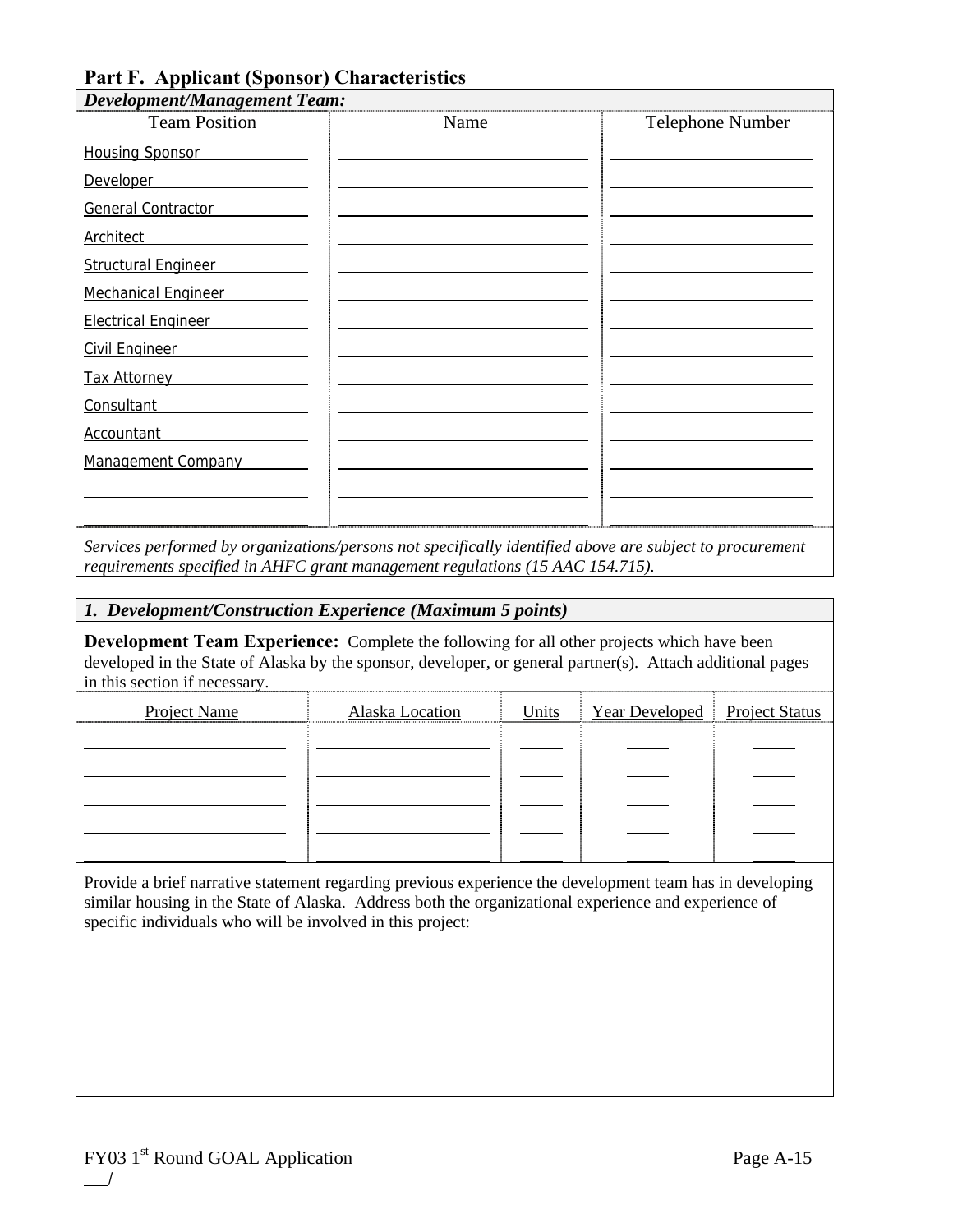| 2. Housing Ownership/Management Experience (Maximum 3 points)                                                                                                                                                         |
|-----------------------------------------------------------------------------------------------------------------------------------------------------------------------------------------------------------------------|
| Provide a brief narrative statement regarding your previous experience in owning and managing<br>similar housing. Specifically note any experience which relates to SCHDF, HOME, or LIHTC<br>affordability compliance |
|                                                                                                                                                                                                                       |
| Provide the Management Plan for the proposed project:                                                                                                                                                                 |
| <b>Management Plan</b><br>(modify as needed for a Community Land Trust homeownership program that involves long-<br>term management of land)                                                                          |
| Project will be managed by a professional management firm?<br>$ N_0$<br>Yes<br>If yes, name of professional management firm (if known):<br>Attach a copy of the management firm's corporate resume.                   |
| Will the Management of the Project include an on-site Resident Manager? $\Box$ Yes<br>N <sub>o</sub>                                                                                                                  |
| Staffing (a full staffing plan may be required for projects which require a high degree of<br>management and/or staffing):<br>Days/hours staff will be available for general tenant/homeowner questions?              |
| Days/hours staff will be available for maintenance issues?                                                                                                                                                            |
| Describe Your Maintenance and Repair Plan (i.e., maintenance/inspection schedules, budgeting,<br>$etc.$ ):                                                                                                            |
|                                                                                                                                                                                                                       |
|                                                                                                                                                                                                                       |
|                                                                                                                                                                                                                       |
|                                                                                                                                                                                                                       |
|                                                                                                                                                                                                                       |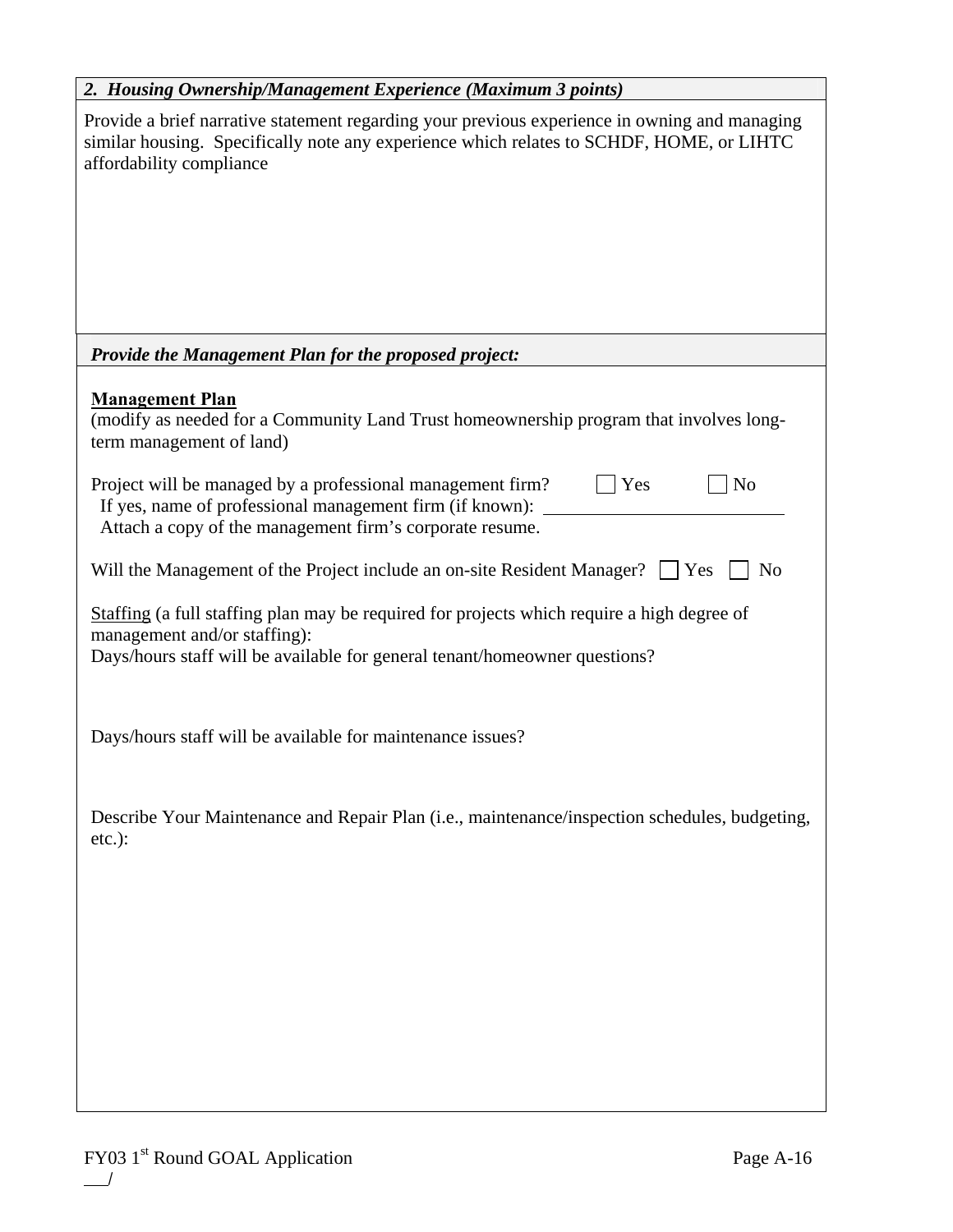| For rental development projects, describe your Tenant Selection Procedures, including your<br>methods of assuring affirmative marketing to solicit eligible persons from all racial, ethnic, and<br>gender groups in the community. For homeownership programs, describe your marketing and<br>homebuyer selection procedures, and how you or a program partner will assist homeowners in<br>selling their home to eligible homebuyers in the future. |
|-------------------------------------------------------------------------------------------------------------------------------------------------------------------------------------------------------------------------------------------------------------------------------------------------------------------------------------------------------------------------------------------------------------------------------------------------------|
|                                                                                                                                                                                                                                                                                                                                                                                                                                                       |

### *3. Non-Profit Participation (Maximum 2 points)*

A tax-exempt organization or Regional Housing Authority is involved in the project on a regular, continuous, and substantial basis in both the development and operation of the project (must be recognized as a tax-exempt organization by the Internal Revenue Service).

This statement is (check one): True (2 points) False (0 points)

### *4. Current/Past Experience with Granting/Oversight Agencies (Maximum 10 point DEDUCTION)*

Points will be deducted for any findings outstanding for more than six months with any federal or state funders. Points will also be deducted if any member of the Development Team has prior GOAL experience where program violations have been found or deliverables have been consistently behind schedule. See Rating Award Criteria Plan for more details.

Discuss any GOAL project management audit findings or any other findings issued by AHFC or other oversight agencies within the past three years, including actions taken by you to resolve/correct the deficiency: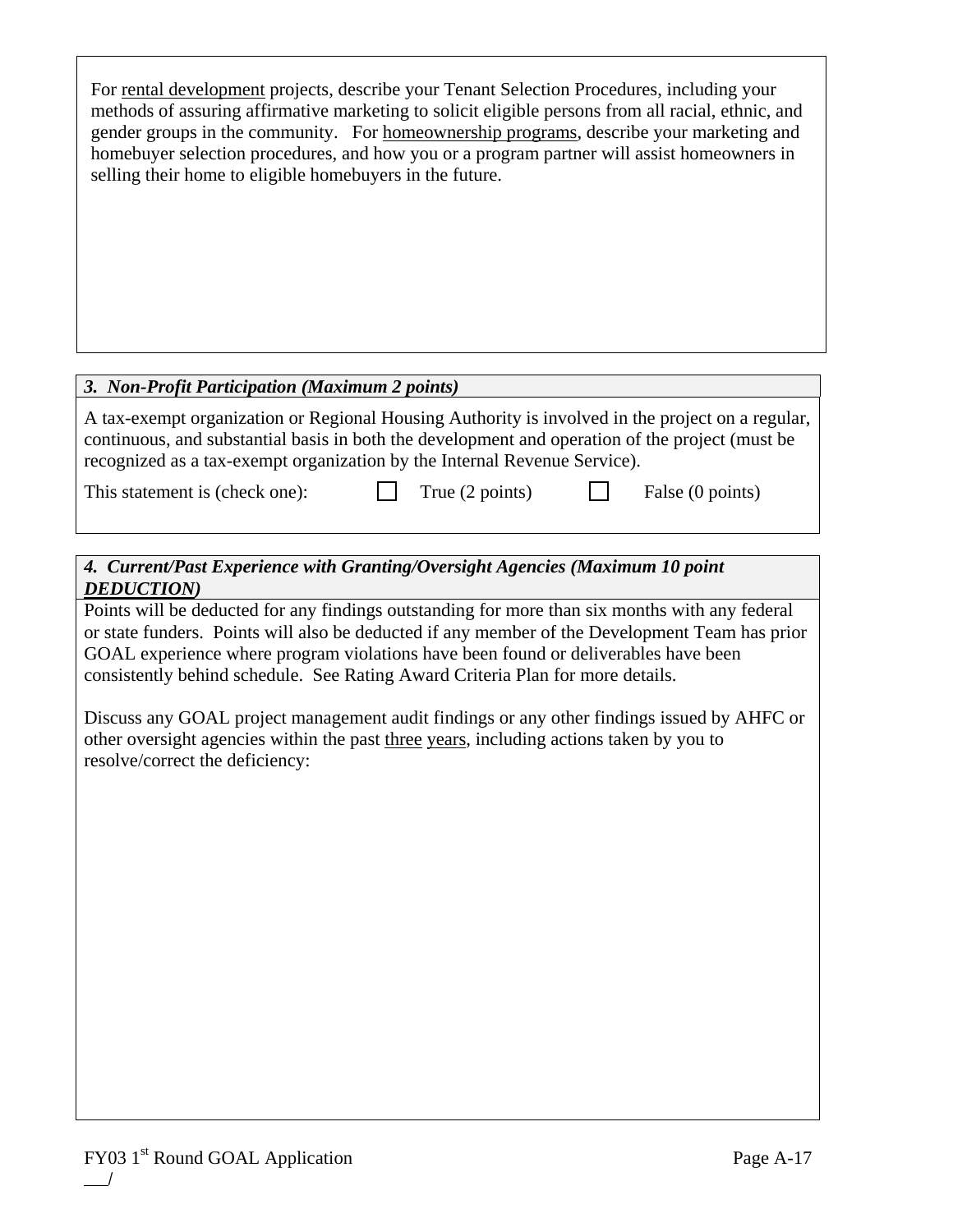### **Part G. Need for Proposed Project in the Local Area**

*ATTENTION!!* A Project Market Study conducted by an *AHFC-approved qualified independent market analyst is required*!! See last section of instructions for market study requirements.

*1. Community Support (maximum 5 points)*  Discuss the community support for the project:

### *2. Market Demand (maximum 10 points)*

For rental housing development, identify the vacancy rate and discuss the market demand in the subject's immediate area for the **type of housing** which is proposed:

For homeownership housing, discuss the market for all other housing that offers alternative homeownership options to the population you intend to serve. For projects proposing a homeownership land trust model include a specific discussion of the market for land in the area and how it influences the cost of housing in the market.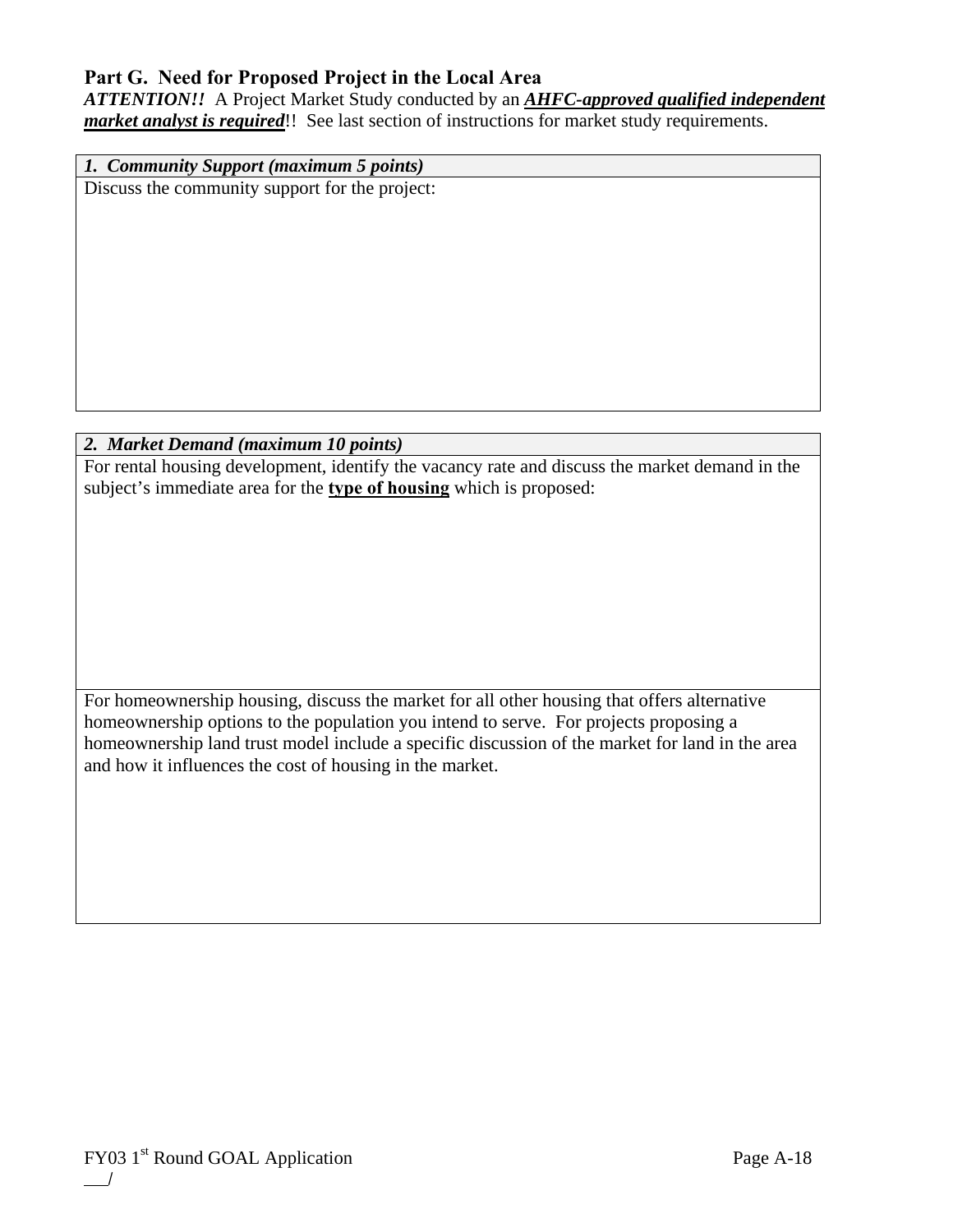| 3. Number of Similar Properties Located in the Area (maximum 5 points)                                |
|-------------------------------------------------------------------------------------------------------|
| Identify and discuss the quantity and quality of the area's existing rental (homeownership for        |
| homeownership projects) stock similar to the type of housing proposed:                                |
|                                                                                                       |
|                                                                                                       |
|                                                                                                       |
|                                                                                                       |
|                                                                                                       |
|                                                                                                       |
|                                                                                                       |
|                                                                                                       |
|                                                                                                       |
|                                                                                                       |
| Discuss <b>alternative</b> housing which is available to the target population in the subject's area: |
|                                                                                                       |
|                                                                                                       |
|                                                                                                       |
|                                                                                                       |
|                                                                                                       |
|                                                                                                       |
|                                                                                                       |
|                                                                                                       |
|                                                                                                       |
|                                                                                                       |
|                                                                                                       |
|                                                                                                       |
| <b>Supporting Documentation for Part F</b>                                                            |
| Materials documenting community support (letters or resolutions of support, community                 |
| plans, etc.), listed below:                                                                           |
|                                                                                                       |
|                                                                                                       |
|                                                                                                       |
|                                                                                                       |
|                                                                                                       |
|                                                                                                       |
|                                                                                                       |
|                                                                                                       |
|                                                                                                       |
|                                                                                                       |
|                                                                                                       |
|                                                                                                       |
|                                                                                                       |
| These items may be found in Tab $#$ _________                                                         |
|                                                                                                       |
| A Market Study conducted by a third party is attached in Tab _____.                                   |
|                                                                                                       |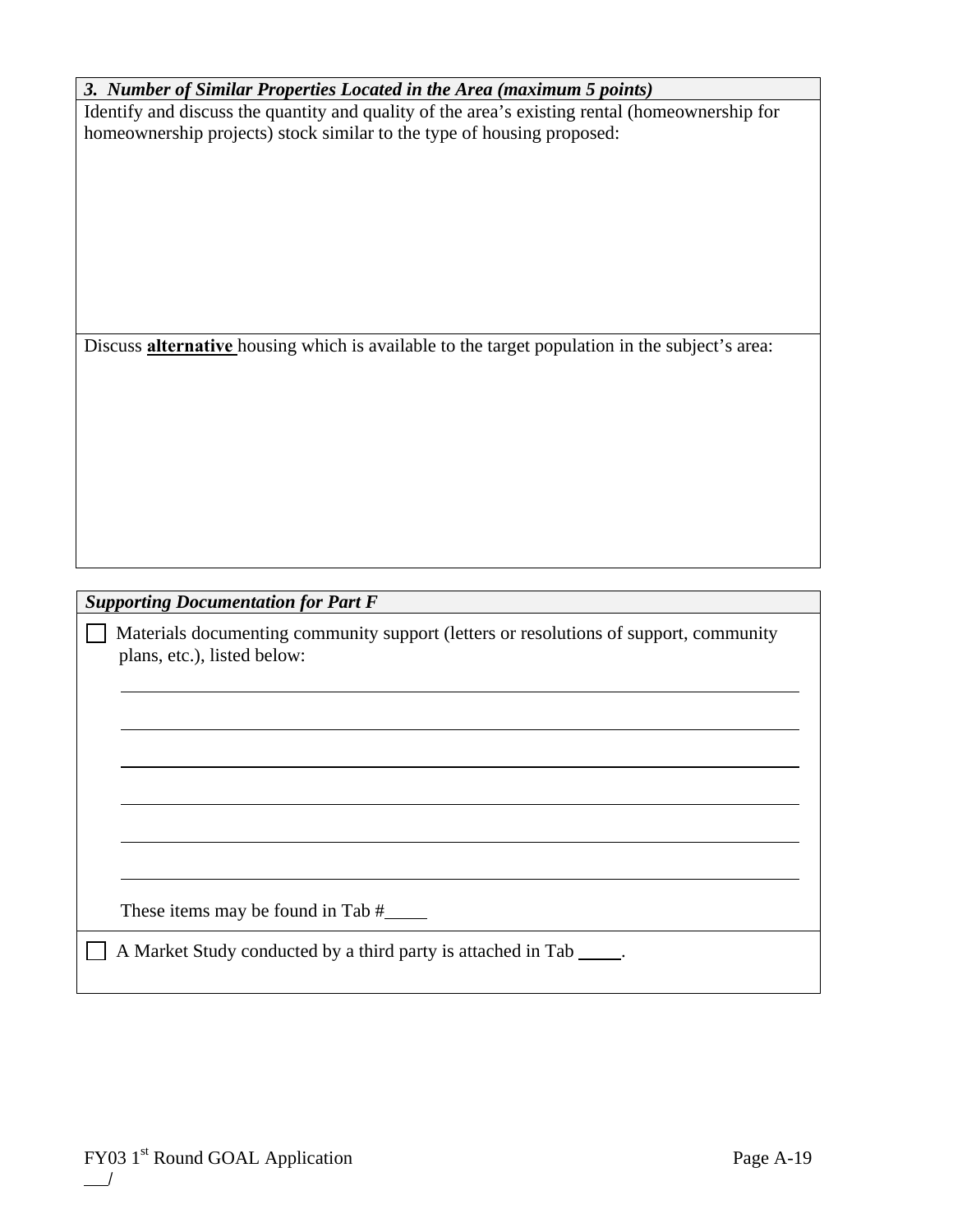### **Part H. Project Characteristics**

| 1. Equipped units (maximum 10 points)                                                                                                                                                                                                                                                                                                                                                                                   |                                                                                                                                                                                                                         |  |  |
|-------------------------------------------------------------------------------------------------------------------------------------------------------------------------------------------------------------------------------------------------------------------------------------------------------------------------------------------------------------------------------------------------------------------------|-------------------------------------------------------------------------------------------------------------------------------------------------------------------------------------------------------------------------|--|--|
| <b>For CHDO Homeownership Projects</b>                                                                                                                                                                                                                                                                                                                                                                                  |                                                                                                                                                                                                                         |  |  |
| Will homes be pre-sold?                                                                                                                                                                                                                                                                                                                                                                                                 | No. You must follow the same rules as rental development,<br>skip to "For Rental Development Projects" below.                                                                                                           |  |  |
|                                                                                                                                                                                                                                                                                                                                                                                                                         | Yes. You must give the homebuyer the option to modify the<br>home's design to accommodate any disability a household<br>member might have. The costs of modification may be<br>included in the sales price of the home. |  |  |
| If Yes, the points earned under this category will be determined by the degree to which the<br>applicant has made a commitment to assist households with disabilities both 1) consider<br>participation in the program, and 2) fund any necessary access modifications. Commitments of<br>funding or marketing assistance by other sources must be confirmed in writing as an attachment<br>in the Tab indicated below. |                                                                                                                                                                                                                         |  |  |
| with a disability to purchase the homes. (Written commitment is attached in Tab $\qquad$ )                                                                                                                                                                                                                                                                                                                              | Identify all recruiting efforts that will specifically target households with at least one member                                                                                                                       |  |  |
|                                                                                                                                                                                                                                                                                                                                                                                                                         |                                                                                                                                                                                                                         |  |  |
|                                                                                                                                                                                                                                                                                                                                                                                                                         | Identify any sources of funds or partners that have committed to assist homebuyers with the cost<br>of access modifications to the home. Please include the estimated amount of funds that will be                      |  |  |
| For Rental Development Projects (and homeownership projects without pre-sales)                                                                                                                                                                                                                                                                                                                                          |                                                                                                                                                                                                                         |  |  |
| Award Criteria Plan, Part G(1), and fill in the following worksheet.                                                                                                                                                                                                                                                                                                                                                    | To complete this section, please see definition of "accessible" and "equipped" in the Rating and                                                                                                                        |  |  |
| Number of Units in Project:                                                                                                                                                                                                                                                                                                                                                                                             | $\left( a\right)$                                                                                                                                                                                                       |  |  |
| Number of Floors:<br>Total Number of Units on Ground Floor:                                                                                                                                                                                                                                                                                                                                                             | (b)                                                                                                                                                                                                                     |  |  |
| Elevatored building?                                                                                                                                                                                                                                                                                                                                                                                                    | (c)<br>Yes<br>N <sub>o</sub><br>(d)                                                                                                                                                                                     |  |  |
| Are you applying for HOME funds?                                                                                                                                                                                                                                                                                                                                                                                        | Yes<br>(e)<br>No                                                                                                                                                                                                        |  |  |
| If (e)=no, the number of equipped units <u>required</u> for your project is $Q$ .                                                                                                                                                                                                                                                                                                                                       |                                                                                                                                                                                                                         |  |  |
| by an appraisal) AND does the project encompass five or more units?                                                                                                                                                                                                                                                                                                                                                     | If (e)=yes, does this project involve new construction or substantial rehabilitation (substantial<br>rehabilitation means cost of rehab is 75% or more of after rehab appraised value, as evidenced<br>Yes<br>(f)<br>No |  |  |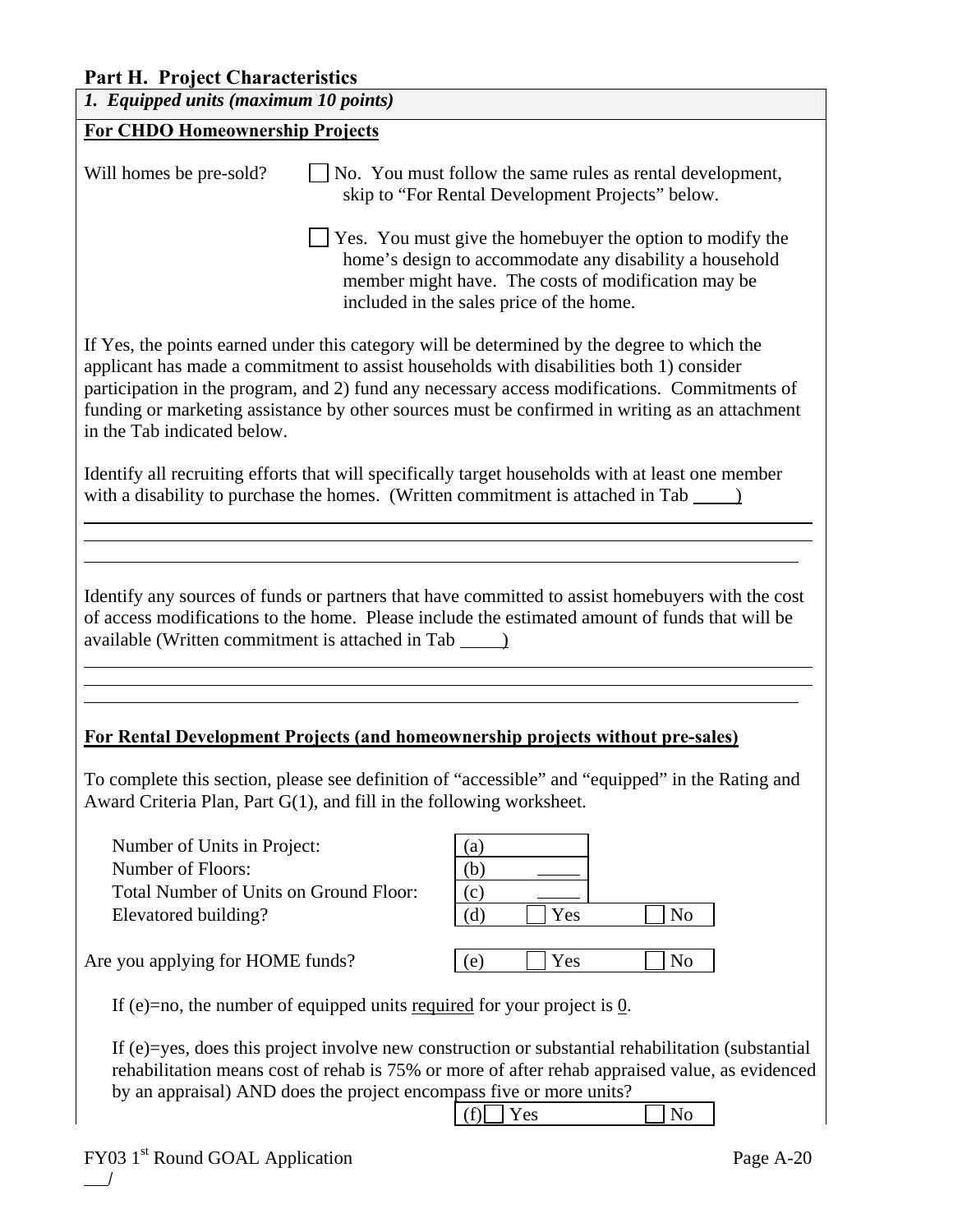**If (f)=yes, the minimum accessibility requirements of Section 504 apply to your project (see Rating and Award Criteria Plan for details)**. Under Section 504, 5% of all units (rounded up) must be equipped for physically handicapped accessibility and 2% of all units (rounded up) must be equipped for sensory impaired accessibility. Additional requirements apply to common areas. Please note that the minimum requirements for physically and sensory impaired accessibility **cannot** be fulfilled by the same unit.

If (f)=no, the number of equipped units required for your project is 0 **and**, for rehabilitation projects, you MUST include an appraisal as part of the back-up documentation.

|                                                                                                                      |                             | Additional            |             |  |
|----------------------------------------------------------------------------------------------------------------------|-----------------------------|-----------------------|-------------|--|
| Number of units equipped* for:                                                                                       | # Equipped                  | <b>Equipped Units</b> |             |  |
|                                                                                                                      | Units (fulfilling           | (in addition to       | Total #     |  |
|                                                                                                                      | minimum                     | minimum               | Equipped    |  |
|                                                                                                                      | requirement <i>only</i> )   | requirement)          | Units       |  |
| - equipped for physically handicapped                                                                                |                             |                       | $\mathbf 0$ |  |
| accessibility:                                                                                                       |                             |                       |             |  |
| - equipped for sensory impaired                                                                                      |                             |                       | 0           |  |
| accessibility:                                                                                                       |                             |                       |             |  |
| - equipped for both physically and                                                                                   |                             |                       | 0           |  |
| sensory impaired accessibility:                                                                                      |                             |                       |             |  |
| Total number of equipped units:                                                                                      | 0<br>(g)                    | (h)<br>0              | 0           |  |
| *HOME has different requirements for physically and sensory accessibility, however, points in this section will only |                             |                       |             |  |
| be awarded if <i>additional</i> units are equipped for both physical and sensory accessibility.                      |                             |                       |             |  |
|                                                                                                                      | <b>Total Points Earned:</b> |                       |             |  |
| This is a calculated field. To manually calculate the field use the following formula:                               |                             |                       |             |  |
|                                                                                                                      | $10 X(h)/[(a)-(g)] =$       |                       |             |  |
|                                                                                                                      |                             |                       |             |  |
|                                                                                                                      |                             |                       |             |  |
|                                                                                                                      |                             |                       |             |  |
| All new construction and rehabilitation projects involving buildings with four or more units                         |                             |                       |             |  |
| and built after March 13, 1991 must also comply with the minimum accessibility requirements of                       |                             |                       |             |  |
| the Fair Housing Act. These require that all ground floor units be accessible in buildings with                      |                             |                       |             |  |
| no elevator. For buildings with an elevator, ALL units must be accessible. Additional                                |                             |                       |             |  |
| requirements apply to common areas.                                                                                  |                             |                       |             |  |
|                                                                                                                      |                             |                       |             |  |
| Check one below:                                                                                                     |                             |                       |             |  |
|                                                                                                                      |                             |                       |             |  |
| This project includes new construction and/or rehabilitation involving buildings of four or                          |                             |                       |             |  |
| more units constructed after March 13, 1991, therefore must meet the Fair Housing Act                                |                             |                       |             |  |
| minimum accessibility requirements.                                                                                  |                             |                       |             |  |
|                                                                                                                      |                             |                       |             |  |
| This project involves acquisition only or rehabilitation of building(s) built before March 13,                       |                             |                       |             |  |
| 1991, or buildings with three or fewer units.                                                                        |                             |                       |             |  |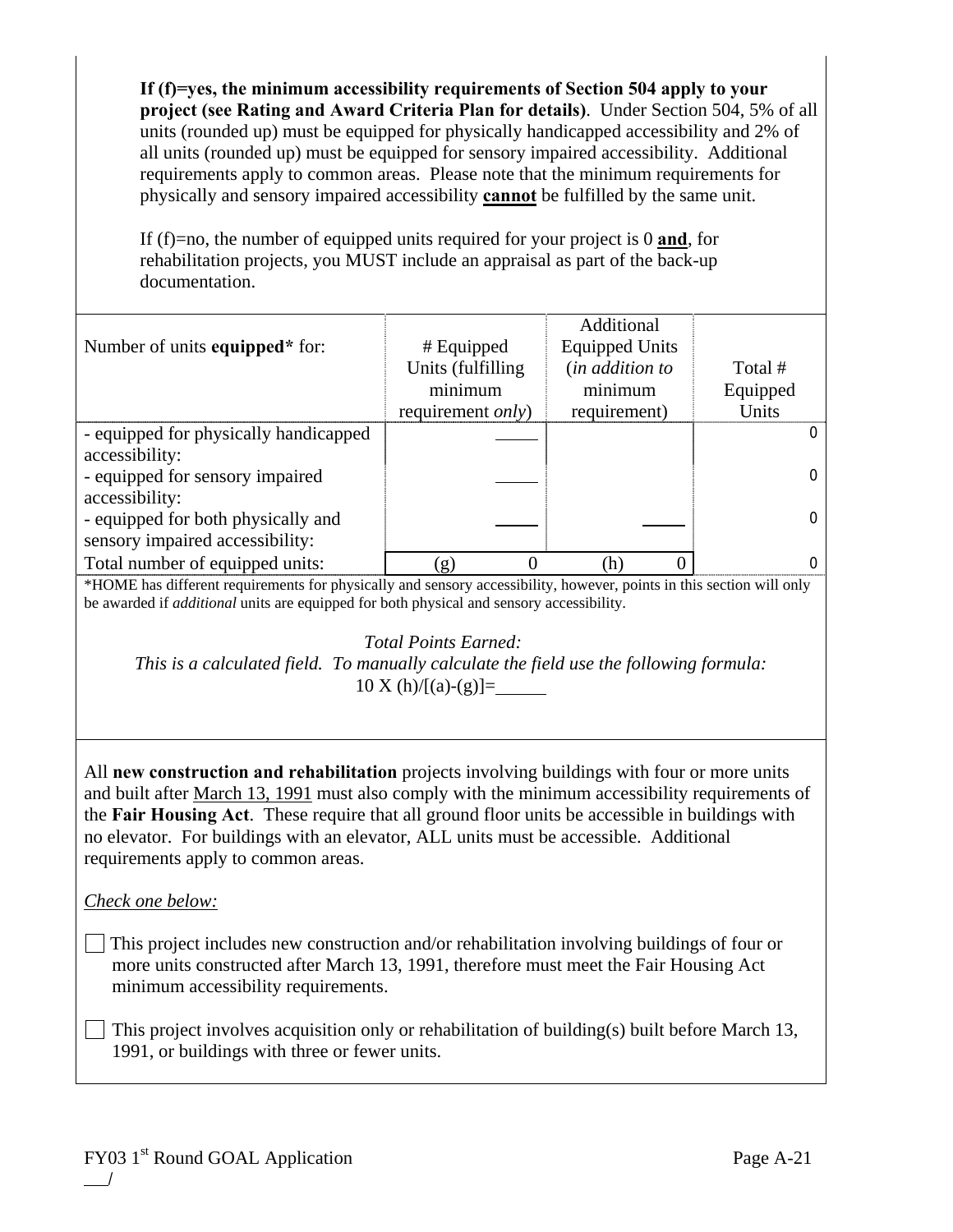| 2. Projects Principally Serving Special Needs Populations (maximum 15 points)                                                                                                                                                      |                         |  |
|------------------------------------------------------------------------------------------------------------------------------------------------------------------------------------------------------------------------------------|-------------------------|--|
| Are you committing at least 50% of the project's units to "special needs" clientele?<br>Yes                                                                                                                                        | N <sub>o</sub>          |  |
| Specify the number of units committed:                                                                                                                                                                                             |                         |  |
| a. Persons with Disabilities:<br>b. Senior Citizens (60 and over – must be $100\%$ of                                                                                                                                              | #                       |  |
| all units required if applying for SCHDF. If<br>this choice is elected when not applying for the<br>SCHDF, owner must choose at least 80%<br>of all units in order to stay in compliance with                                      |                         |  |
| the Fair Housing Act Amendments of 1988.):<br>c. Combined senior (62 and over)/persons with disabilities<br>[only allowed if project combines LIHTC and/or<br>HOME with a funding source (such as the USDA                         | #                       |  |
| 515 program) requiring this mixture]:<br>d. Other definition of senior housing (must be consistent<br>with Fair Housing Act Amendments of 1988):<br>d. Homeless Persons<br>e. Persons or families at or below 30% of median income | #<br>#_______<br>#<br># |  |
| Special needs rating points are earned based on the special needs restriction of the project; a<br>minimum of 50% of the project's units must be restricted to special needs clientele to earn special                             |                         |  |

needs project points. Applicants will be bound to what is proposed in this section.

| 3. Availability of Larger Units (maximum 15 points) |                  |            |                       |                                                |                                             |
|-----------------------------------------------------|------------------|------------|-----------------------|------------------------------------------------|---------------------------------------------|
| <b>Total number of Units:</b>                       |                  |            |                       |                                                |                                             |
| <b>Bedroom Size</b>                                 | # Units          | % of Total | <b>Threshold</b><br>% | If $b > c$ , formula for<br>points             | <b>Potential</b><br><b>Points</b><br>earned |
|                                                     | (a)              | (b)        | (c)                   | (d)                                            | (e)                                         |
| 1 bedroom                                           | $\overline{0}$   |            | N/A                   | $\Omega$                                       | 0.00                                        |
| 2 bedroom                                           | $\overline{0}$   |            | 50%                   | If $b > c$ , $5 * b$                           | 0.00                                        |
| 3 bedroom                                           | $\boldsymbol{0}$ |            | 25%                   | If $b > c$ , $10 * b$                          | 0.00                                        |
| 4 bedroom                                           | $\overline{0}$   |            | 10%                   | If $b > c$ , $15 * b$                          | 0.00                                        |
| <b>Total Potential</b>                              |                  |            |                       |                                                | 0.00                                        |
|                                                     |                  |            |                       | <b>Total Points earned (cannot exceed 15):</b> | 0.00                                        |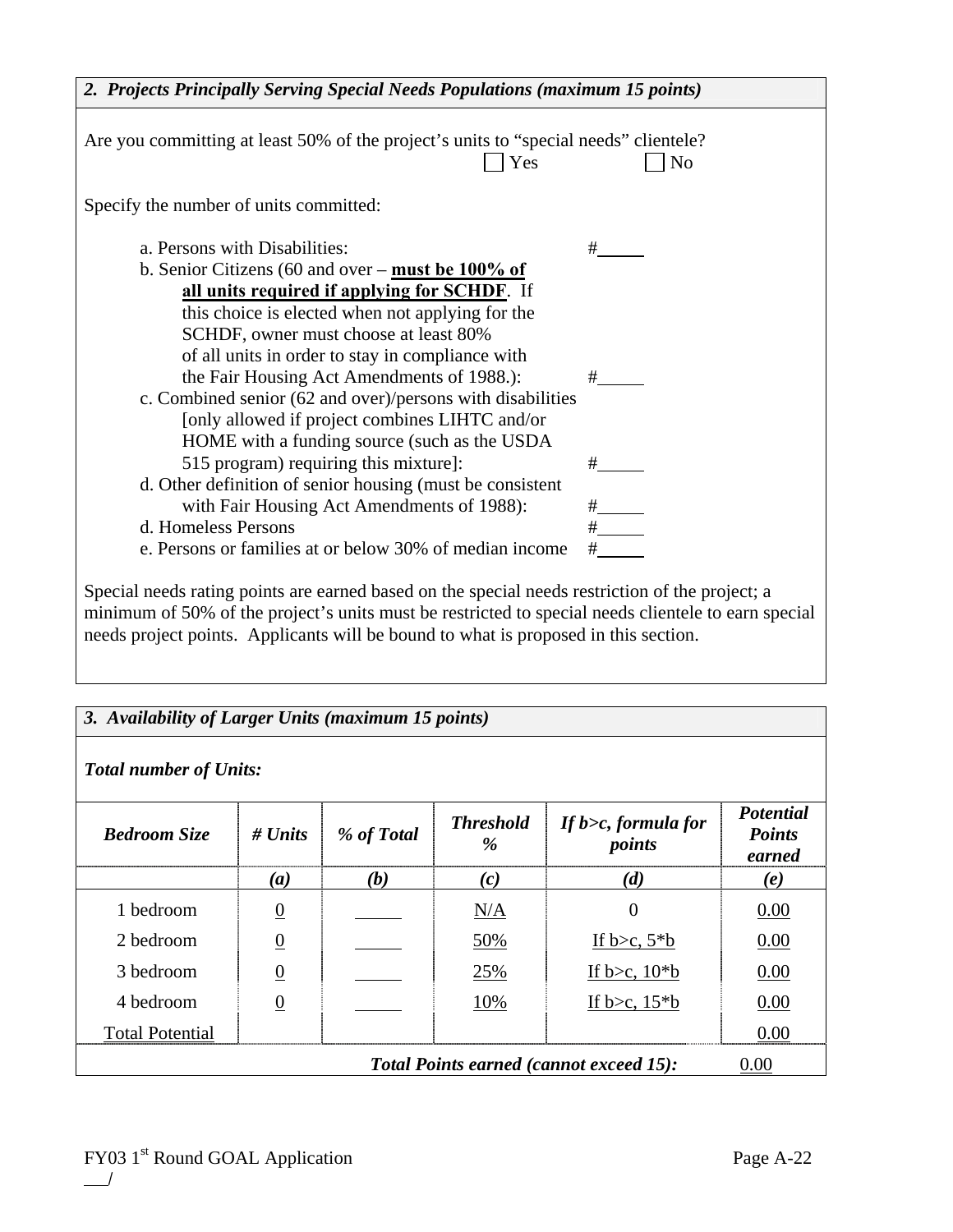| 4. Size of Project (maximum 5 points)                                                                                                                                                                                                                                                                                                                                                                                                                                                                                                                                                       |  |  |  |
|---------------------------------------------------------------------------------------------------------------------------------------------------------------------------------------------------------------------------------------------------------------------------------------------------------------------------------------------------------------------------------------------------------------------------------------------------------------------------------------------------------------------------------------------------------------------------------------------|--|--|--|
| Total number of acquisition only or new construction units:                                                                                                                                                                                                                                                                                                                                                                                                                                                                                                                                 |  |  |  |
| Total number of rehabilitation* or acquisition/rehabilitation* units:                                                                                                                                                                                                                                                                                                                                                                                                                                                                                                                       |  |  |  |
| Points earned:<br>(See Rating and Award Criteria Plan, part $G(4)$ to calculate                                                                                                                                                                                                                                                                                                                                                                                                                                                                                                             |  |  |  |
| points earned)<br>*For LIHTC projects, rehabilitation costs must be the greater of \$3,000 per unit or 10% of the "adjusted basis of the<br>building and must consist of work items that are more than just cosmetic in nature.                                                                                                                                                                                                                                                                                                                                                             |  |  |  |
| 5. Existing Housing as Part of Community Revitalization Plan (maximum 5 points)                                                                                                                                                                                                                                                                                                                                                                                                                                                                                                             |  |  |  |
| This project is located an acquisition, rehabilitation or acquisition/rehabilitation project,<br>and is considered to be part of a local community revitalization plan. If claiming points<br>under this section, please provide the following information:                                                                                                                                                                                                                                                                                                                                 |  |  |  |
| The community revitalization plan is entitled:<br>and is published by the following entity:<br>and is included in whole or in part in the following Tab for reference:                                                                                                                                                                                                                                                                                                                                                                                                                      |  |  |  |
|                                                                                                                                                                                                                                                                                                                                                                                                                                                                                                                                                                                             |  |  |  |
| 6. Eventual Tenant Ownership (maximum 5 points)                                                                                                                                                                                                                                                                                                                                                                                                                                                                                                                                             |  |  |  |
| This project is designed and operated so that the units will be eventually sold for home-<br>ownership. This includes CHDO homeownership projects where the homes will be<br>initially sold to households, as well as rental projects where tenants are expected to have<br>the option to eventually purchase the units. For rental projects, documentation showing a<br>comprehensive plan for tenant home ownership counseling which includes maintenance<br>techniques for the home must be included. If claiming points under this sub-part,<br>documentation is included in Tab _____. |  |  |  |
|                                                                                                                                                                                                                                                                                                                                                                                                                                                                                                                                                                                             |  |  |  |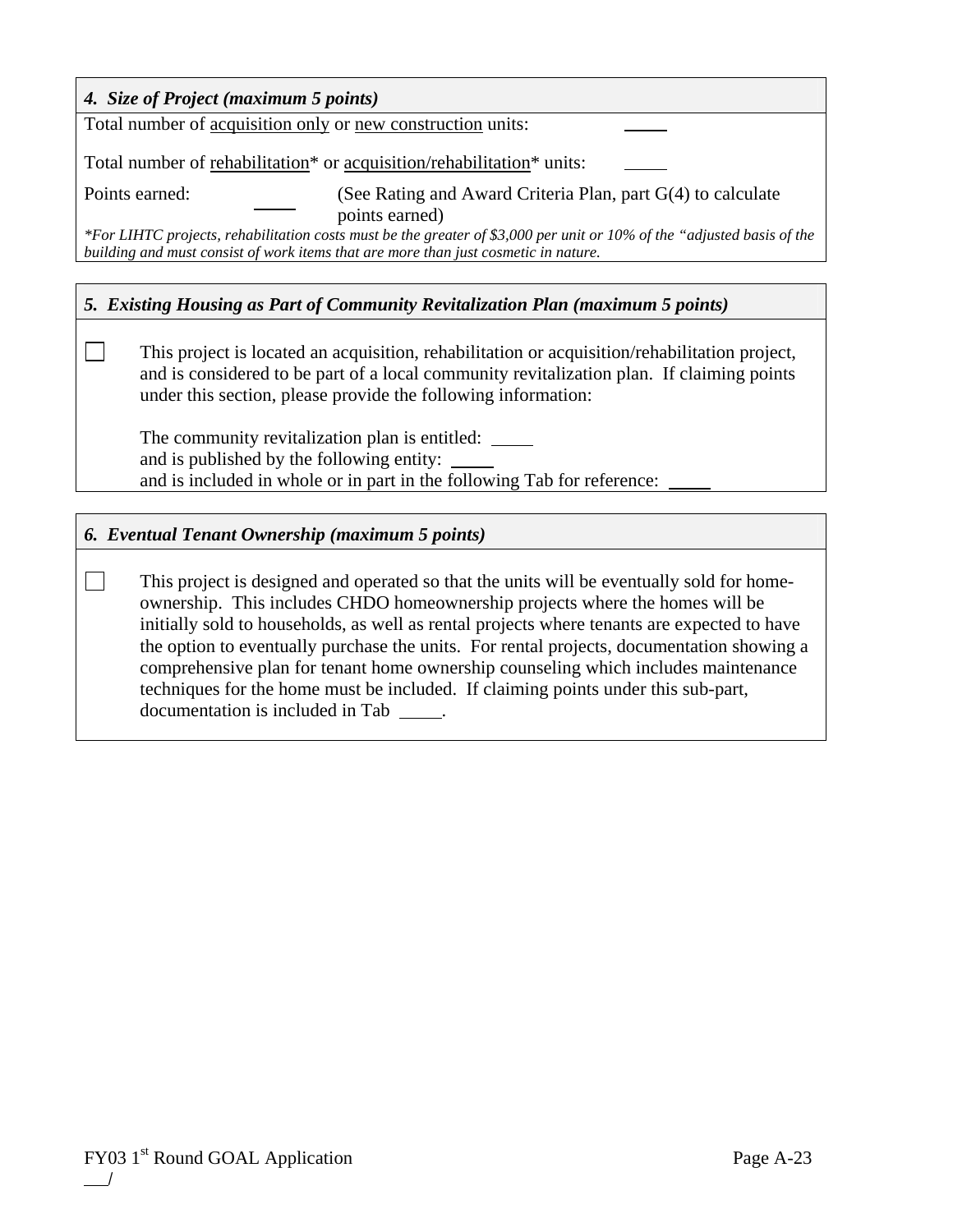### *7. Innovative Design (maximum 10 points)*

 $\Box$  By submitting this application the project sponsor acknowledges that, at a minimum, the following design requirements must be met:

1. No T1-ll, board and batten, or similar type of wood siding may be used on any exterior wall surfaces.

2. All projects targeting families must have a recreation area on-site for children which is designed and equipped with age appropriate equipment.

3. All projects must meet the State thermal energy standard (BEES) which includes recording a PUR 101.

Describe how your project meets the minimum design standards, and also any innovative design features that you believe the project will exhibit. Refer to Rating and Award Criteria Plan, section H(7) for further details regarding innovative design characteristics and the minimum features required to garner any points in this area.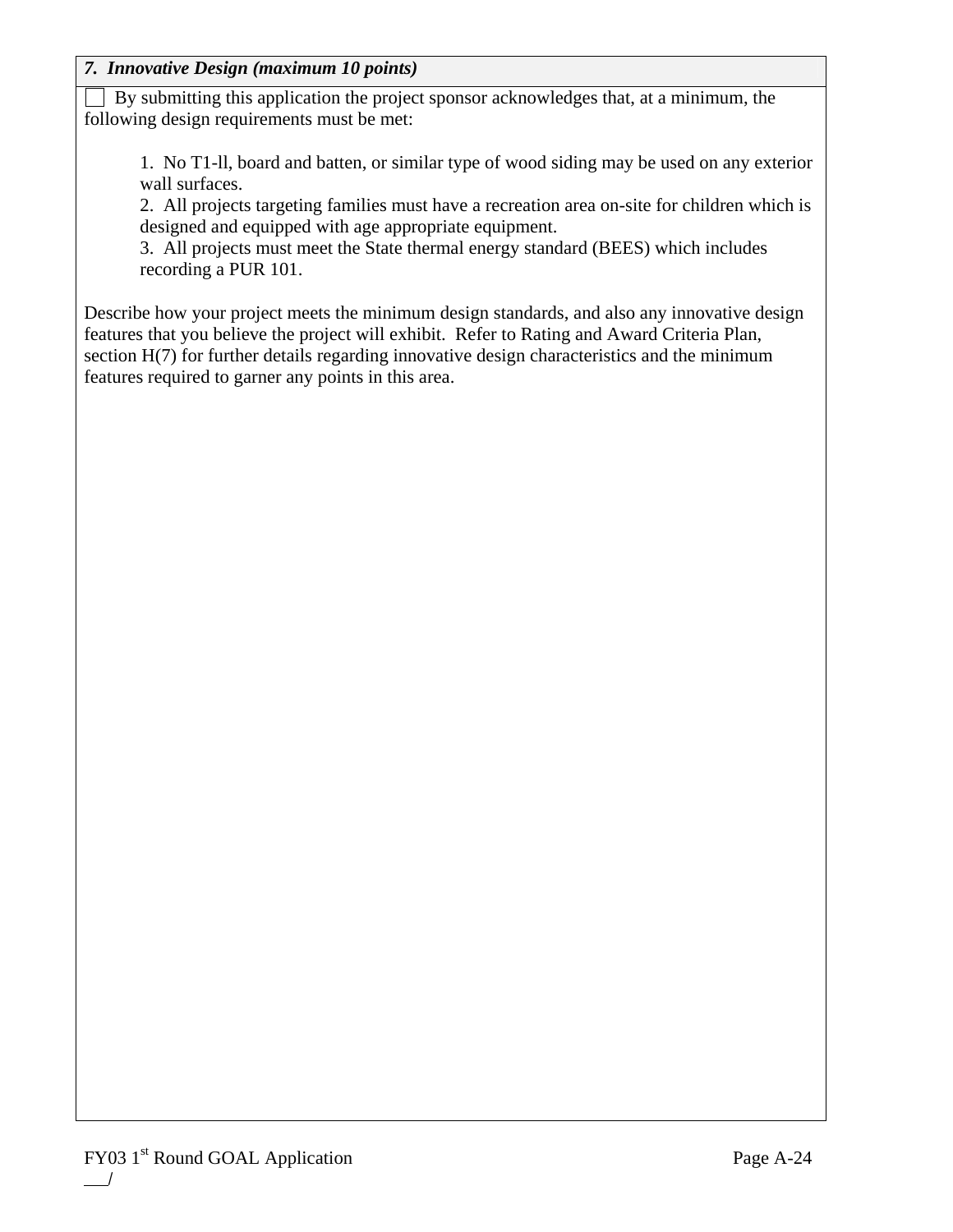FY03 1<sup>st</sup> Round GOAL Application Page A-25  $\overline{\phantom{a}}$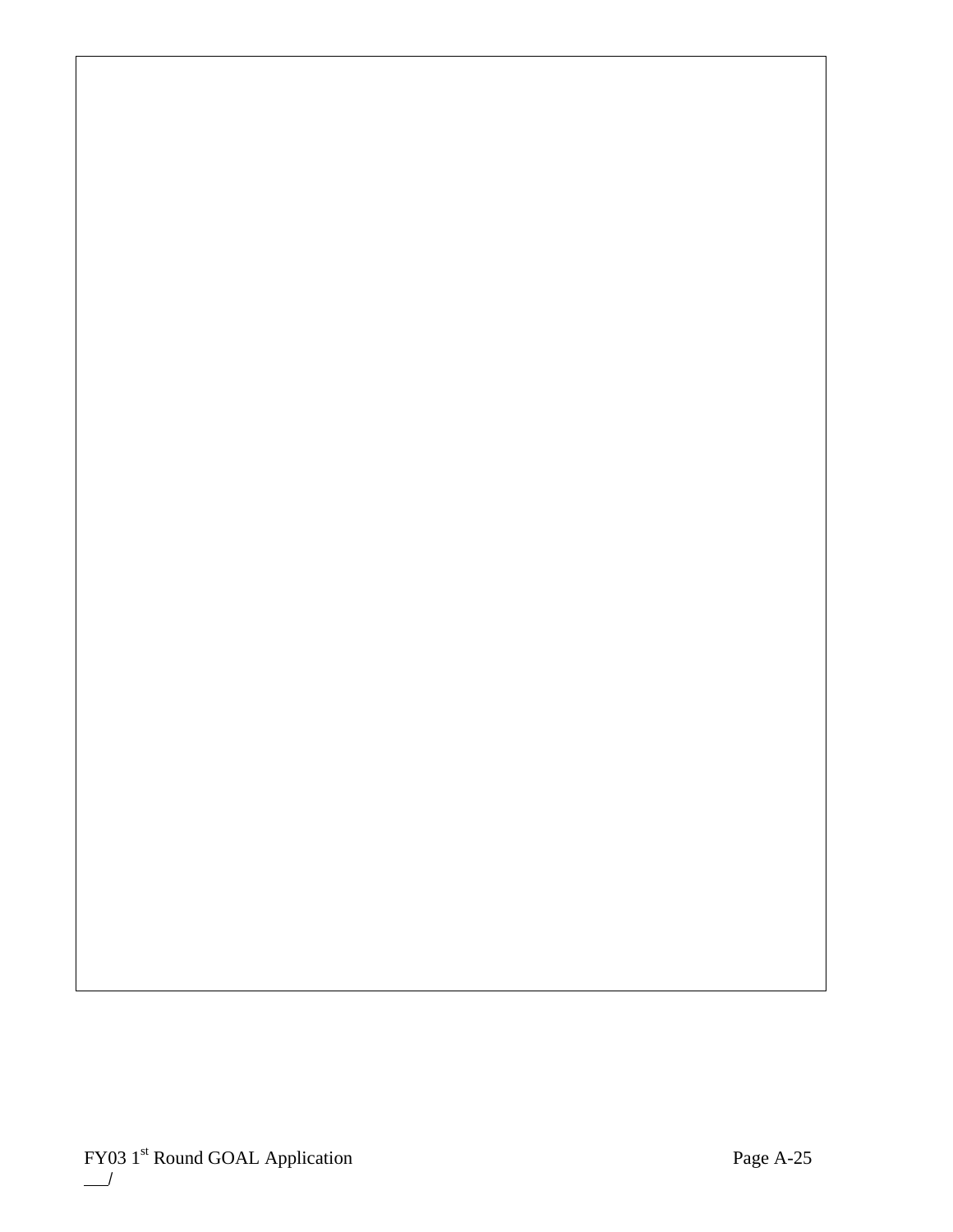### **Part I. Project Location**

| r art ne r roject Location                                                                                                                                                                                                                                                                                                                                                                             |  |  |  |
|--------------------------------------------------------------------------------------------------------------------------------------------------------------------------------------------------------------------------------------------------------------------------------------------------------------------------------------------------------------------------------------------------------|--|--|--|
| 1. Located in a "rural" area (maximum 15 points)                                                                                                                                                                                                                                                                                                                                                       |  |  |  |
| According to the definition in the Rating and Award Criteria Plan, is the project located in a rural area?<br>Yes $(15 \text{ Pts.})$<br>No $(0$ Pts.)                                                                                                                                                                                                                                                 |  |  |  |
|                                                                                                                                                                                                                                                                                                                                                                                                        |  |  |  |
| Part J. Located in a Declared Disaster Area                                                                                                                                                                                                                                                                                                                                                            |  |  |  |
| 1. Located in a Disaster Area Declared by the Governor of the State of Alaska (maximum 10<br><i>points</i> )                                                                                                                                                                                                                                                                                           |  |  |  |
| Communities in the Declared Disaster Area as of August 16, 2002 are listed here.                                                                                                                                                                                                                                                                                                                       |  |  |  |
| Is the proposed project located in a Disaster Area declared by the Governor of Alaska under<br>26.23.020? (Please check which area below.)<br>Yes $(10 \text{ points})$<br>$No$ (0 points)                                                                                                                                                                                                             |  |  |  |
| Yukon River<br>Tanana River<br>Kuskokwim River<br><b>Nushagak River</b><br><b>Susitna River</b><br>Drainage Area:<br>drainage area:<br>drainage area<br>drainage area:<br>Drainage area:<br>Fairbanks<br>Ekwok<br>from Chase to<br>McGrath<br>Emmonak<br>North Star<br>New Stuyahok<br>Montana Creek<br>Lime Village<br>Sleetmute<br>Borough<br>Red Devil<br><b>Crooked Creek</b><br>Aniak<br>Kwethluk |  |  |  |
| Other declared subsequent to NOFA publication:                                                                                                                                                                                                                                                                                                                                                         |  |  |  |
| More information on this area may be found at: http://www.ak-prepared.com/                                                                                                                                                                                                                                                                                                                             |  |  |  |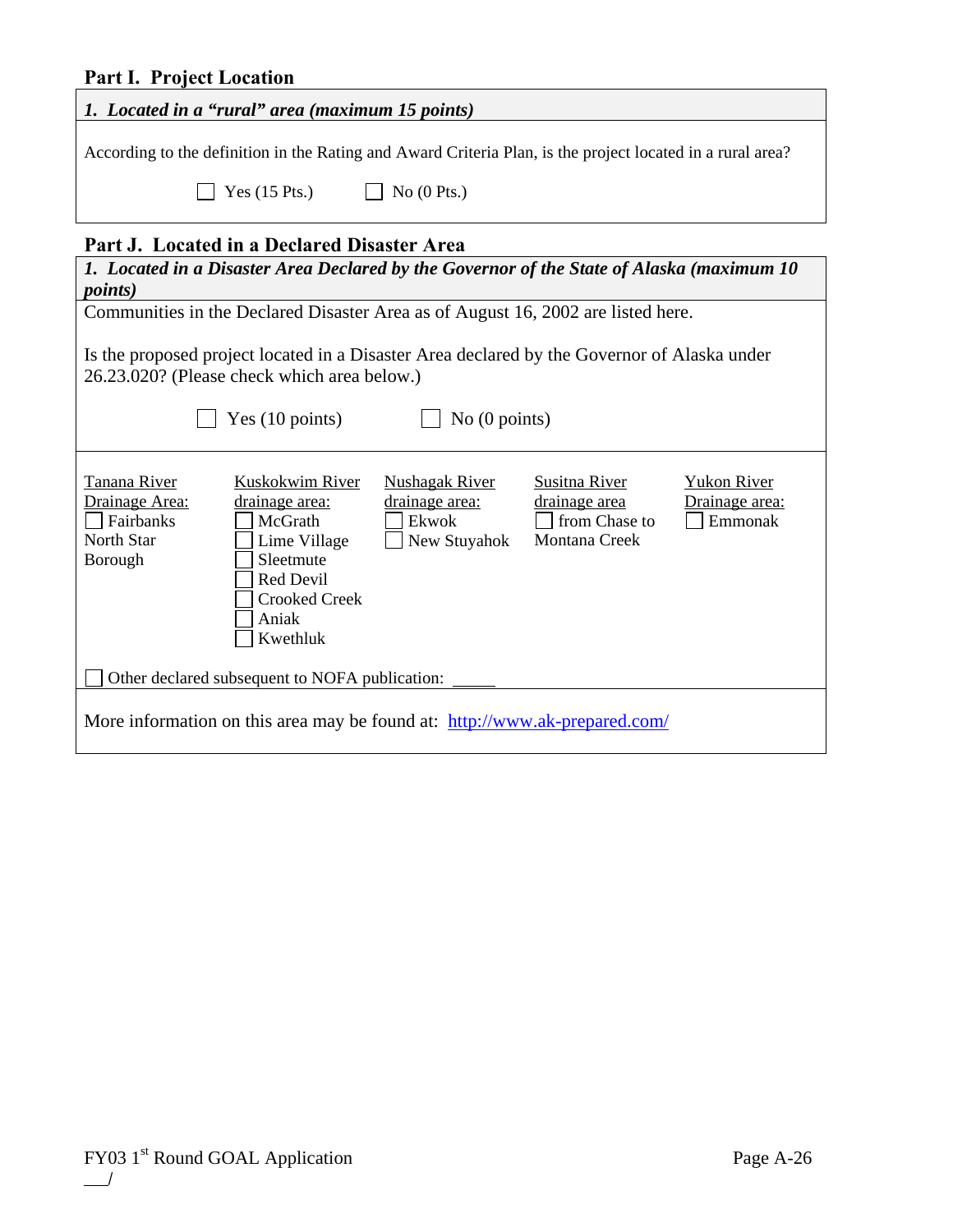### **Part K. Public Housing Waiting Lists**

### *1. Public Housing Waiting Lists (maximum 4 points)*

This application includes a written commitment to give priority to households on waiting lists for subsidized housing (see Tab \_\_\_\_\_\_). This means gross rents will not be higher than the "Fair Market Rent" established by the US Department of Housing and Urban Development AND a referral relationship will be established with the local public or Indian housing authority. This referral relationship has either been set up already, and is evidenced by documentation included in Tab \_\_\_\_\_, or will be achieved as described below: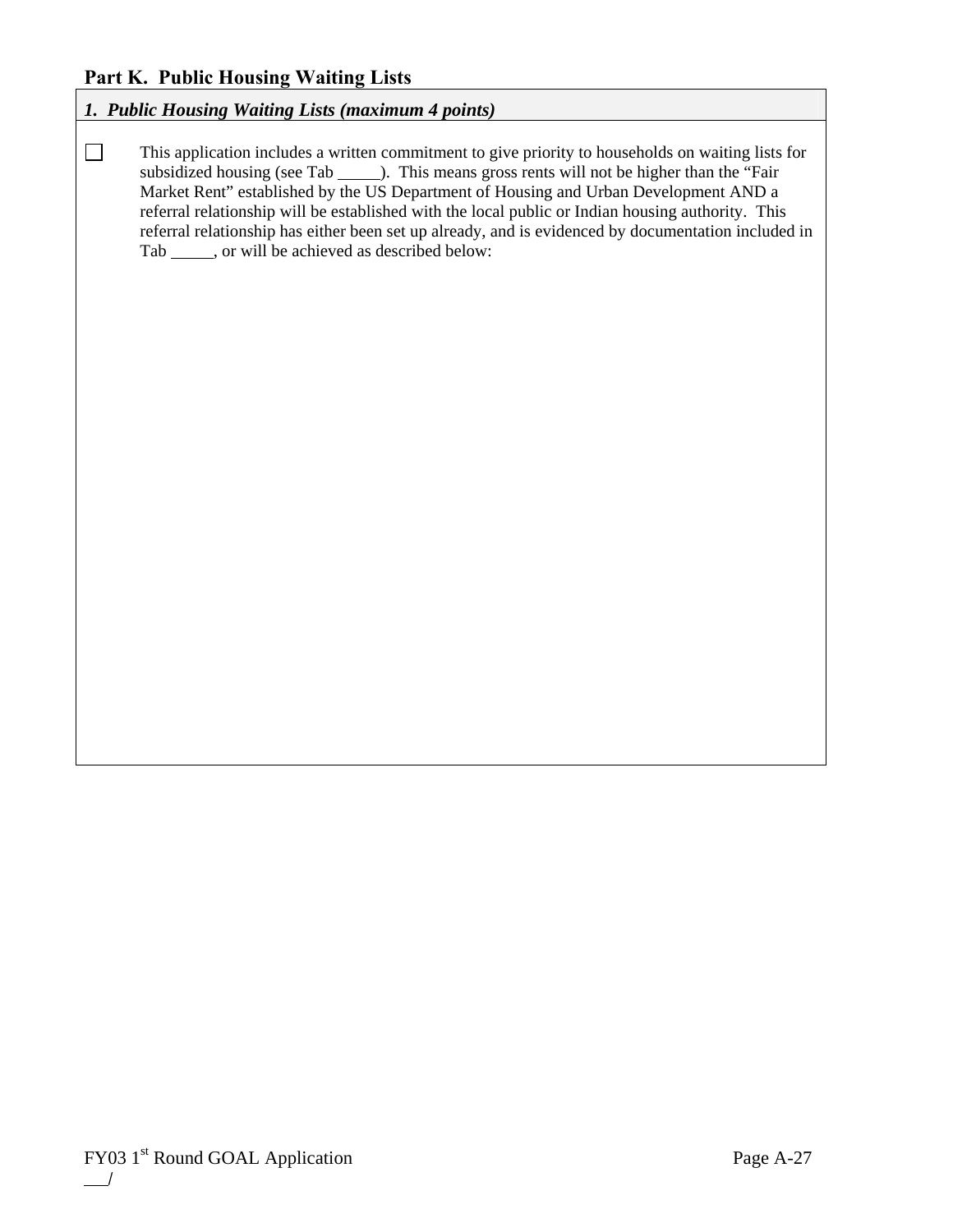### **Part L. Job Training Program**

*1. Job Training Program (maximum 10 points)* 

The job training program must target low and moderate income families during the construction or rehabilitation of the planned project. The trainees must be prepared for meaningful employment opportunities after the program is completed. Apprenticeship training in a recognized trade union is one example. Applicants must provide letters of financial commitment for program operation, and signed memorandums of agreement with the agency operating the training program and all other parties involved.

**No points will be awarded under this criteria without written commitments, a MOU, and a detailed program summary which specifies the goals and objectives for the program, the number of training positions, the target group of people, how the program will be funded, the skills learned by the trainees, the duration of the training and what future employment opportunities will be available to trainees.** 

AHFC will recapture any reservation or funding commitment made from GOAL funds if the applicant fails to implement and complete the proposed training program.

Describe the Job Training Program you propose:

Describe the specific outcomes for the program:

Identify the names and relationships of all participating training partners, including who will be doing the actual training:

Identify how the program will be funded (include costs as separate line in Project Development Cost Table):

Identify the number of training positions and the target group of people who will be trained:

Identify the skills to be learned by the trainees and what future employment opportunities will be available to trainees:

Identify the duration of the training:

Written commitments and other back-up documentation is provided in Tab #

FY03 1<sup>st</sup> Round GOAL Application Page A-28  $\frac{1}{2}$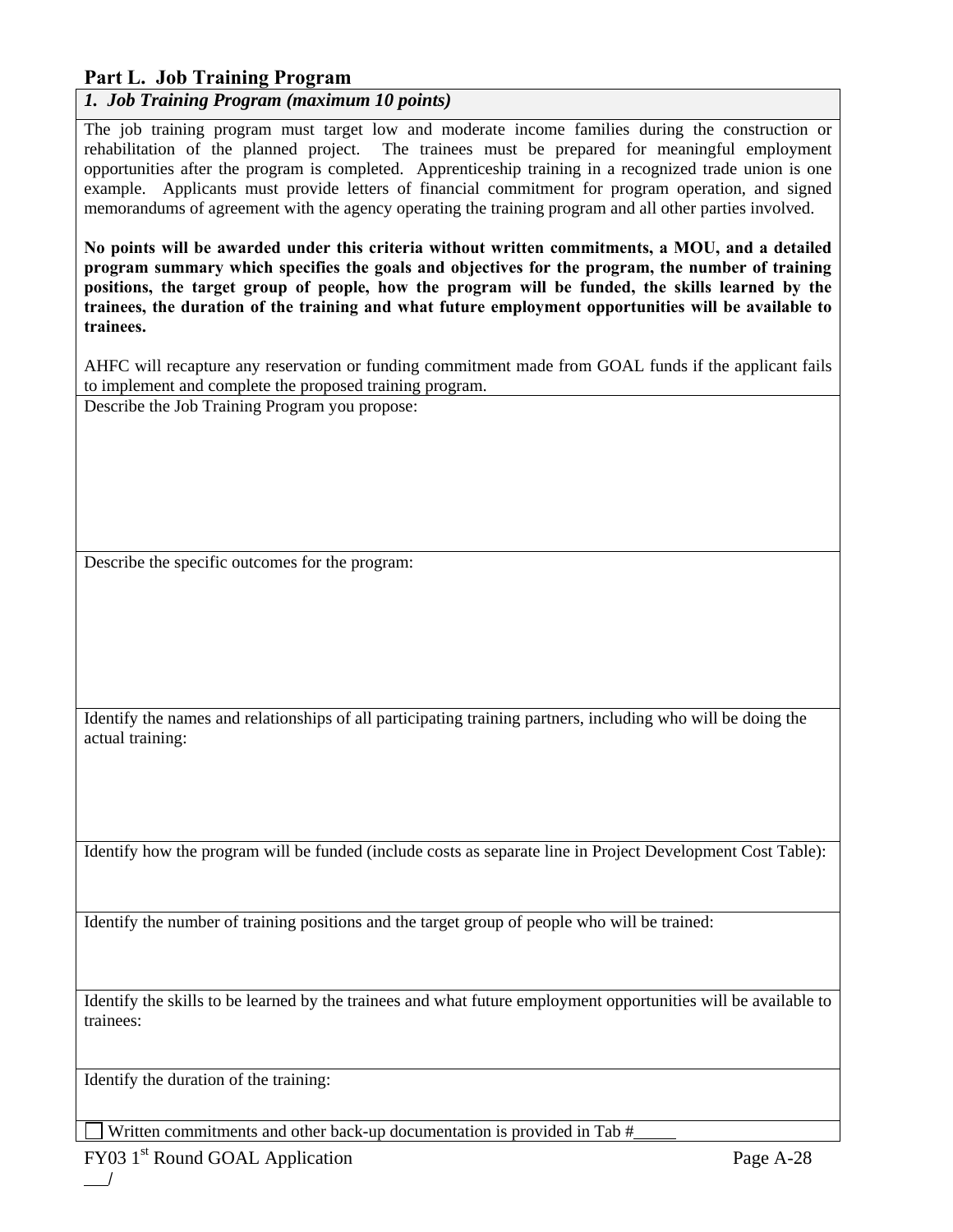### **SECTION VI. SELF EVALUATION AND CERTIFICATIONS REQUIRED FOR ALL APPLICANTS**

### **Part A. Applicant Proposal Evaluation**

### *Applicant Proposal Evaluation*

Discuss each rating criteria for which you believe points should be awarded, and state the calculation method and amount of points you believe you are eligible for in accordance with the rating plan. Ensure that your narrative is consistent with other related parts of the application. In the event of inconsistent data, the most conservative approach will be taken for the purpose of awarding points.

Use no more than two additional pages if necessary.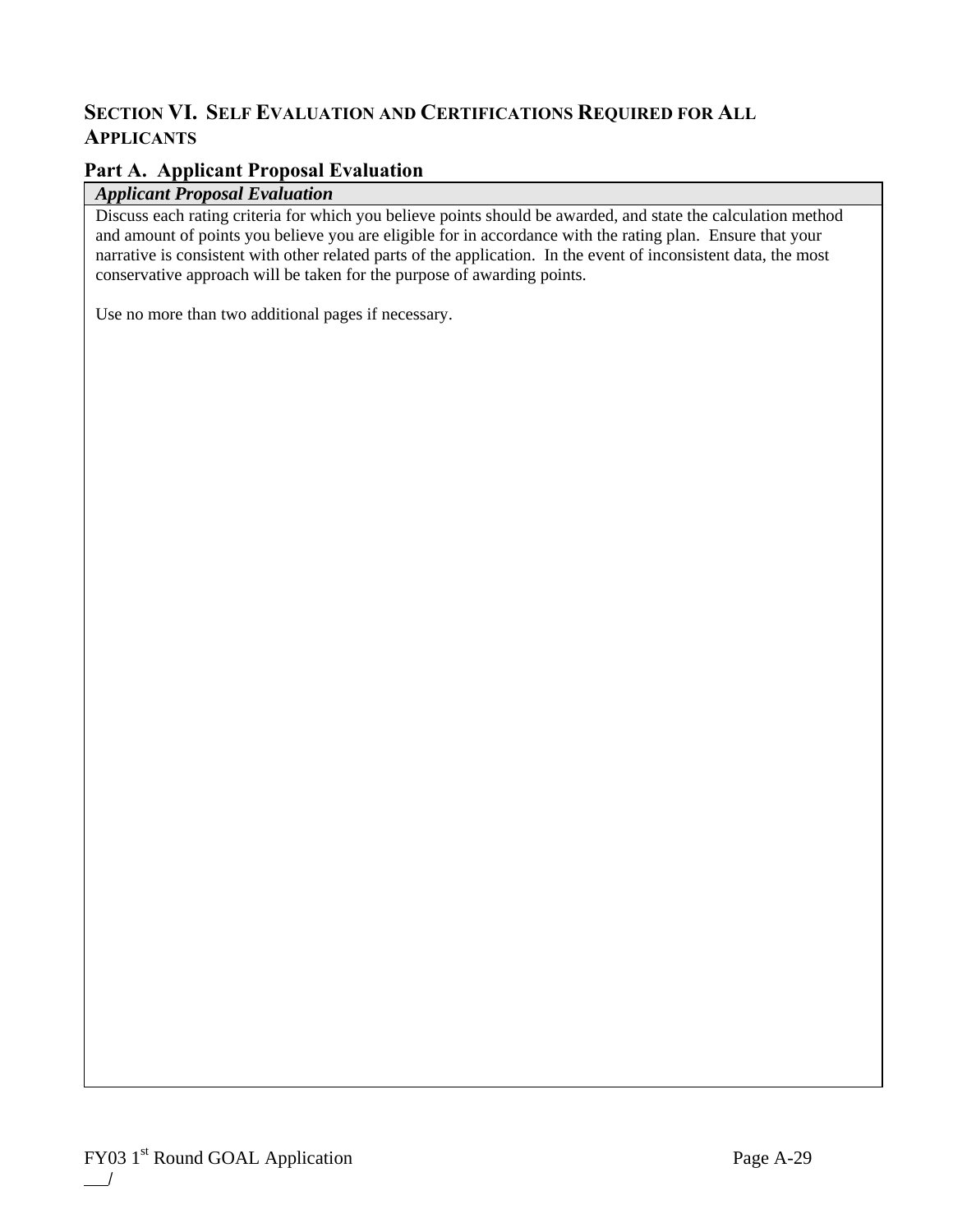### **Part B. Applicant Certifications**  *Applicant Certifications (all applicants must read and execute this section)*

#### A. Acceptance of Terms:

By submitting a proposal, an applicant accepts all terms, conditions and requirements of the Multi-Family, Special Needs and Congregate Loan Program, the GOAL Program, and respective Request For Proposal which may have been issued for the purposes of allocating GOAL Program funds. Additionally, the applicant acknowledges and agrees to abide by AHFC regulations 15 AAC 154.010-154.080, 154.100-154.110, 154.700- 154.835, and AHFC's standard grant provisions for all HOME and SCHDF funds received.

The applicant's proposal will become part of the GOAL Program funding award agreement in the event the applicant is awarded GOAL funds. The applicant will be bound by what is in the proposal, unless otherwise approved in writing by AHFC.

The applicant's proposal and other materials submitted in response to the GOAL Program Request For Proposal or in conjunction with a Multi-Family, Special Needs and Congregate Loan Program application become the property of AHFC and may be returned only at AHFC's discretion. Applications are public documents and may be inspected or copied by anyone after they have been reviewed and rated and a Notice of Intent to Award GOAL funds has been issued by AHFC, or in the case of a Multi-Family, Special Needs and Congregate Loan Application, after AHFC Board action has been taken with regard to the application request. Financial statements included in the application may be considered public information.

#### B. Certifications:

1. I/We, as duly authorized representative(s) of certify that the information provided in this application is true and correct as of the date set forth opposite my/our signature(s) on this application and acknowledge my/our understanding that any intentional or negligent misrepresentation of the information contained in this application may result in civil liability and/or criminal penalties including, but not limited to fine or imprisonment or both under the provisions of Title 18, United States Code, Section 1001, et seq. and liability for monetary damages to the lender, its agent, successors and assignees, insurers and any other person who may suffer any loss due to reliance upon any misrepresentation which I/we have made on this application.

2. The applicant agrees that he/she will furnish promptly such supporting documents as may be requested by the Alaska Housing Finance Corporation (AHFC).

3. The applicant understands and agrees that the Alaska Housing Finance Corporation may conduct its own independent review and analysis of the information set forth in this application, and that any such review and/or analysis will be made for the sole and exclusive benefit and protections of AHFC.

4. The applicant understands that Low-Income Housing Tax Credit amounts will not be determined or allocated until an approved project is placed in service, and that it is the applicant's responsibility to give notice to AHFC 30 days prior to the project being place in service.

5. The applicant understands and agrees that through the reservation/allocation of Low Income Housing Tax Credits, AHFC is not underwriting the project.

6. If applying for Low-Income Housing Tax Credits, the applicant certifies that to the best of his/her knowledge and belief, the project as proposed within this application complies with the provisions of Section 42 and all other applicable sections of the Internal Revenue Code and all rules and regulations promulgated thereunder.

7. The applicant certifies that he/she will comply with all applicable federal and state laws regarding unlawful discrimination.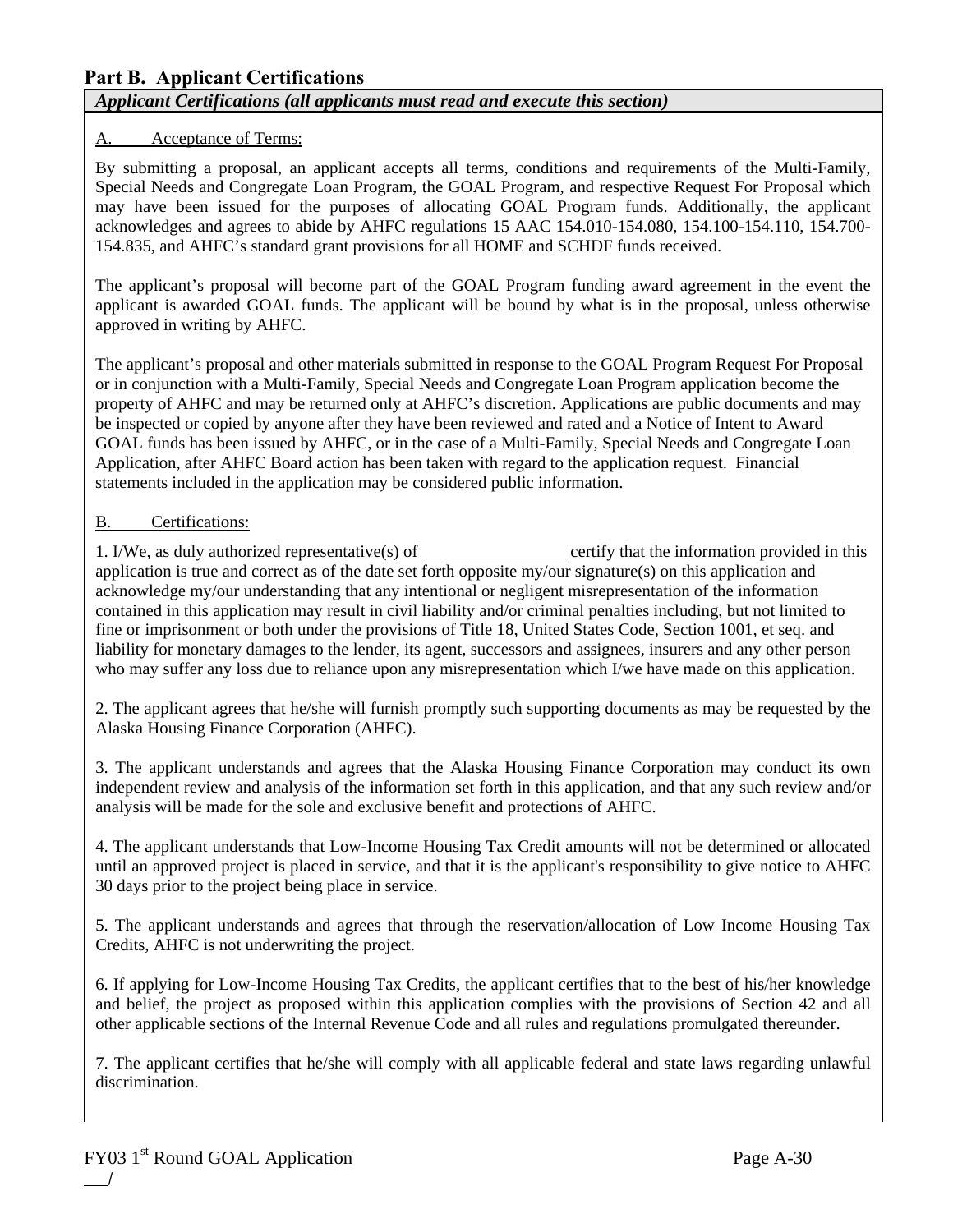#### C. Disclosure Statement:

I/We, the undersigned, understand and agree that Alaska Housing Finance Corporation (AHFC) will consider that an Identity of Interest exists whenever any party to a transaction has a financial or family relationship or a professional or business affiliation with any other part to the transaction. The following list may not be all inclusive but is considered to be representative of some of the more typical Identities of Interest:

1. The applicant or principals of the applicant are related to any AHFC Board of Director's member or their spouse.

2. The applicant or principals of the applicant are related to any AHFC employee or employee's spouse who is involved in the processing of, or decision making on, the subject application request.

3. The applicant or principals of the applicant have any business relationship with any member of AHFC's Board of Directors or their spouse.

4. The applicant or principals of the applicant have any business relationship with any AHFC employee of employee's spouse who is involved in the processing of, or decision making on, the subject application request.

5. The applicant or principals of the applicant are related to the seller, seller's spouse, or seller's agent of any property to be financed with any proceeds which may result from this application.

6. The applicant has any financial interest in the seller of the property of its agent.

7. The seller of the property or its agent have a financial interest in the applicant.

8. If this is a construction loan, the applicant has a financial interest in or is a director, employee or officer of the general contractor, architect, engineer, attorney, interim or participating lender, materials suppliers, equipment lessors, or others pertaining to the construction of the subject property.

9. The applicant is aware of any other circumstances that may be an Identity of Interest through the sale of the property; AHFC's financing of it; or other matters.

For the purposes of #1 through #9:

"Related" means a spouse or relative, i.e., parent, grandparent, brother, sister, brother-in-law, sister-in-law, child, grandchild, aunt, uncle, nephew, or niece.

"Business Relationship" means a direct interest with either an AHFC Board member or employee, or their spouse, or an entity that the Board member, employee or their spouse has a financial interest in.

"Principals" means owners, partners, joint venture, persons with controlling authority, officers, etc.

If there is an Identity of Interest, please state below its nature: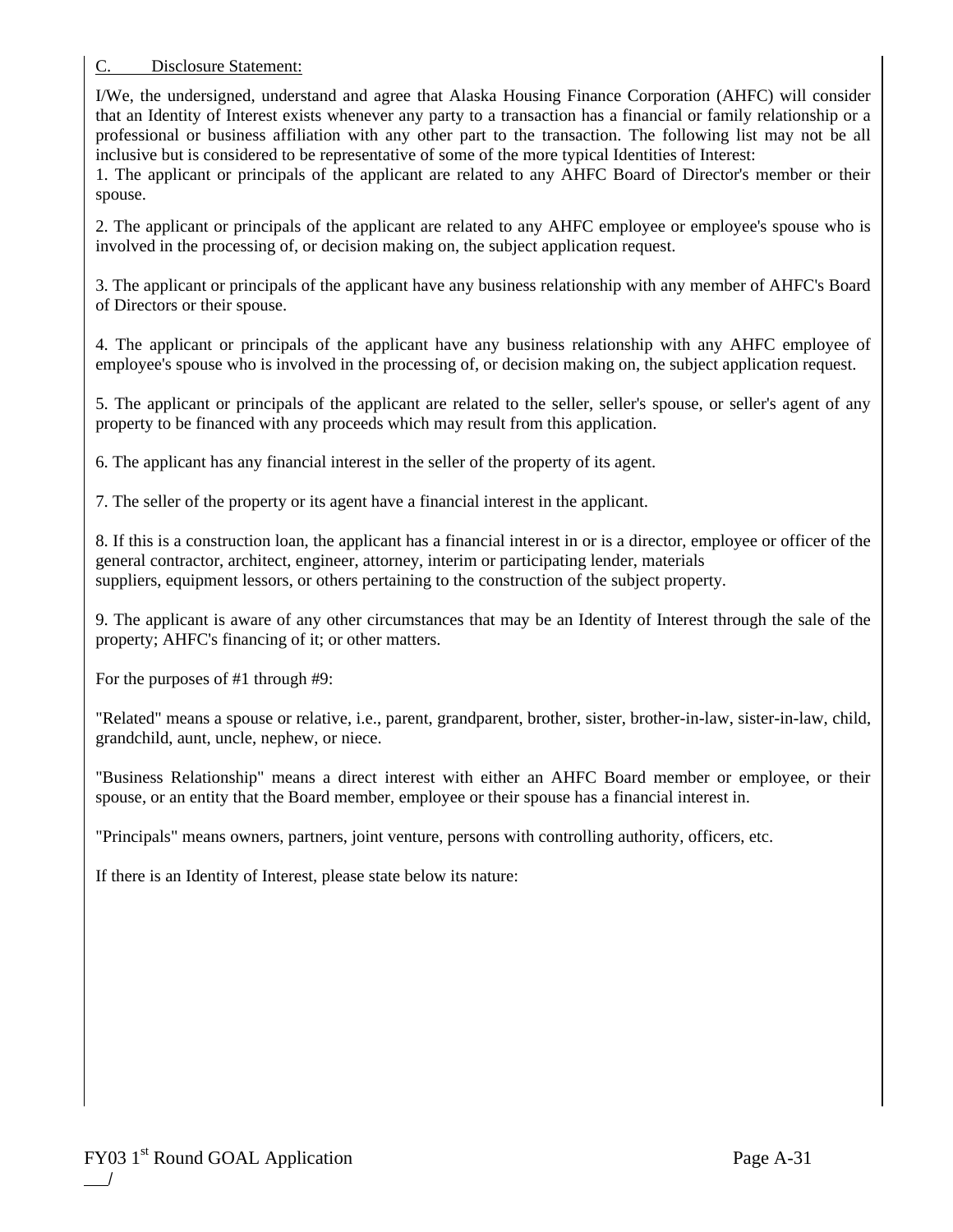**I/we certify by signing this application below, except as disclosed above, there is not now, nor will there be an Identity of Interest under circumstances described in statements 1 through 9 without the prior written consent of AHFC. An Identify of Interest does not necessarily disqualify you as an eligible borrower, or recipient of GOAL Program funds.** 

*The signature below relates to Parts A, B and C above.* 

| <b>Applicant Authorized Signature:</b>                                                                                                                           |                                                                                                                      |  |
|------------------------------------------------------------------------------------------------------------------------------------------------------------------|----------------------------------------------------------------------------------------------------------------------|--|
| Applicant Authorized Name and Title:                                                                                                                             | <u> Alexandria de la contrada de la contrada de la contrada de la contrada de la contrada de la contrada de la c</u> |  |
| <b>Applicant Name:</b>                                                                                                                                           |                                                                                                                      |  |
| <b>STATE OF ALASKA</b>                                                                                                                                           |                                                                                                                      |  |
| THIRD JUDICIAL DISTRICT                                                                                                                                          | $)$ ss                                                                                                               |  |
| $\overline{\text{on}}$ $\overline{\text{on}}$ $\overline{\text{on}}$ $\overline{\text{on}}$ $\overline{\text{on}}$ $\overline{\text{on}}$ $\overline{\text{on}}$ |                                                                                                                      |  |
|                                                                                                                                                                  | Notary Public in and for Alaska<br>(seal)                                                                            |  |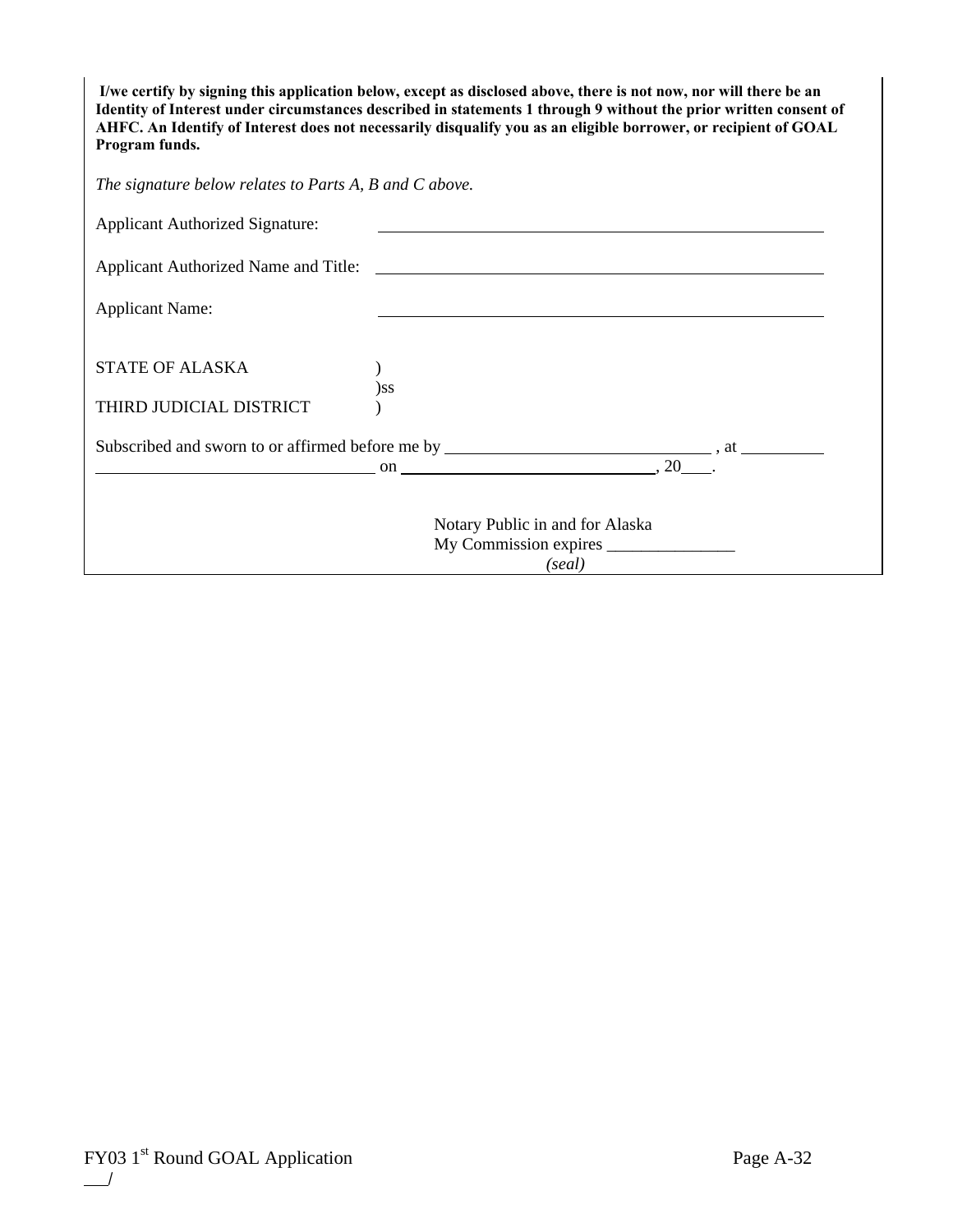|                                                                                                                                                                                                                                                                                                                                                                                                                                                                                                       |                 | Other Application Consultant Disclosure Certification (all applicants must read and execute this section)                                                                                                                                                                |
|-------------------------------------------------------------------------------------------------------------------------------------------------------------------------------------------------------------------------------------------------------------------------------------------------------------------------------------------------------------------------------------------------------------------------------------------------------------------------------------------------------|-----------------|--------------------------------------------------------------------------------------------------------------------------------------------------------------------------------------------------------------------------------------------------------------------------|
| (Copy and complete this certification disclosure form for each other party to which you acted as a development consultant or<br>participant)                                                                                                                                                                                                                                                                                                                                                          |                 |                                                                                                                                                                                                                                                                          |
| list. (In either case, you must sign below.)                                                                                                                                                                                                                                                                                                                                                                                                                                                          |                 | Identify below any and all other applications which you, your organization, or any employee of your organization, participated in<br>the development of as a consultant or participant to, or under contract with, any other party. If none, check the box following the |
| Name of Other Party (Potential<br>Applicant)                                                                                                                                                                                                                                                                                                                                                                                                                                                          | Name of Project | Development Role                                                                                                                                                                                                                                                         |
| Or, if not involved with any other applications, check below (you still must sign this certification).                                                                                                                                                                                                                                                                                                                                                                                                |                 |                                                                                                                                                                                                                                                                          |
| $\blacksquare$                                                                                                                                                                                                                                                                                                                                                                                                                                                                                        |                 | Neither I, my organization, nor any employee of my organization, has participated in the development of, as a consultant<br>or participant to, or under contract with, any other party submitting an application to the FY02 GOAL program.                               |
| REQUIRED SIGNATURE BY APPLICANT OF THIS APPLICATION:                                                                                                                                                                                                                                                                                                                                                                                                                                                  |                 |                                                                                                                                                                                                                                                                          |
| By signing below, I, acting as the authorized signer on behalf of ______________<br>by signing below, i, acting as the authorized signer on behalf of <b>container</b> of <b>container</b> (name of applicant) certify that to the best of my knowledge, the information identified above is true and accurate and reflects<br>ALL projects and/or other applicants which this organization, myself, or employees of this organization participated in as a<br>development consultant or participant. |                 |                                                                                                                                                                                                                                                                          |
| Applicant's Authorized Signor                                                                                                                                                                                                                                                                                                                                                                                                                                                                         | Date            |                                                                                                                                                                                                                                                                          |
| Name                                                                                                                                                                                                                                                                                                                                                                                                                                                                                                  | Organization    |                                                                                                                                                                                                                                                                          |
| OTHER APPLICANT ACKNOWLEDGMENT (only required when another potential applicant is listed above):                                                                                                                                                                                                                                                                                                                                                                                                      |                 |                                                                                                                                                                                                                                                                          |
| By signing below, I, acting as the authorized signer on behalf of<br>acknowledge that                                                                                                                                                                                                                                                                                                                                                                                                                 |                 | (name of other applicant)<br>(name of consultant)                                                                                                                                                                                                                        |
| organization) has disclosed to me or to the organization I represent that they are also applying for funding and/or are acting as a<br>development consultant or participant to the above identified party(s) under the 2002 GOAL round.                                                                                                                                                                                                                                                              |                 |                                                                                                                                                                                                                                                                          |
| Other Applicant's Authorized Signor                                                                                                                                                                                                                                                                                                                                                                                                                                                                   | Date            |                                                                                                                                                                                                                                                                          |
| Name                                                                                                                                                                                                                                                                                                                                                                                                                                                                                                  | Organization    |                                                                                                                                                                                                                                                                          |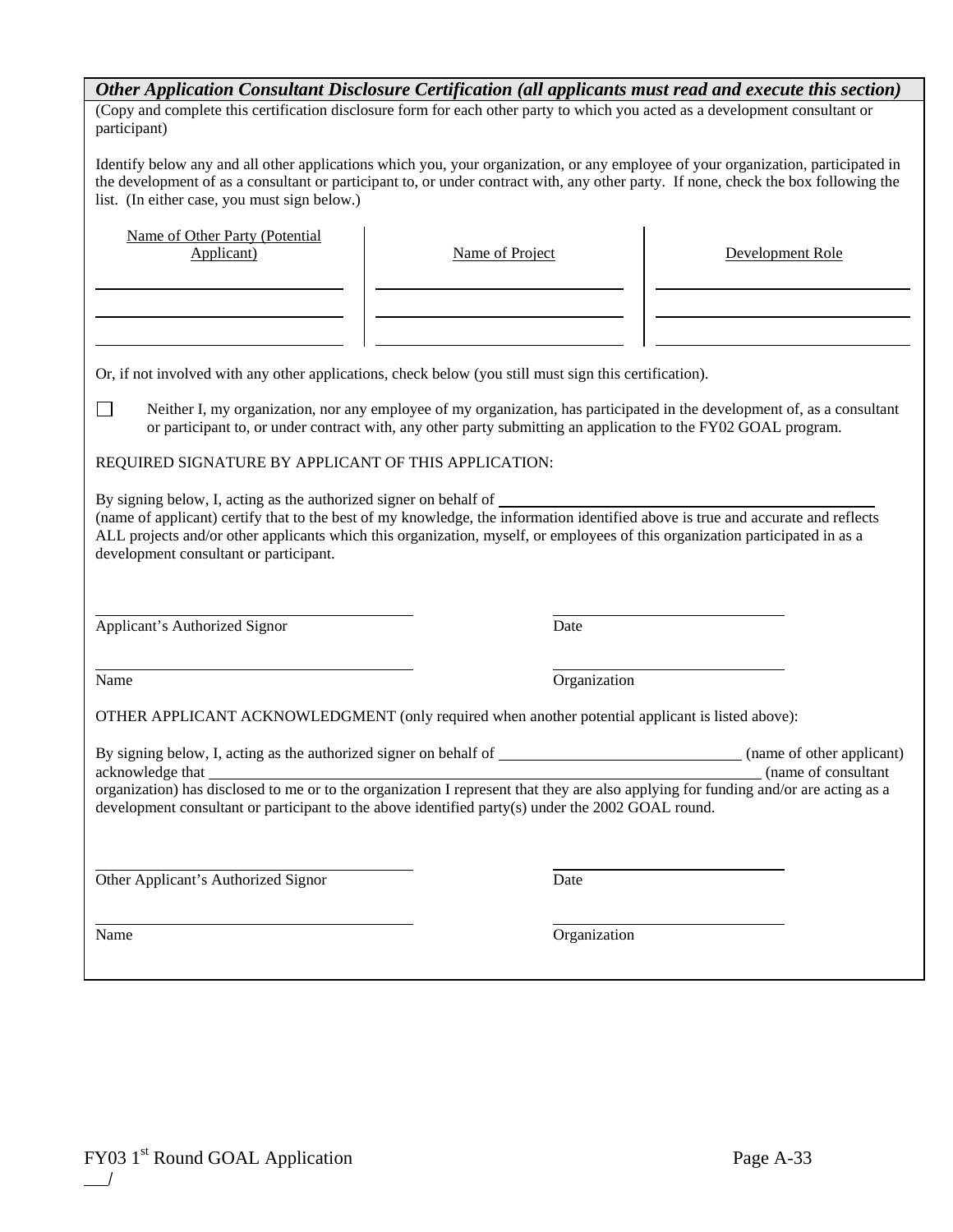## **SECTION VII. HOME INVESTMENT PARTNERSHIPS PROGRAM SUPPLEMENTAL INFORMATION**

(required for all project applying for, or willing to accept, HOME funds)

#### **Part A. Environmental and Site Information**

#### *HOME Environmental Review*

All projects requesting or willing to accept HOME funds must fill out this section. AHFC staff need this information to complete an Environmental Review on the project.

*CAUTION!!!* HOME funds cannot be committed to a project that has been initiated by the applicant before the environmental review is complete and AHFC has received a Release of Funds from HUD for the HOME funds. "Initiated" in this case includes any physical work that will limit the options of alternative sites, regardless of what source of funds has been used to do this work. **Options to purchase a site executed prior to completion of the environmental review should contain a clause that the purchase is conditional upon a successful environmental review.** All HOME awards made by AHFC are conditional upon successful completion of the environmental review and receipt from HUD of a Release of Funds. AHFC must secure a Release of Funds from HUD before it may enter into any grant agreements involving projects expecting to utilize HOME funds.

#### **1. Historic Preservation**

Year any existing structures on site were built:

Is the site or structure on the State or Federal historic register?

Is the site or structure of historic or archaeological significance according to the State Historic Preservation Officer?

Yes (SHPO letter and any permits must be included as an attachment)

 $\Box$  No (SHPO letter must be included as an attachment)

Determination not yet completed (letter to SHPO requesting determination must be included as an attachment.)

#### **2. Floodplain Management**

Is the site on an Alaska FEMA map showing flood plains?

- Yes. If yes, is the site located in a 100 year flood plain?
	- Yes (attach letter from local government or Army Corps of Engineers, AND evidence that proper flood insurance will be provided.)
	- No (attach letter from local government or Army Corps of Engineers)

No. If no, is there any other evidence to indicate the site is located in a 100 year flood plain?

 Yes (attach letter from local government or Army Corps of Engineers, AND evidence that proper flood insurance will be provided.)

No (attach letter from local government or Army Corps of Engineers)

#### **3. Wetlands**

Is the site located in or contain wetlands?

- Yes (attach letter from Army Corps of Engineers and any appropriate permits)
- No (attach letter from the Army Corps of Engineers)
- Determination not yet completed (attach letter to Army Corps of Engineers requesting determination)

#### **4. Coastal Zone**

 $\frac{1}{2}$ 

Is the site located in a Coastal Zone?

 Yes (attach application to the Alaska Division of Governmental Coordination for determination of impact and any response received to date)

 No (attach a letter from the local government, an environmental engineer, or the Alaska Division of Governmental Coordination)

#### **5. Endangered Species (check ONE OF the boxes below)**

 The project will not affect any federally-listed or proposed Threatened and Endangered species (including plants, animals fish, or invertebrates), nor any designated or proposed critical habitat. This finding is based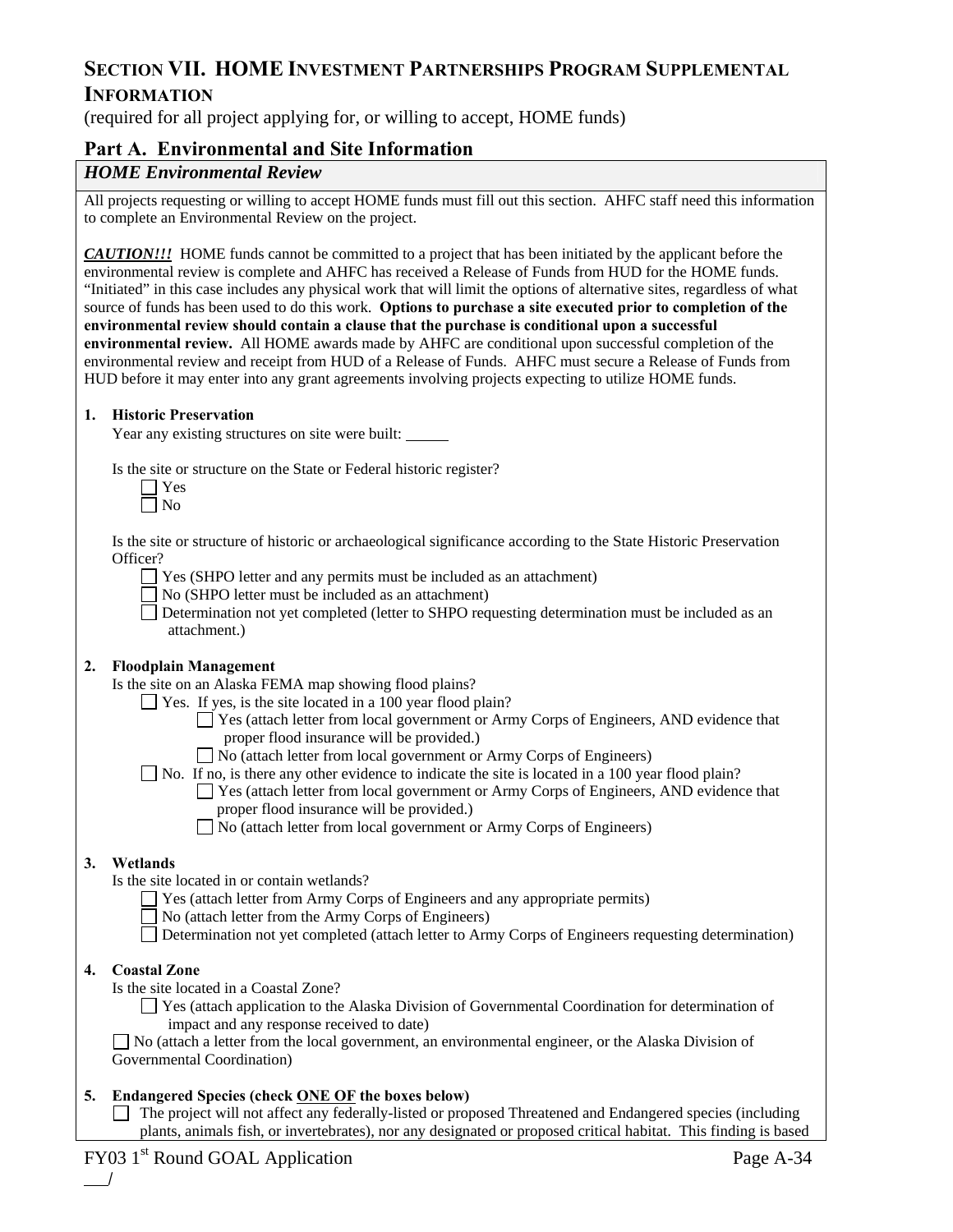|    | on contact made with the US Fish and Wildlife Service, or with the Alaska Department of Fish and Game<br>(attach evidence of contact).                                                                                                                                                                                                                                                                                                                                                                                                                                                                                                                                                                                                                                                                                                       |
|----|----------------------------------------------------------------------------------------------------------------------------------------------------------------------------------------------------------------------------------------------------------------------------------------------------------------------------------------------------------------------------------------------------------------------------------------------------------------------------------------------------------------------------------------------------------------------------------------------------------------------------------------------------------------------------------------------------------------------------------------------------------------------------------------------------------------------------------------------|
|    | The project may affect threatened or endangered species or critical habitat, and consultation with the US<br>Fish and Wildlife Service, in accordance with procedural regulations contained in 50 CFR 402 has been<br>initiated (attach evidence of consultation and explanation)                                                                                                                                                                                                                                                                                                                                                                                                                                                                                                                                                            |
| 6. | Wild and Scenic Rivers (check ONE OF the boxes below)                                                                                                                                                                                                                                                                                                                                                                                                                                                                                                                                                                                                                                                                                                                                                                                        |
|    | The project is not located within a mile of a listed Wild and Scenic River (attach letter from local<br>government, environmental engineer, or the US Department of the Interior, National Park Service)<br>The project is located within a mile of a listed Wild and Scenic River, but the project will not have an effect<br>on the natural, free flowing or scenic qualities of any river in the National Wild and Scenic Rivers systems<br>(attach letter from the US Department of the Interior, National Park Service)<br>The project may have an effect on the natural, free flowing or scenic qualities of a river in the National Wild<br>and Scenic Rivers systems, and a consultation with the US Department of the Interior has been initiated<br>(attach any correspondence and evidence of resolution and mitigation to date). |
| 7. | <b>Air Quality</b>                                                                                                                                                                                                                                                                                                                                                                                                                                                                                                                                                                                                                                                                                                                                                                                                                           |
|    | Identify the heating fuel to be used in the project:<br>Natural Gas $\Box$ Oil<br>$\Box$ Electric<br>Other (specify):                                                                                                                                                                                                                                                                                                                                                                                                                                                                                                                                                                                                                                                                                                                        |
| 8. | <b>Explosive and Flammable Operations (check ONE OF the boxes below)</b>                                                                                                                                                                                                                                                                                                                                                                                                                                                                                                                                                                                                                                                                                                                                                                     |
|    | The project is not within one mile of an area exposed to thermal or explosive hazards, i.e., where hazardous<br>liquids, gases or chemicals of flammable nature are stored (attach statement from local government or an<br>environmental engineer).                                                                                                                                                                                                                                                                                                                                                                                                                                                                                                                                                                                         |
|    | The project is located at an "Acceptable Separation Distance" (ASD) from ground explosive or flammable<br>fuels or chemical containers. An ASD is defined as the distance beyond which the explosion or combustion<br>of a hazard is not likely to cause structures or individuals to be subjected to blast overpressure or thermal<br>radiation flux levels in excess of the safety standards in 24 CFR Part 51.203 (attach statement from an<br>environmental engineer).                                                                                                                                                                                                                                                                                                                                                                   |
|    |                                                                                                                                                                                                                                                                                                                                                                                                                                                                                                                                                                                                                                                                                                                                                                                                                                              |
|    |                                                                                                                                                                                                                                                                                                                                                                                                                                                                                                                                                                                                                                                                                                                                                                                                                                              |
| 8. | <b>Noise Abatement and Control</b><br>Is the project exposed to high noise levels ?                                                                                                                                                                                                                                                                                                                                                                                                                                                                                                                                                                                                                                                                                                                                                          |
|    | Yes (attach letter from local government)                                                                                                                                                                                                                                                                                                                                                                                                                                                                                                                                                                                                                                                                                                                                                                                                    |
|    | No (attach letter from local government)<br>Is the project within 1,000 feet of a highway with daily traffic of 20,000 or more vehicles per day?                                                                                                                                                                                                                                                                                                                                                                                                                                                                                                                                                                                                                                                                                             |
|    | Yes (attach letter from local government)                                                                                                                                                                                                                                                                                                                                                                                                                                                                                                                                                                                                                                                                                                                                                                                                    |
|    | No (attach letter from local government)<br>Is the project within line of site of a highway with daily traffic of 20,000 or more vehicles per day?                                                                                                                                                                                                                                                                                                                                                                                                                                                                                                                                                                                                                                                                                           |
|    | Yes (attach letter from local government)                                                                                                                                                                                                                                                                                                                                                                                                                                                                                                                                                                                                                                                                                                                                                                                                    |
|    | No (attach letter from local government)<br>Is the project within 3,000 feet of a railroad?                                                                                                                                                                                                                                                                                                                                                                                                                                                                                                                                                                                                                                                                                                                                                  |
|    | The Yes. If yes, is the project within line of site of the railroad? $\Box$ Yes $\Box$ No (attach letter from local                                                                                                                                                                                                                                                                                                                                                                                                                                                                                                                                                                                                                                                                                                                          |
|    | government)<br>No (attach letter from local government)                                                                                                                                                                                                                                                                                                                                                                                                                                                                                                                                                                                                                                                                                                                                                                                      |
|    | Is the project within 5 miles of a civilian airport or 15 miles of a military airport?                                                                                                                                                                                                                                                                                                                                                                                                                                                                                                                                                                                                                                                                                                                                                       |
|    | No (attach letter from local government)<br>Yes. If yes, you must contact the airport and attach evidence that at least one of the following is true                                                                                                                                                                                                                                                                                                                                                                                                                                                                                                                                                                                                                                                                                         |
|    | (only one box below needs to be checked):                                                                                                                                                                                                                                                                                                                                                                                                                                                                                                                                                                                                                                                                                                                                                                                                    |
|    | The airport is not recognized as a Commercial Service Airports as designated in the National Plan of<br>Integrated Airport Systems (24 CFR Part 51, Subpart D)                                                                                                                                                                                                                                                                                                                                                                                                                                                                                                                                                                                                                                                                               |
|    | The airport has no adopted DNL contour map.<br>The site is not located in a DNL contour showing 65 or more DNL in an adopted DNL contour map.                                                                                                                                                                                                                                                                                                                                                                                                                                                                                                                                                                                                                                                                                                |
| 9. | <b>Airport Clear Zone</b>                                                                                                                                                                                                                                                                                                                                                                                                                                                                                                                                                                                                                                                                                                                                                                                                                    |
|    | This project (you must check one):                                                                                                                                                                                                                                                                                                                                                                                                                                                                                                                                                                                                                                                                                                                                                                                                           |
|    | will be limited to minor rehabilitation (<75% after rehab value), OR<br>is not located within an airport clear zone (evidence from local airport – letter, or map showing site and                                                                                                                                                                                                                                                                                                                                                                                                                                                                                                                                                                                                                                                           |
|    | zone – attached), OR<br>neither of the above is true – contact AHFC for how to proceed.                                                                                                                                                                                                                                                                                                                                                                                                                                                                                                                                                                                                                                                                                                                                                      |

 $\overline{\phantom{a}}$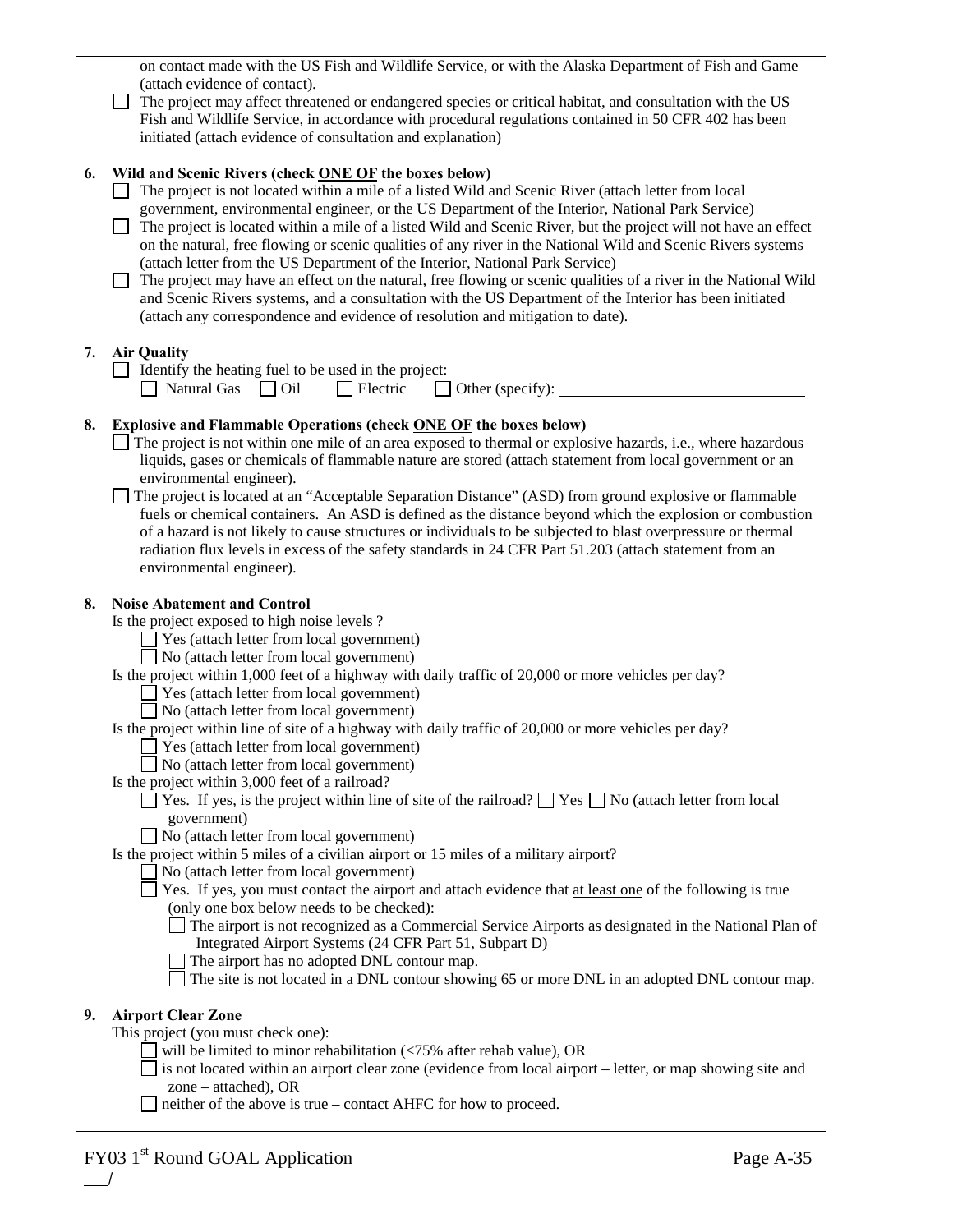| 10. Explosive and Flammable Operations (check ONE OF the boxes below)<br>The project is not within one mile of an area exposed to thermal or explosive hazards, i.e., where hazardous<br>liquids, gases or chemicals of flammable nature are stored (attach statement from local government or an<br>environmental engineer).<br>The project is located at an "Acceptable Separation Distance" (ASD) from ground explosive or flammable<br>fuels or chemical containers. An ASD is defined as the distance beyond which the explosion or combustion<br>of a hazard is not likely to cause structures or individuals to be subjected to blast overpressure or thermal<br>radiation flux levels in excess of the safety standards in 24 CFR Part 51.203 (attach statement from an<br>environmental engineer).                                                                                                                                                                                                                          |
|--------------------------------------------------------------------------------------------------------------------------------------------------------------------------------------------------------------------------------------------------------------------------------------------------------------------------------------------------------------------------------------------------------------------------------------------------------------------------------------------------------------------------------------------------------------------------------------------------------------------------------------------------------------------------------------------------------------------------------------------------------------------------------------------------------------------------------------------------------------------------------------------------------------------------------------------------------------------------------------------------------------------------------------|
|                                                                                                                                                                                                                                                                                                                                                                                                                                                                                                                                                                                                                                                                                                                                                                                                                                                                                                                                                                                                                                      |
| 11. Toxic Chemicals/Radioactive Materials<br>Is the project within one mile of a dump or landfill?<br>Yes (attach letter from local government or environmental engineer)<br>No (attach letter from local government or environmental engineer)<br>Is the site is within one mile of an industrial facility which manufactures, stores or disposes chemicals or<br>hazardous waste?                                                                                                                                                                                                                                                                                                                                                                                                                                                                                                                                                                                                                                                  |
| Yes (attach letter from local government or environmental engineer)                                                                                                                                                                                                                                                                                                                                                                                                                                                                                                                                                                                                                                                                                                                                                                                                                                                                                                                                                                  |
| No (attach letter from local government or environmental engineer<br>Does the site/structure contain asbestos?                                                                                                                                                                                                                                                                                                                                                                                                                                                                                                                                                                                                                                                                                                                                                                                                                                                                                                                       |
| Yes (attach letter from environmental engineer or local government)                                                                                                                                                                                                                                                                                                                                                                                                                                                                                                                                                                                                                                                                                                                                                                                                                                                                                                                                                                  |
| No (attach letter from environmental engineer or local government)                                                                                                                                                                                                                                                                                                                                                                                                                                                                                                                                                                                                                                                                                                                                                                                                                                                                                                                                                                   |
| Does the site show evidence of soils contamination?                                                                                                                                                                                                                                                                                                                                                                                                                                                                                                                                                                                                                                                                                                                                                                                                                                                                                                                                                                                  |
| Yes(attach letter from environmental engineer or local government)                                                                                                                                                                                                                                                                                                                                                                                                                                                                                                                                                                                                                                                                                                                                                                                                                                                                                                                                                                   |
| No (attach letter from environmental engineer or local government)                                                                                                                                                                                                                                                                                                                                                                                                                                                                                                                                                                                                                                                                                                                                                                                                                                                                                                                                                                   |
| Was the structure built before 1978?<br>Yes. If yes, check one of the following:<br>An EPA-certified Lead Based Paint inspector has determined there is no lead based paint<br>hazard in the structure or site and that no surfaces that will be disturbed due to this project<br>contain lead-based paint (evidence attached).<br>A Certified Lead Based Paint inspector has determined there is lead based paint in the structure<br>and has identified appropriate abatement activities, and safe work practices, which are<br>incorporated into the project, in accordance with 24 CFR part 35.<br>The project is restricted to seniors only and there is no expectation that children under the age<br>of six will spend any significant amount of time in the facility.<br>The project consists exclusively of Single Resident Occupancy (SRO) units and there is no<br>expectation that children under the age of six will spend any significant amount of time in the<br>facility.<br>No. If no, check one of the following: |
| This is a New Construction Only project                                                                                                                                                                                                                                                                                                                                                                                                                                                                                                                                                                                                                                                                                                                                                                                                                                                                                                                                                                                              |
| The existing structure was built in<br>(must be after 1977) and evidence is attached.                                                                                                                                                                                                                                                                                                                                                                                                                                                                                                                                                                                                                                                                                                                                                                                                                                                                                                                                                |
| 11. Environmental Justice<br>Will this project have an adverse environmental effect, including human health or any economic and social<br>effects, on any minority or low-income communities?<br>Yes. Explain:<br>No. (attach letter from local government)                                                                                                                                                                                                                                                                                                                                                                                                                                                                                                                                                                                                                                                                                                                                                                          |
|                                                                                                                                                                                                                                                                                                                                                                                                                                                                                                                                                                                                                                                                                                                                                                                                                                                                                                                                                                                                                                      |
| <b>Some Helpful Phone Numbers/Websites:</b><br>State of Alaska Department of Natural Resources, State Historic Preservation Officer (SHPO): (907) 269-8721<br>Army Corps of Engineers: (907) 753-2724<br>State of Alaska Environmental Conservation Department, Air Quality (907) 269-7575                                                                                                                                                                                                                                                                                                                                                                                                                                                                                                                                                                                                                                                                                                                                           |
| State of Alaska Coastal Zone Management: www.alaskacoast.state.ak.us<br>US Department of the Interior, Fish and Wildlife Service: Anchorage – (907) 271-2781; Fairbanks – (907) 456-0441;<br>Juneau $- (907)$ 586-7240                                                                                                                                                                                                                                                                                                                                                                                                                                                                                                                                                                                                                                                                                                                                                                                                               |
| US Department of the Interior, National Park Service: (907) 257-2541                                                                                                                                                                                                                                                                                                                                                                                                                                                                                                                                                                                                                                                                                                                                                                                                                                                                                                                                                                 |
| US Department of Housing and Urban Development-sponsored lead-based paint information web-page:                                                                                                                                                                                                                                                                                                                                                                                                                                                                                                                                                                                                                                                                                                                                                                                                                                                                                                                                      |
| www.leadlisting.org                                                                                                                                                                                                                                                                                                                                                                                                                                                                                                                                                                                                                                                                                                                                                                                                                                                                                                                                                                                                                  |

/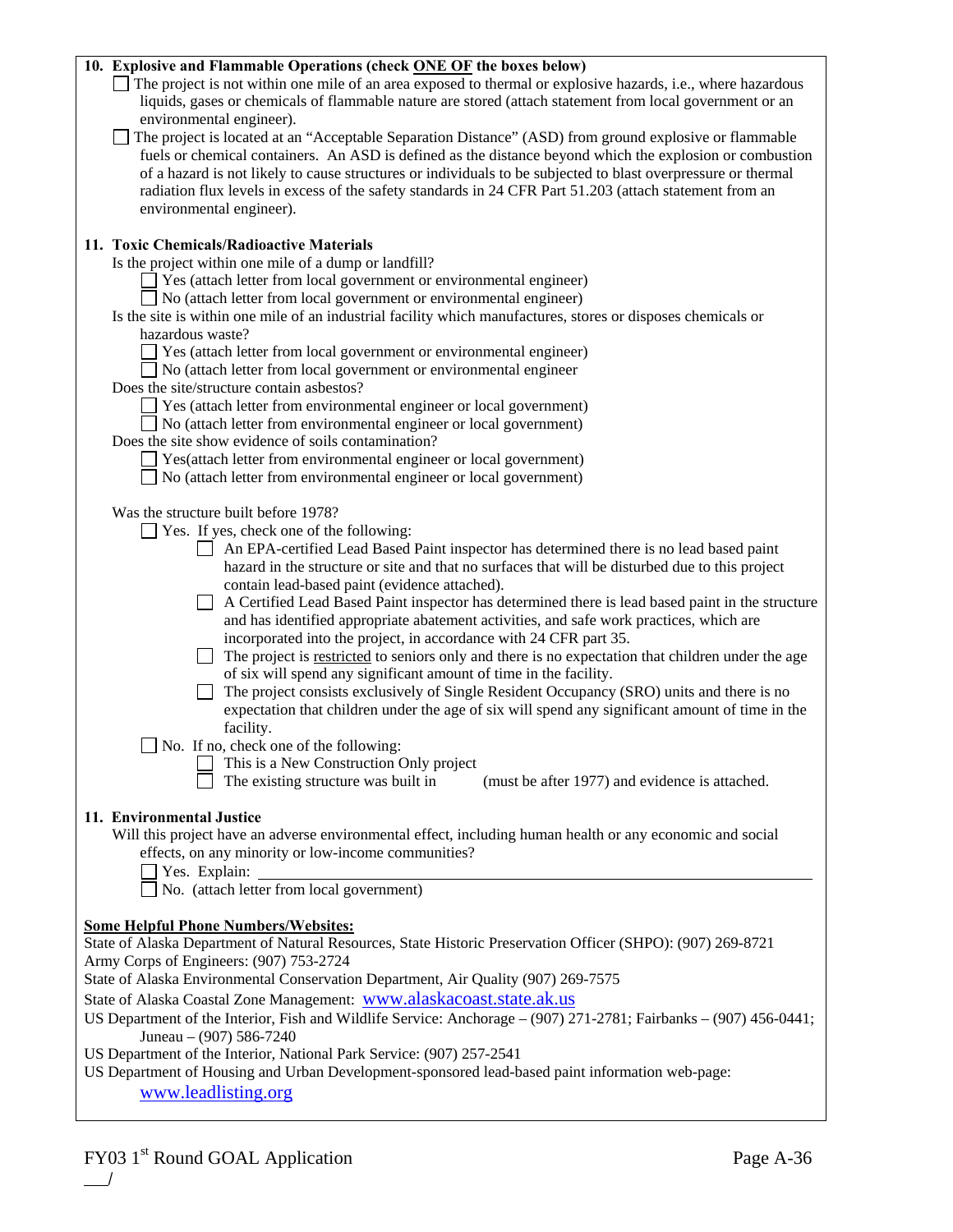### **Part B. HOME Certifications**

If applying for, or willing to accept HOME funds, an authorized representative/officer of the applicant (Executive Director or Chairman of the Board, or equivalent) must sign and date each of the four (4) certifications in this attachment.

#### *1. Site and Neighborhood Standards Certification*

By executing this certification, the undersigned applicant certifies that the housing opportunities provided as a result, in whole, or in part, of the HOME assistance provided will promote "greater choice" housing opportunities and that the housing being constructed or rehabilitated will not promote an undue concentration of poverty in any given area.

| Signature | Date  |
|-----------|-------|
| Name      | Title |

#### *2. Displacement Minimization Certification*

By executing this certification the undersigned applicant certifies that if undertaking an activity which will involve acquisition or rehabilitation of a property occupied by a "person" other than the owner of that property (i.e., tenant, including business or non-profit organizations), that the Applicant will take all reasonable steps to prevent or minimize the displacement of that "person".

Additionally, if displacement or relocation will occur, the Grantee will officially adopt and follow an anti-displacement and relocation assistance plan, submitted to and approved by AHFC prior to any displacement.

Additionally, if undertaking an activity which will involve acquisition or rehabilitation of a property occupied by a "person" other than the owner of that property (i.e., tenant, including business or non-profit organizations), the Applicant certifies that it, or the seller (if applicable), has provided each tenant currently occupying the project a General Information Notice (GIN) which provides information which is equivalent in content to the sample GIN which is included as an attachment to the application kit.

| Signature | Date  |
|-----------|-------|
| Name      | Title |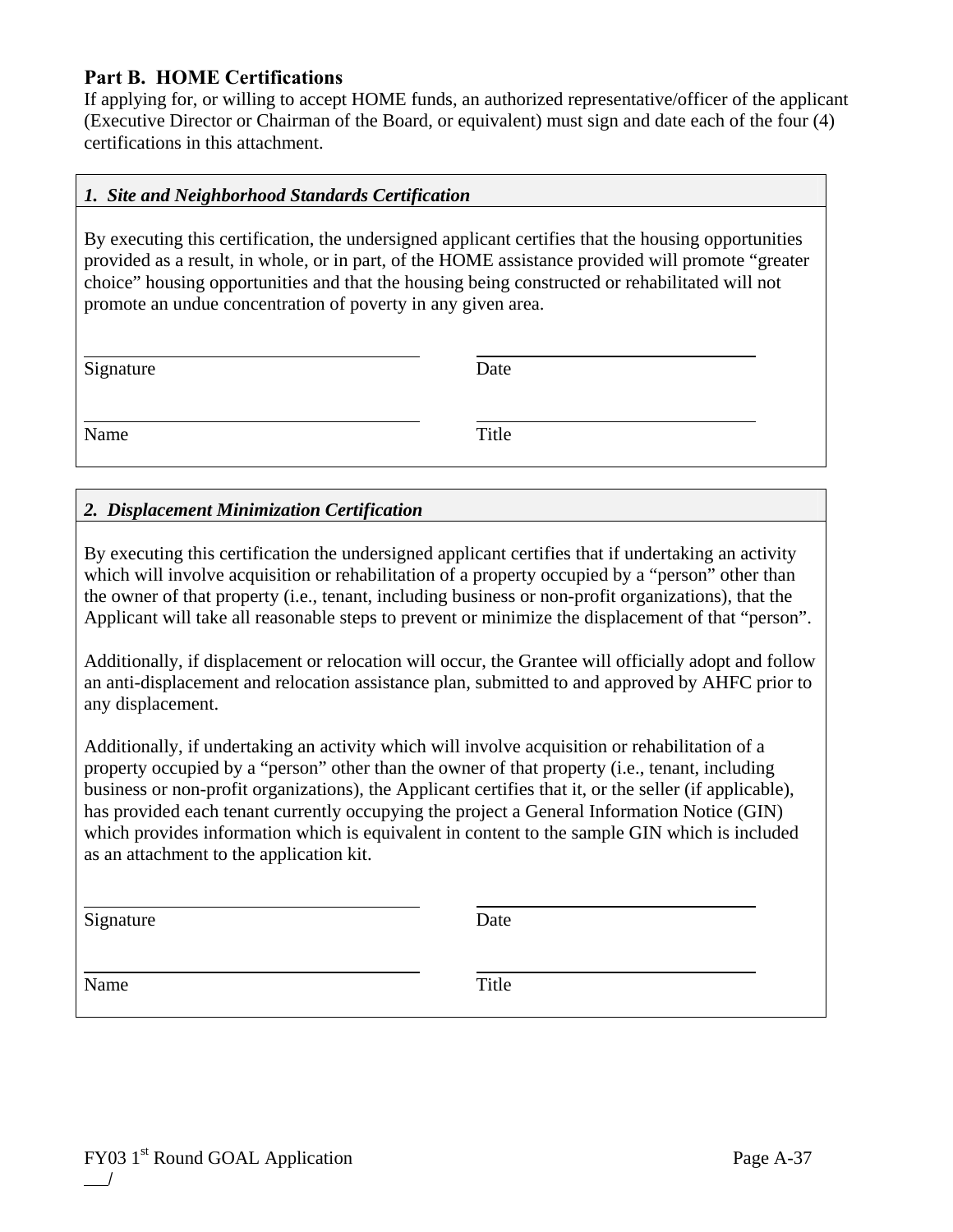### *3. Drug Free Workplace Certification (24 CFR Part 24, Subpart F)*

By executing this certification, the undersigned applicant agrees to comply with the Drug Free Workplace Act of 1988 (41 U.S.C. 701) by:

- (i) Publishing a statement notifying employees that the unlawful manufacture, distribution, dispensing, possession, or use of a controlled substance is prohibited in the grantee's workplace and specifying the actions that will be taken against employees for violation of such prohibition;
- (ii) Establishing an ongoing drug-free awareness program to inform employees about
	- (1) The dangers of drug abuse in the workplace;
	- (2) The applicant's policy of maintaining a drug-free workplace;
	- (3) Any available drug counseling, rehabilitation, and employee assistance programs; and
	- (4) The penalties that may be imposed upon employees for drug abuse violations occurring in the workplace;
- (iii) Making it a requirement that each employee to be engaged in the performance of the HOME funded activity be given a copy of the statement required by paragraph (I);
- (iv) Notifying the employee in the statement required by paragraph (I) that, as a condition of employment under the HOME funded activity, the employee will –
	- (1) abide by the terms of the statement; and
	- (2) notify the employer in writing of his or her conviction for a violation of the criminal drug statute occurring in the workplace no later than five calendar days after such conviction;
- (v) Notifying the agency in writing, within ten calendar days after receiving notice under subparagraph  $(iv)(2)$ from an employee or otherwise receiving actual notice of such conviction. Employers of convicted employees must provide notice, including position title to every grant officer or other designee whose grant activity the convicted employee was working, unless the Federal agency has designated a central point for the receipt of such notices. Notice shall include the identification number(s) of the affected HOME funds;
- (vi) Taking one of the following actions, within 30 calendar days of receiving notice under subparagraph (iv)(2), with respect to any employee who is so convicted:
	- (1) Taking appropriate personnel action against such an employee, up to and including termination, consistent with the requirements of the Rehabilitation Act of 1973, as amended; or
	- (2) Requiring such employee to participate satisfactorily in a drug abuse assistance or rehabilitation program approved for such purposes by a Federal, State, or local health, law enforcement, or other appropriate agency;
- (vii) Making a good faith effort to continue to maintain a drug-free workplace through implementation of paragraphs  $(i)$ ,  $(ii)$ ,  $(iii)$ ,  $(iv)$ ,  $(v)$ , and  $(vi)$ ;
- (viii) Providing the street address, city, county, state, and zip code for the site or sites where the performance of work in connection with the HOME funds will take place. For some applicants who have functions carried out by employees in several departments or offices, more than one location may need to be specified. It is further recognized that some applicants who become HOME fund recipients may add or change sites as a result of changes to program activities during the course of the HOME funded activities. Applicants, in such cases, are required to advise AHFC by submitting a revised "Place of Performance" form. The period covered by the certification extends until all funds under the specific HOME funding has been expended.

| Signature | Date  |
|-----------|-------|
| Name      | Title |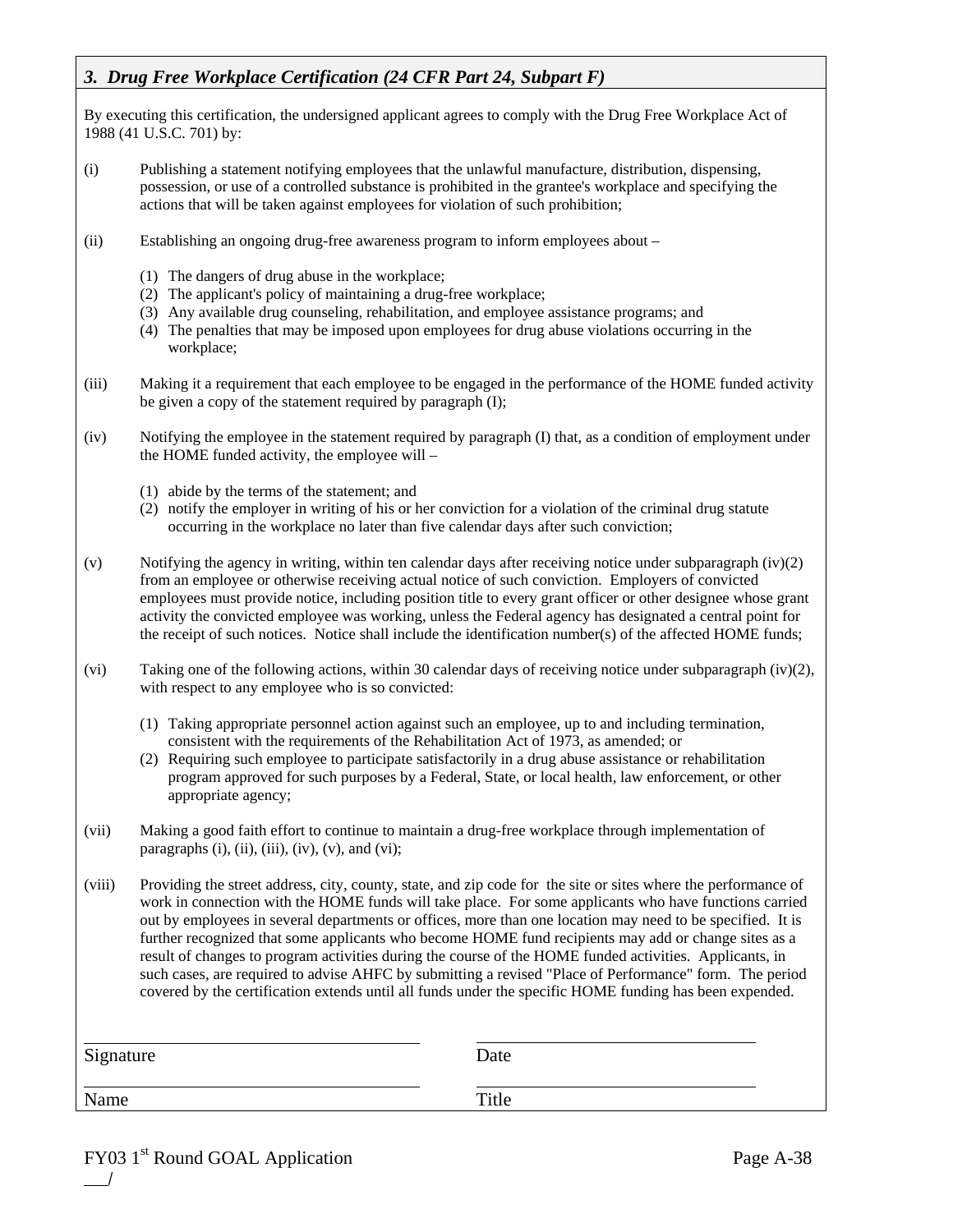#### *4. Instructions & Agreement, and Certification Regarding Debarment, Suspension, Ineligibility and Voluntary Exclusions – lower tier covered transactions.*

- 1. By signing and submitting this proposal, the prospective lower tier participant is providing the certification set out below.
- 2. The certification in this clause is a material representation of fact upon which reliance was placed when this transaction was entered into. If it is later determined that the prospective lower tier participant knowingly rendered an erroneous certification, in addition to other remedies available to the Federal Government, the department or agency with which this transaction originated may pursue available remedies, including suspension and/or debarment.
- 3. The prospective lower tier participant shall provide immediate written notice to the person to which this proposal is submitted if at any time the prospective lower tier participant learns that its certification was erroneous when submitted or has become erroneous by reason of changed circumstances.
- 4. The terms covered transaction, debarred, suspended, ineligible, lower tier covered transaction, participant, person, primary covered transaction, principal, proposal, and voluntarily excluded, as used in this clause, have the meanings set out in the Definitions and Coverage sections of rules implementing Executive order 12549. You may contact the person to which this proposal is submitted for assistance in obtaining a copy of those regulations.
- 5. The prospective lower tier participant agrees by submitting this proposal that, should the proposed covered transaction be entered into, it shall not knowingly enter into any lower tier covered transaction with a person who is debarred, suspended, declared ineligible, or voluntarily excluded from participation in this covered transaction, unless authorized by the department or agency with which this transaction originated.
- 6. The prospective lower tier participant further agrees by submitting this proposal that it will include this clause titled "Certification Regarding Debarment, Suspension, Ineligibility and Voluntary Exclusion-Lower Tier Covered Transaction," without modification, in all lower tier covered transactions and in all solicitations for lower tier covered transactions.
- 7. A lower tier participant in a covered transaction may rely upon a certification of a prospective lower tier participant in a lower tier covered transaction that it is not debarred, suspended, ineligible, or voluntarily excluded from the covered transaction, unless it knows that the certification is erroneous. A lower tier participant may decide the method and frequency by which it determines the eligibility of its principals. Each lower tier participant may, but is not required to, check the Nonprocurement List.
- 8. Nothing contained in the foregoing shall be construed to require establishment of a system of records in order to render in good faith the certification required by this clause. The knowledge and information of a lower tier participant is not required to exceed that which is normally possessed by a prudent person in the ordinary course of business dealings.
- 9. Except for transactions authorized under paragraph 5 of these instructions, if a lower tier participant in a covered transaction knowingly enters into a lower tier covered transaction with a person who is suspended, debarred, ineligible, or voluntarily excluded from participation in this transaction, in addition to other remedies available to the Federal Government, the department or agency with which this transaction originated may pursue available remedies, including suspension and/or debarment.

Certification:

1. The prospective lower tier participant certifies, by submission of this proposal, that neither it nor its principals is presently debarred, suspended, proposed for debarment, declared ineligible, or voluntarily excluded from participation in this transaction by any Federal department or agency.

2. Where the prospective lower tier participant is unable to certify to any of the statements in this certification, such prospective lower tier participant shall attach an explanation to this proposal.

 $\overline{a}$ 

Signature Capacity: HOME Funds Applicant, Contractor, etc.

Name, Title Date

 $\overline{a}$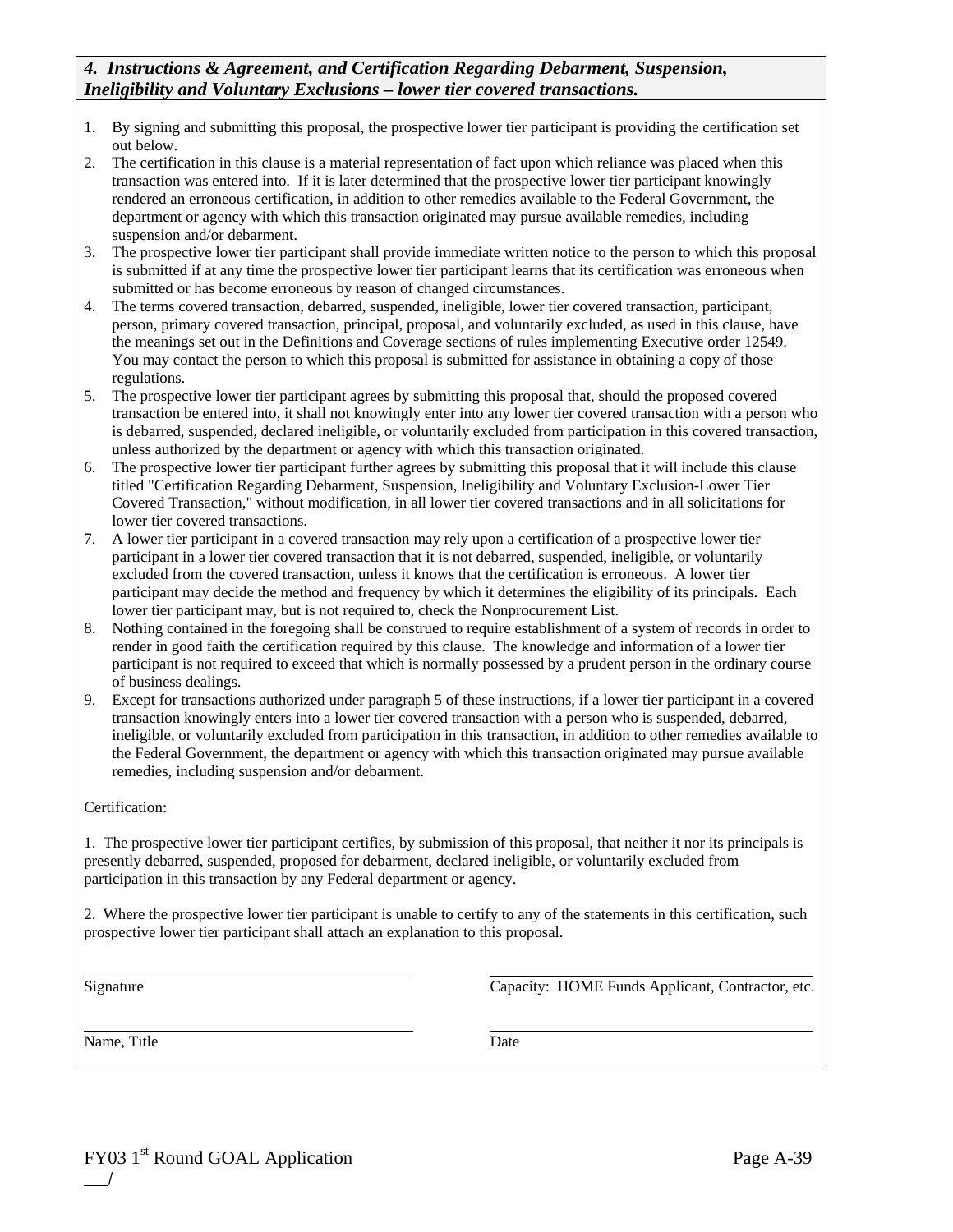### **SECTION VIII. HOMEOWNERSHIP DEVELOPMENT SUPPLEMENTAL INFORMATION**

### *Resale Restrictions and Resale Formula*

All homeownership development projects must remain affordable to low-income buyers throughout the affordability period. This period must be at least 15 years, but may be longer if elected by the applicant or if the extended low-income use is elected in Section IV Part B. Affordability must be enforced through a resale restriction that requires any sale of the unit during the affordability period to meet the following restrictions:

- a) The new purchaser must be low-income, meeting the HOME program definition, and occupy the property as the family's principal residence.
- b) The sales price must be affordable to the new purchaser. A sale is affordable when no more than 32 percent of the new purchaser's income is used to pay the fixed costs of owning a home (that is, loan payments of principal and interest, taxes and insurance, generally called PITI), or all housing expenses (including PITI, land lease or dues, utility expenses and a reasonable maintenance reserve) do not exceed 40 percent of the new purchaser's income. Another program-wide definition of an affordable sale may be proposed in writing by the applicant and considered for approval by AHFC.
- c) The original homebuyer, now the home seller, must receive a fair return on his or her investment. Fair return must be at least the amount of the homebuyer's initial investment in the purchase, but may also include, for example, part of all of any appreciation that might accrue. The definition of fair return and the proposed resale formula must be approved by AHFC in advance, and may be based on a definition proposed by the applicant.
- d) Deed restrictions, land covenants or other similar legal mechanism must be used to enforce these resale restrictions

Discuss how the proposed project's resale restrictions address the affordability provisions required in (b) above:

Discuss how the proposed project's resale formula addresses the fair return requirements in (c) above:

The proposed resale formula is attached in Tab .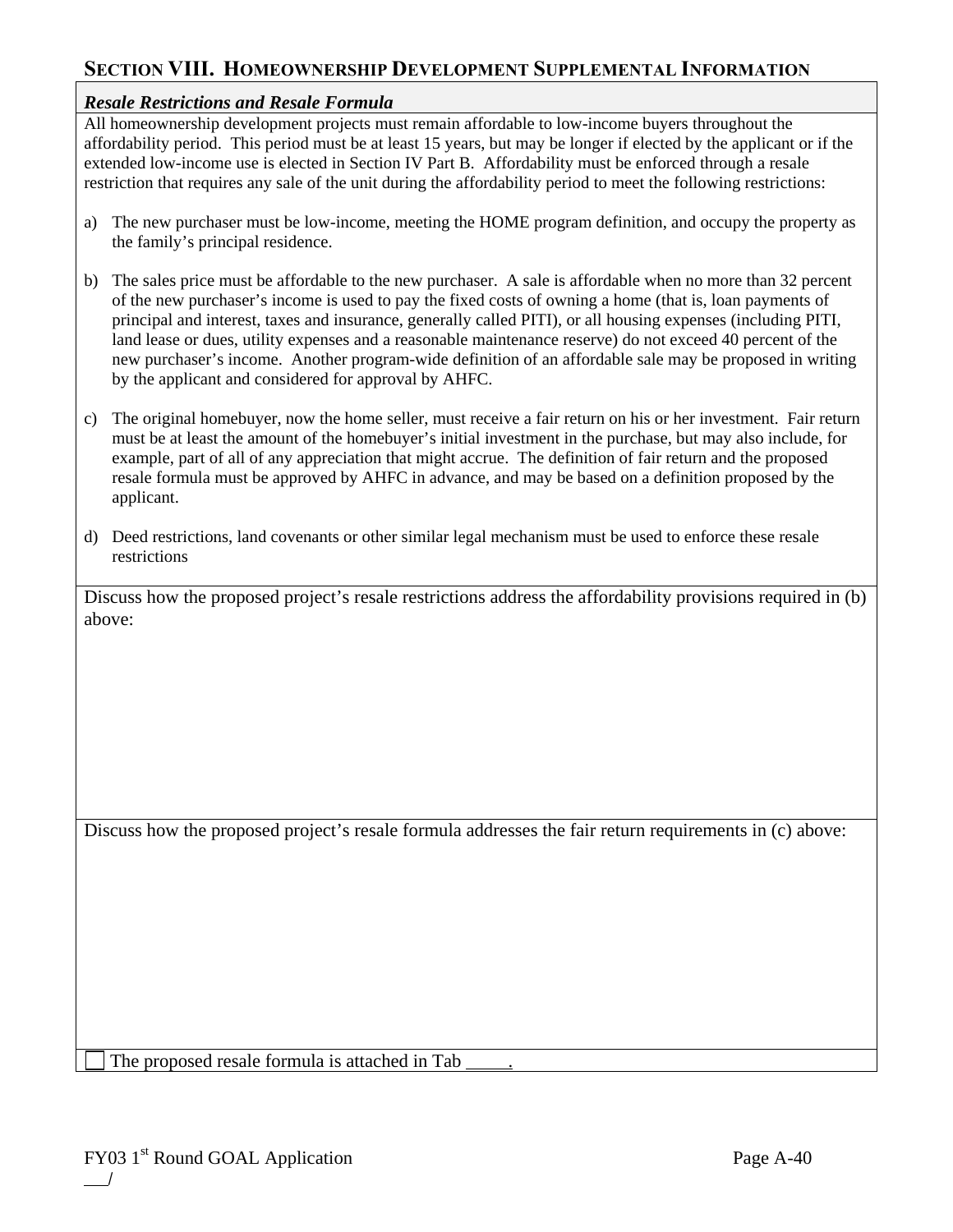### *Marketing*

Resale restrictions are not customary on homes for purchase. Discuss how you will market housing that involves resale restrictions in your community.

### *Subsidy Justification*

Homeowner Development project subsidies fund ONLY the difference between Total Development Cost of the project, and the project's appraised value. Subsidies are limited to \$40,000 per unit. It is assumed that the home will sell for the appraised value. Discuss why total development costs for this project exceed appraised value. Include in your discussion specific information on both the land and construction costs in your community. Reference appraisals and contractor bids for development costs and indicate where these are included in your application.

### *Housing Affordability*

Discuss the other sources of funds, if any, that are available to the homebuyer to make the purchase of the home, at appraised value affordable.

 Housing affordability is demonstrated in the Excel Spreadsheet "Homeownership Affordability" sheet.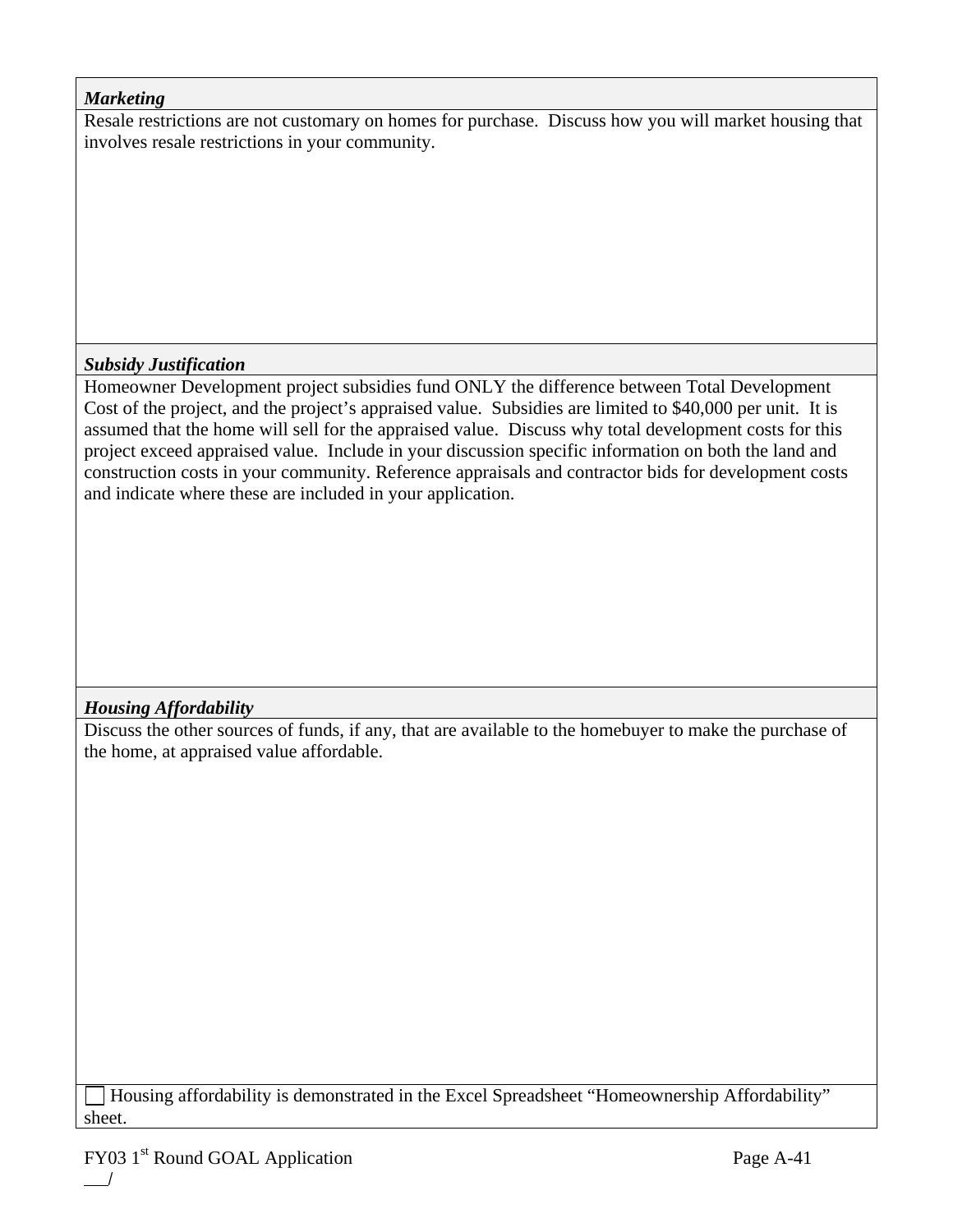Discuss the likelihood that the sources of funds identified above or other sources will be 1) needed and 2) necessary to achieve affordability for a low or moderate income buyer of the same home in ten years.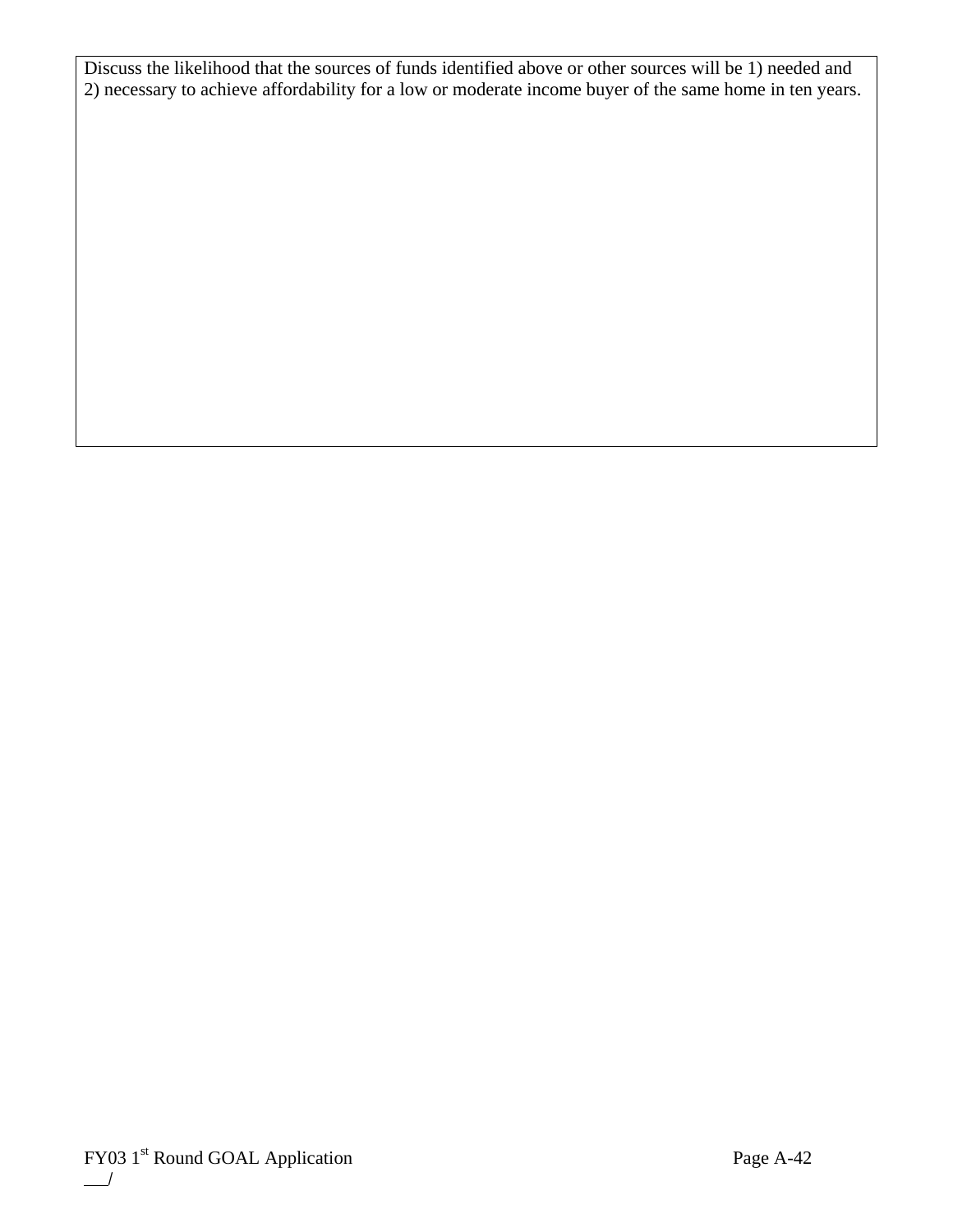### **SECTION IX. LOW INCOME HOUSING TAX CREDITS SUPPLEMENTAL INFORMATION**

(required for all projects applying for, or willing to accept, Low Income Housing Tax Credits)

| <b>Partnership Name and Mailing Address:</b>                                                                                                                                                                                                                            | <b>Partnership Contact Telephone</b>                              |  |
|-------------------------------------------------------------------------------------------------------------------------------------------------------------------------------------------------------------------------------------------------------------------------|-------------------------------------------------------------------|--|
| Name:                                                                                                                                                                                                                                                                   | Phone:                                                            |  |
| Address Line 1:                                                                                                                                                                                                                                                         | FAX:                                                              |  |
| Address Line 2:                                                                                                                                                                                                                                                         | <b>Partnership Federal Tax Identification Number:</b>             |  |
| City, State Zip: ______, ________ General Partner Name and Mailing Address:                                                                                                                                                                                             |                                                                   |  |
|                                                                                                                                                                                                                                                                         | <b>General Partner Contact Telephone</b>                          |  |
| Name:                                                                                                                                                                                                                                                                   | Phone:<br><u> 1989 - Andrea Andrew Maria (h. 1989).</u>           |  |
|                                                                                                                                                                                                                                                                         | FAX:                                                              |  |
| Address Line 2: New York 1988                                                                                                                                                                                                                                           | <b>Partnership Federal Tax Identification Number:</b>             |  |
| City, State Zip:                                                                                                                                                                                                                                                        |                                                                   |  |
| Tax credit allocations are made to the partnership and general partners only. Any changes in general partner status<br>require prior written approval from AHFC. If applying for grants as well, grants are made to the entity listed as the<br>applicant in Section I. |                                                                   |  |
| <b>General Partner Type:</b>                                                                                                                                                                                                                                            |                                                                   |  |
| Non-Profit                                                                                                                                                                                                                                                              |                                                                   |  |
| 501(c)(3)                                                                                                                                                                                                                                                               |                                                                   |  |
|                                                                                                                                                                                                                                                                         | $501(c)(4)$ (Exempt purpose includes fostering Low-Income Housing |  |
| Exempt from taxation under Section 501(a) of IRS Code                                                                                                                                                                                                                   |                                                                   |  |
| For Profit                                                                                                                                                                                                                                                              |                                                                   |  |
| Is there more than one General Partner?<br>Yes                                                                                                                                                                                                                          | $ $ No                                                            |  |
| If yes, attach separate page which provides the above data for each General Partner                                                                                                                                                                                     |                                                                   |  |
| LIHTC Non-Profit Set-Aside: To qualify for the LIHTC non-profit set-aside, the applicant must                                                                                                                                                                           |                                                                   |  |
| "materially participate" in the development and operation of the project throughout the compliance                                                                                                                                                                      |                                                                   |  |
| period. "Material participation" means that the non-profit must be participating in the operations<br>of the project on a regular, continuous and substantial basis.                                                                                                    |                                                                   |  |
|                                                                                                                                                                                                                                                                         |                                                                   |  |
| If you are applying for the LIHTC non-profit set-aside, describe below how the non-profit is                                                                                                                                                                            |                                                                   |  |
| materially participating" in the project proposed in this application:                                                                                                                                                                                                  |                                                                   |  |
|                                                                                                                                                                                                                                                                         |                                                                   |  |
|                                                                                                                                                                                                                                                                         |                                                                   |  |
|                                                                                                                                                                                                                                                                         |                                                                   |  |
| If applying for LIHTCs and development activity includes acquisition of an existing property,                                                                                                                                                                           |                                                                   |  |
| Note the following LIHTC program restriction and provide the requested data in this section:                                                                                                                                                                            |                                                                   |  |
|                                                                                                                                                                                                                                                                         |                                                                   |  |
| LIHTC regulations prohibit the allocation of tax credits to a project being acquired which has been                                                                                                                                                                     |                                                                   |  |
| owned by the existing seller for less than ten years ("10 Year Rule").                                                                                                                                                                                                  |                                                                   |  |
|                                                                                                                                                                                                                                                                         | Anticipated                                                       |  |
| Address of Building (s) Being Acquired                                                                                                                                                                                                                                  | <b>Purchase Date</b><br>Date Acquired                             |  |
|                                                                                                                                                                                                                                                                         |                                                                   |  |
|                                                                                                                                                                                                                                                                         |                                                                   |  |
|                                                                                                                                                                                                                                                                         |                                                                   |  |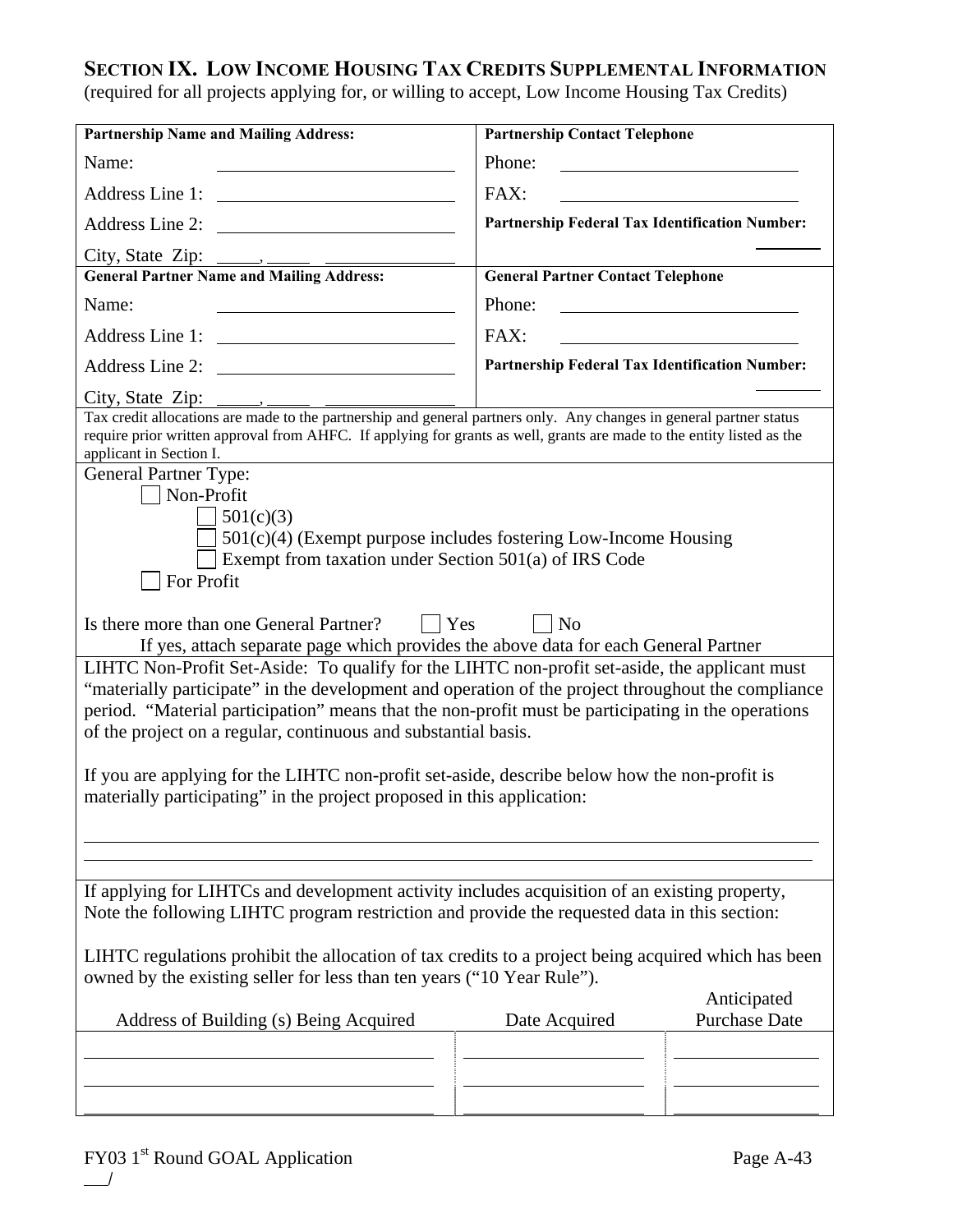### **LOCAL GOVERNMENT NOTIFICATION FORM**

| to develop a project described below: | As a condition of the Alaska Housing Finance Corporation's GOAL Program we are required to notify<br>you of our intent to apply for funding to develop affordable housing in your community and offer you an<br>opportunity to comment on our development plans. We are applying for grant and/or federal tax credits |  |
|---------------------------------------|-----------------------------------------------------------------------------------------------------------------------------------------------------------------------------------------------------------------------------------------------------------------------------------------------------------------------|--|
|                                       |                                                                                                                                                                                                                                                                                                                       |  |
| Location of Property:                 | (use site address, or if not available, generally describe location in relationship to known landmarks in the community.)                                                                                                                                                                                             |  |
| Number of Units:                      |                                                                                                                                                                                                                                                                                                                       |  |
|                                       | Development Type: <u>capital and the construction</u> (acquisition/rehab or new construction)                                                                                                                                                                                                                         |  |
| Owner Information:                    | $\frac{1}{2}$ (name)                                                                                                                                                                                                                                                                                                  |  |
|                                       | $\overline{\phantom{a}}$ (address)                                                                                                                                                                                                                                                                                    |  |
|                                       |                                                                                                                                                                                                                                                                                                                       |  |
|                                       |                                                                                                                                                                                                                                                                                                                       |  |
|                                       | (phone)                                                                                                                                                                                                                                                                                                               |  |
|                                       | (fax)                                                                                                                                                                                                                                                                                                                 |  |
|                                       | (email)                                                                                                                                                                                                                                                                                                               |  |

Please submit your comments directly to Alaska Housing Finance Corporation no later than November 1, 2002 at:

> Mark Romick Alaska Housing Finance Corporation P.O. Box 101020 Anchorage, Alaska 99510 907-330-8274 907-338-2585 FAX mromick@ahfc.state.ak.us

and send a copy to the owner address listed above.

Thank you for your time.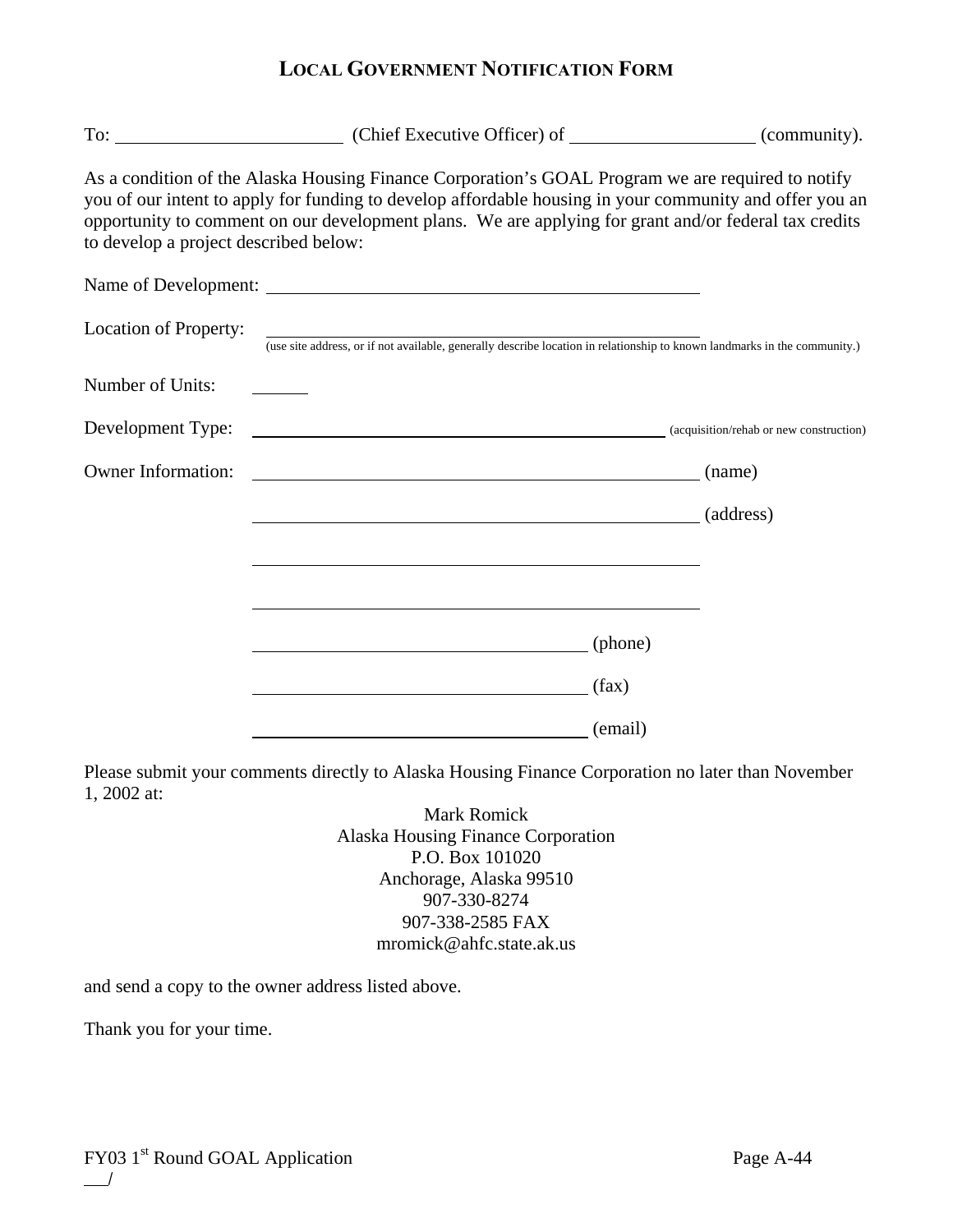### **SECTION X. MULTI-FAMILY LOAN SUPPLEMENTAL INFORMATION**

(required for all projects applying for, or willing to accept, a multi-family loan)

### **Part A. Appraisal Authorization and Applicant Declaration.**

(Required for all applicants applying for Multi-family, Special Needs or Congregate Loan Financing)

| 1. Appraisal Authorization |  |
|----------------------------|--|
|                            |  |

I, (name), as the duly authorized representative of

(name of borrower), hereby authorize AHFC to

initiate the appraisal process, and further agree to remit payment to AHFC in the amount of the appraisal fee upon notice by AHFC that payment is due. Notice by AHFC will be given to the applicant at such point in time as it is determined by AHFC to whom the appraisal assignment will be awarded, generally based on a competitive bidding process which emphasizes completion time, cost, experience, and Alaska bidders preference.

Signature Date

 $\overline{a}$ 

| 2. Applicant Declarations                                                                                                                               |     |                |  |  |  |
|---------------------------------------------------------------------------------------------------------------------------------------------------------|-----|----------------|--|--|--|
| All loan applicants must answer questions $(a)$ through $(h)$ . Individuals must<br>answer $(a)$ through $(l)$ .                                        | Yes | N <sub>0</sub> |  |  |  |
| Are there any outstanding judgements against you?                                                                                                       |     |                |  |  |  |
| Have you been declared bankrupt within the past seven (7) years?                                                                                        |     |                |  |  |  |
| Have you had property foreclosed upon or given title or deed in lieu thereof in the last<br>seven (7) years?                                            |     |                |  |  |  |
| Are you a party to a lawsuit?                                                                                                                           |     |                |  |  |  |
| Have you directly or indirectly been obligated on any loan which resulted in foreclosure,<br>transfer of title in lieu of foreclosure, or judgement?    |     |                |  |  |  |
| Are you presently delinquent or in default of any Federal or State debt, or any other<br>loan, mortgage, financial obligation, bond, or loan guarantee? |     |                |  |  |  |
| Is any part of the down payment borrowed?                                                                                                               |     |                |  |  |  |
| Are you a co-maker or endorser on any other loan not listed in the previous liability<br>schedules or attached financial statements?                    |     |                |  |  |  |
| Are you obligated to pay alimony, child support, or separate maintenance?                                                                               |     |                |  |  |  |
| Are you a U.S. citizen?                                                                                                                                 |     |                |  |  |  |
| Are you a permanent resident alien?                                                                                                                     |     |                |  |  |  |
| Have you had an ownership interest in a property in the last three years?                                                                               |     |                |  |  |  |
| If yes, what type of property did you own?                                                                                                              |     |                |  |  |  |
| Principal Residence   Second Home<br>Investment Property (specify what type):                                                                           |     |                |  |  |  |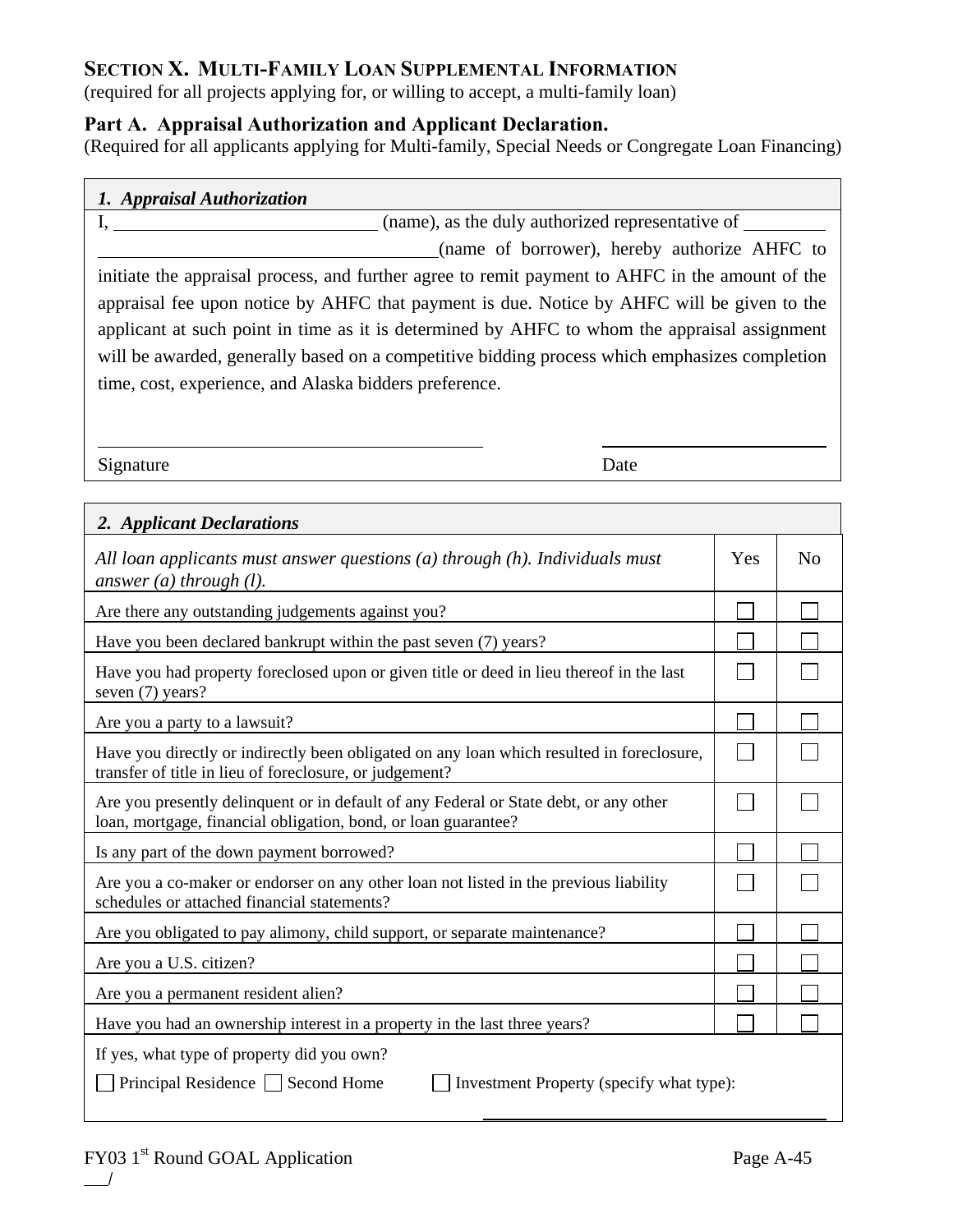### **Part B. Loan Application for Individuals**

(Required for all Individuals applying for Multi-family, Special Needs or Congregate Loan Financing)

| 1. Household and Employment Information                                                                                                                                                           |                                                                  |                                                                              |                                          |  |  |  |  |
|---------------------------------------------------------------------------------------------------------------------------------------------------------------------------------------------------|------------------------------------------------------------------|------------------------------------------------------------------------------|------------------------------------------|--|--|--|--|
| Source of Down Payment and Settlement Charges: __________________________________                                                                                                                 |                                                                  |                                                                              |                                          |  |  |  |  |
| Borrower Age: ______<br>Co-Borrower Age:                                                                                                                                                          |                                                                  |                                                                              |                                          |  |  |  |  |
| <b>Marital Status:</b><br>Married<br>Separated                                                                                                                                                    | Unmarried (single, divorced, widowed)                            |                                                                              |                                          |  |  |  |  |
| Dependents:                                                                                                                                                                                       | N <sub>0</sub><br>Yes, Ages: ______                              |                                                                              |                                          |  |  |  |  |
| Do you own or rent the residence in which you currently reside:                                                                                                                                   |                                                                  | Own Rent                                                                     |                                          |  |  |  |  |
| If you have resided at the address listed on page one of this application for less than seven $(7)$ years, list all other<br>addresses at which you have resided during the past seven (7) years: |                                                                  |                                                                              |                                          |  |  |  |  |
| $\begin{array}{c} \hline \text{(1)} \end{array}$                                                                                                                                                  |                                                                  | (2)                                                                          |                                          |  |  |  |  |
| $\overline{3}$                                                                                                                                                                                    |                                                                  | $\left(4\right)$                                                             |                                          |  |  |  |  |
| <b>Employment Information:</b>                                                                                                                                                                    |                                                                  |                                                                              |                                          |  |  |  |  |
| <b>Current Employment Information</b>                                                                                                                                                             |                                                                  |                                                                              |                                          |  |  |  |  |
| Name of Employer:                                                                                                                                                                                 |                                                                  | No. of years on this job:                                                    |                                          |  |  |  |  |
| <b>Employer Address:</b>                                                                                                                                                                          | <u> 1989 - Johann Stein, mars an t-Amerikaansk kommunister (</u> | Position/Title:                                                              |                                          |  |  |  |  |
| <b>Employer Telephone:</b>                                                                                                                                                                        | <u> 1989 - Johann Barbara, martin a</u>                          | Gross Monthly Income: \$                                                     |                                          |  |  |  |  |
| Previous Employment Information (if current employment position held for less than two years)                                                                                                     |                                                                  |                                                                              |                                          |  |  |  |  |
| Name of Employer:                                                                                                                                                                                 | <u> 1989 - Johann Barbara, martin amerikan basar da</u>          | No. of years on this job:                                                    |                                          |  |  |  |  |
| <b>Employer Address:</b>                                                                                                                                                                          | Position/Title:<br><u> 1980 - Johann Barbara, martin a</u>       |                                                                              |                                          |  |  |  |  |
| <b>Employer Telephone:</b>                                                                                                                                                                        |                                                                  | Gross Monthly Income: \$                                                     |                                          |  |  |  |  |
| <b>Gross Monthly Income:</b><br><b>Base Employment Income</b><br>Overtime<br><b>Bonuses</b>                                                                                                       | \$<br>\$<br>\$                                                   | <b>Housing Expense:</b><br>Rent<br>Mortgage Payment<br><b>Homeowner Dues</b> | $\underline{\underline{\$}}$<br>\$<br>\$ |  |  |  |  |
| Commissions<br>Other<br>\$<br>\$                                                                                                                                                                  |                                                                  |                                                                              |                                          |  |  |  |  |
| Net Rental Income (from rental<br>schedule                                                                                                                                                        | Total<br>\$<br>\$                                                |                                                                              |                                          |  |  |  |  |
| Total                                                                                                                                                                                             | $\frac{1}{2}$<br>\$                                              |                                                                              |                                          |  |  |  |  |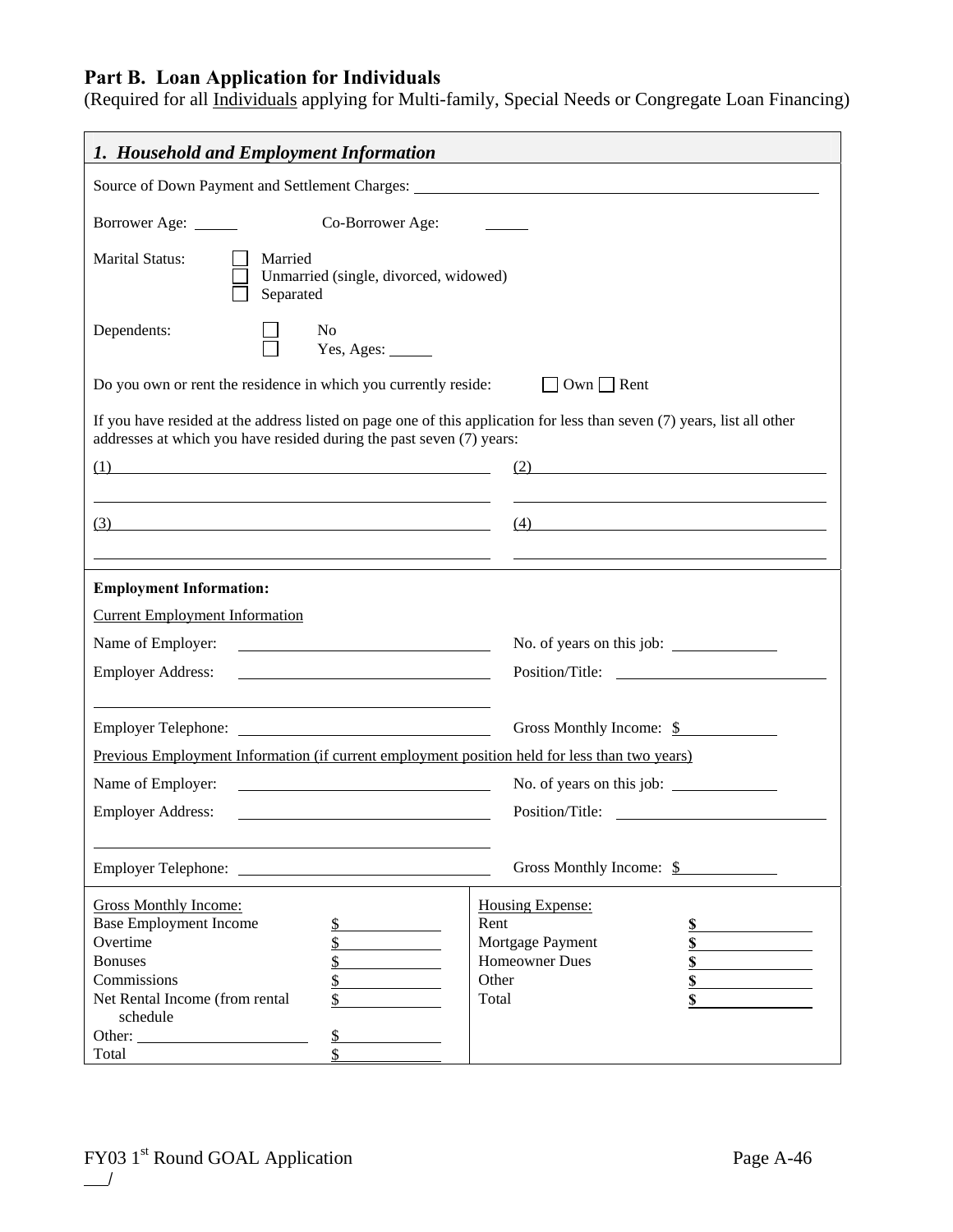| 2. Assets                                              |               |                                                        |                     |  |
|--------------------------------------------------------|---------------|--------------------------------------------------------|---------------------|--|
| <b>Liquid Assets:</b>                                  |               | Other Assets:                                          |                     |  |
| Cash deposit toward<br>purchase held by:               | \$            | <b>Real Estate</b><br>Owned<br>(from $r/e$<br>schedule | \$                  |  |
| Name &<br>Address of<br>Bank, S&L, or<br>Credit Union: |               | Vested interest<br>in retirement<br>fund               | \$                  |  |
| (1)<br>Acct#                                           | \$            | Net worth of<br>business(es)<br>owned                  | $\mathcal{S}$       |  |
| (2)<br>Acct#                                           | \$            | <b>Automobiles</b><br>Owner<br>(make & year)           | \$                  |  |
| (3)<br>Acct#                                           | $\mathcal{S}$ | <b>Other Assets</b><br>(list)                          | \$                  |  |
| Stocks & Bonds (company<br>name/number & Description)  | \$            | <b>Other Assets</b><br>(list)                          | \$                  |  |
| Cash value/life insurance                              | \$            | <b>Subtotal Other</b><br>Assets:                       | \$<br>0.00          |  |
| Other:                                                 | \$            |                                                        |                     |  |
| <b>Subtotal Liquid Assets:</b>                         | \$<br>0.00    | TOTAL<br><b>ASSETS:</b>                                | $\mathbf S$<br>0.00 |  |

| 3. Liabilities           |                        |                       |
|--------------------------|------------------------|-----------------------|
| Name, Address, & Account | <b>Monthly Payment</b> |                       |
| No. of Company           | Amount                 | <b>Unpaid Balance</b> |
| #                        | \$                     | \$                    |
| #                        | S                      | S                     |
| $\#$                     | S                      | S                     |
| $\#$                     | S                      | \$                    |
| $^{\#}$                  | S                      | S                     |
| $\#$                     | S                      | S                     |

Г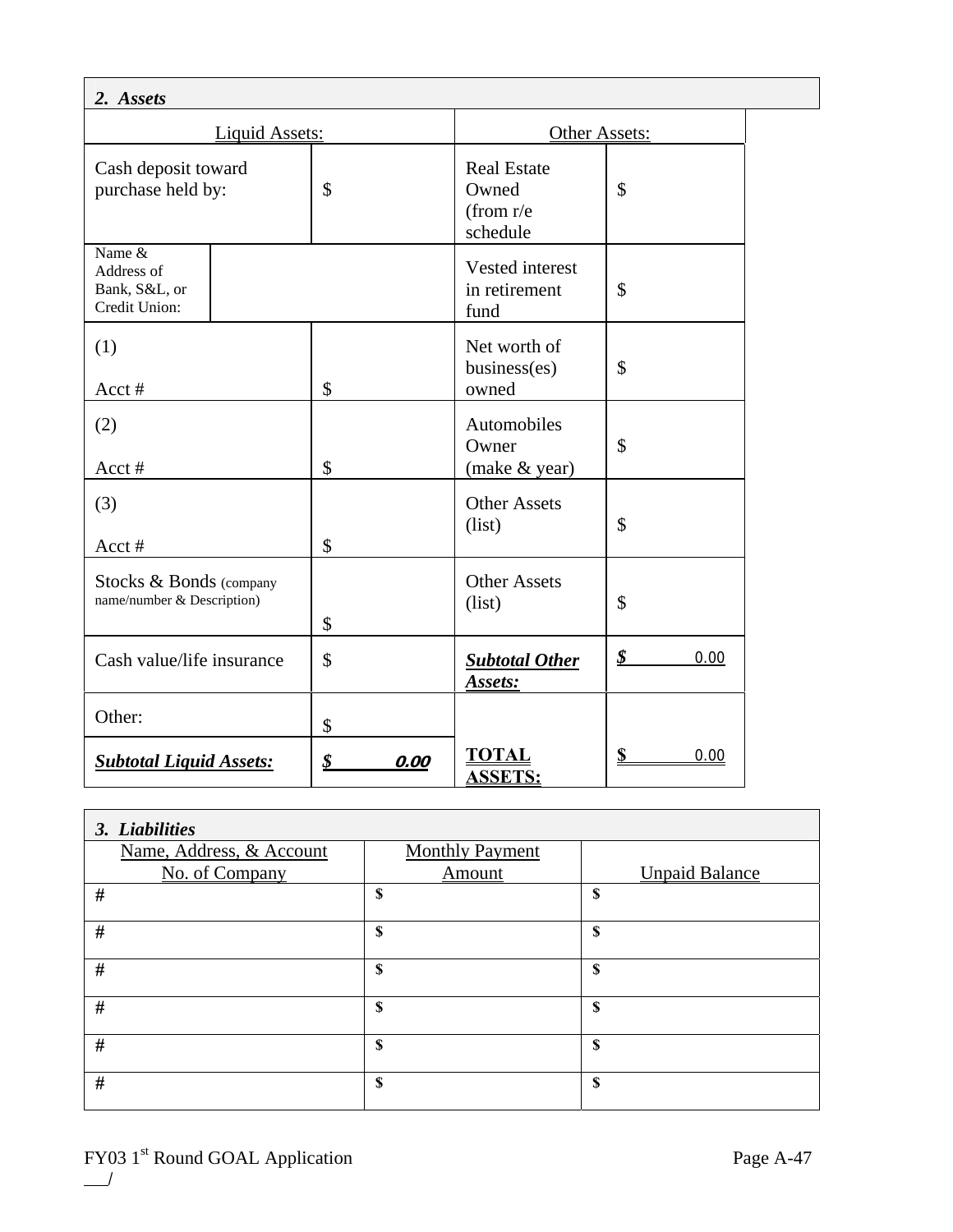| <b>TOTAL LIABILITIES</b> | 4 |  |  | $\cdot$ $\sim$ |
|--------------------------|---|--|--|----------------|
|--------------------------|---|--|--|----------------|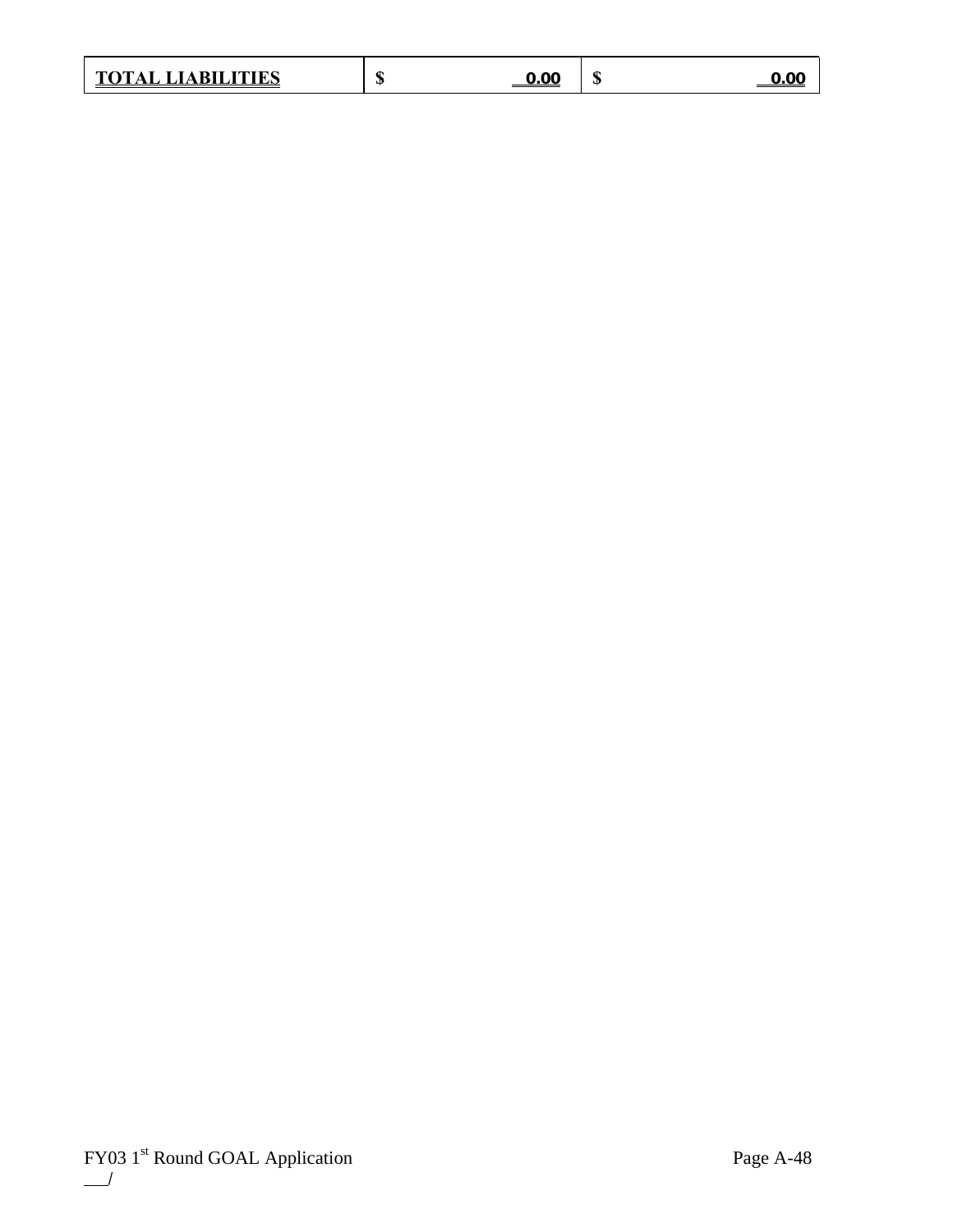| <b>Real Estate Owned Schedule</b><br>$\boldsymbol{4}$ . |                                |                                        |                           |                           |                                              |                           |
|---------------------------------------------------------|--------------------------------|----------------------------------------|---------------------------|---------------------------|----------------------------------------------|---------------------------|
| <b>Property Address</b>                                 | <b>Property</b><br><b>Type</b> | <b>Name of Lender</b><br>& Account No. | <b>Assessed Value</b>     | Mortgage/Lien<br>Amount   | <b>Total Monthly</b><br><b>Rental Income</b> | Mortgage<br>Payment       |
| (1)                                                     |                                | $\#$                                   | $\mathbb S$               | $\mathbb S$               | $\boldsymbol{\mathsf{S}}$                    | $\boldsymbol{\mathsf{S}}$ |
| (2)                                                     |                                | $\#$                                   | $\mathbb S$               | $\mathbb S$               | $\boldsymbol{\mathsf{S}}$                    | $\boldsymbol{\mathsf{S}}$ |
| (3)                                                     |                                | $\#$                                   | $\boldsymbol{\mathsf{S}}$ | $\mathbb S$               | $\mathbb S$                                  | $\boldsymbol{\mathsf{S}}$ |
| (4)                                                     |                                | $\#$                                   | $\mathbf S$               | $\mathbb S$               | $\mathbb{S}$                                 | $\mathbf S$               |
| (5)                                                     |                                | $\#$                                   | $\boldsymbol{\mathsf{S}}$ | $\boldsymbol{\mathsf{S}}$ | $\mathbb S$                                  | $\mathbf S$               |
| (6)                                                     |                                | $\#$                                   | $\boldsymbol{\mathsf{S}}$ | $\boldsymbol{\mathsf{S}}$ | $\mathbf S$                                  | $\mathbf{\$}$             |
| (7)                                                     |                                | #                                      | $\boldsymbol{\mathsf{S}}$ | $\boldsymbol{\mathsf{S}}$ | $\boldsymbol{\mathsf{S}}$                    | $\mathbf S$               |
| (8)                                                     |                                | $\#$                                   | $\boldsymbol{\mathsf{S}}$ | $\boldsymbol{\mathsf{S}}$ | $\mathbf S$                                  | $\mathbf S$               |
| (9)                                                     |                                | $\#$                                   | $\boldsymbol{\mathsf{S}}$ | $\boldsymbol{\mathsf{S}}$ | $\mathbf S$                                  | $\mathbf S$               |
| (10)                                                    |                                | $\#$                                   | $\boldsymbol{\mathsf{S}}$ | $\boldsymbol{\mathsf{S}}$ | $\mathbb{S}$                                 | $\boldsymbol{\mathsf{S}}$ |
| <b>TOTALS</b>                                           |                                |                                        | \$<br>0.00                | $\mathbb S$<br>0.00       | $\mathbb S$<br>0.00                          | $\mathbf S$<br>0.00       |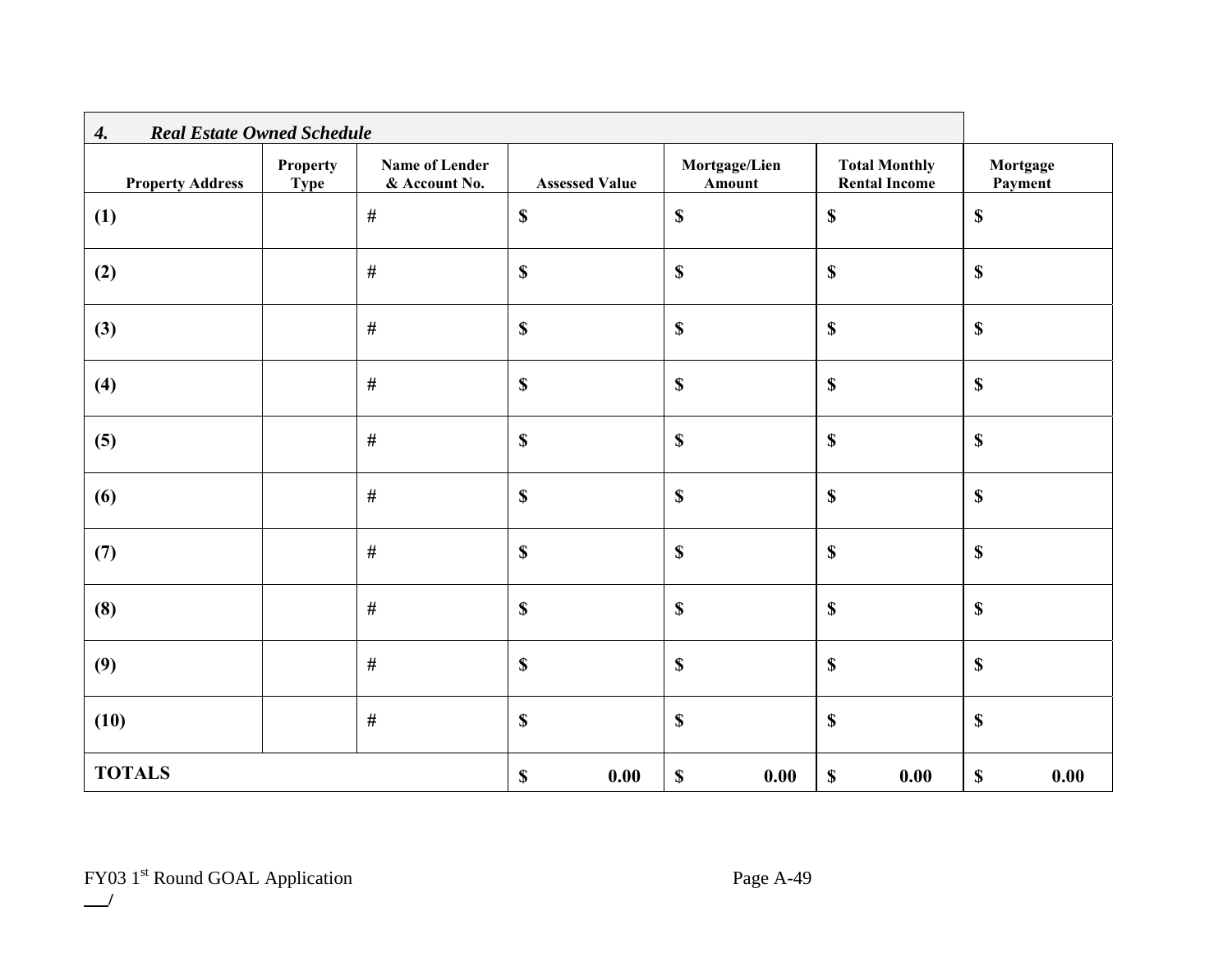### **SECTION XI. PROJECTS INVOLVING ACQUISITION OR REHABILITATION OF AN OCCUPIED PROPERTY**

### *Requirements for projects with acquisition or rehabilitation of existing property*

For all projects, regardless of funding requested, if development activity will result in tenant relocation, *you must attach a written relocation plan and fill out the tenant roll in this section*.

HOME Regulations require that the recipient of HOME funds (and in most cases, any other federal assistance) comply with the Uniform Relocation Act (URA), including, but not limited to, proper tenant notifications and relocation assistance.

URA requires tenant notification even if relocation will not occur. Sample General Information Notices are included in this section. For projects applying for HOME funds, *evidence of notification must be submitted with the applicant package.*

*Supporting Documentation for Section XI* 

 $\Box$  A relocation plan is attached in this section (required for all projects)

 Copies of all tenant notifications are attached in this section (required for all HOME funded projects)

 Evidence of tenant notification (such as return receipt or other signature of delivery and receipt by tenant) is attached in this section (required for all HOME funded projects)

Tenant Roll is attached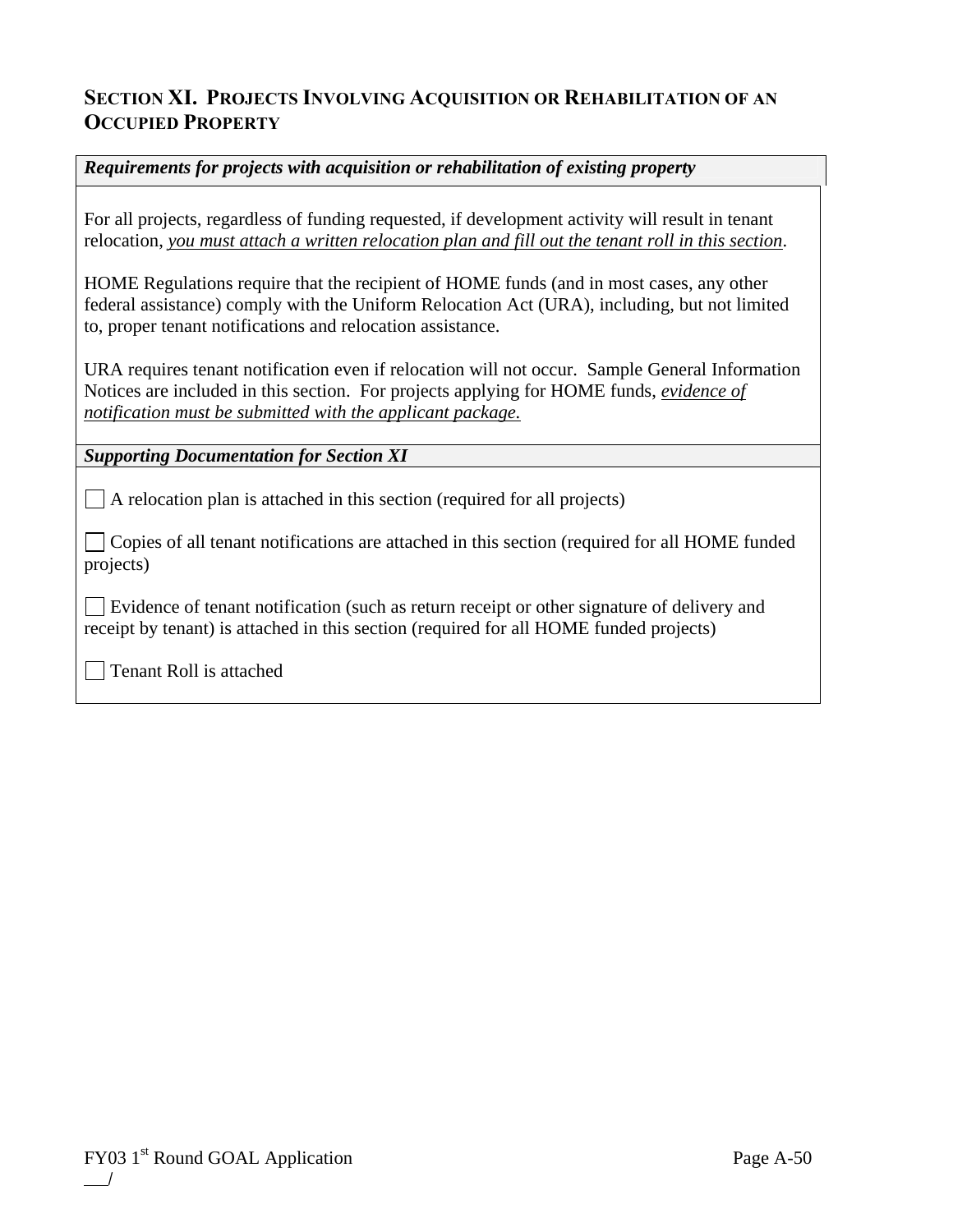### *Tenant Roll (Use Additional Pages if Necessary)*

This schedule must be completed if you are acquiring or rehabilitating a project which is currently occupied by anyone other than the owner of the project, i.e., occupied by tenants. *You must complete this schedule regardless of whether or not a tenant will actually be temporarily or permanently displaced.*

*If applying for HOME funds or willing to accept HOME funds as an alternative*, A "General Information Notice" must have been delivered to each tenant, via certified mail, return receipt requested, or hand delivered with signature of receipt by the tenant obtained, prior to the submittal of this application.

Evidence of delivery of each tenant's notice must be provided *in the application package* to be eligible for HOME Funds.

| Unit #<br>(list all units<br>numerically) | <b>Tenant Name</b> | <b>Tenant Mailing Address</b> | Unit Type<br>(# of Bedrooms) | Existing<br>Monthly Rental<br>Charge | Tenant To Be<br>Temporarily<br>Displaced (Y/N) |
|-------------------------------------------|--------------------|-------------------------------|------------------------------|--------------------------------------|------------------------------------------------|
|                                           |                    |                               |                              |                                      | $\Box$ Yes $\Box$ No                           |
|                                           |                    |                               |                              |                                      | $\Box$ Yes $\Box$ No                           |
|                                           |                    |                               |                              |                                      | $\vert$ Yes $\Box$ No<br>$\Box$                |
|                                           |                    |                               |                              |                                      | $\Box$ Yes $\Box$ No                           |
|                                           |                    |                               |                              |                                      | $\Box$ Yes $\Box$ No                           |
|                                           |                    |                               |                              |                                      | $\Box$ Yes $\Box$ No                           |
|                                           |                    |                               |                              |                                      | $\Box$ Yes $\Box$ No                           |
|                                           |                    |                               |                              |                                      | $\Box$ Yes $\Box$ No                           |
|                                           |                    |                               |                              |                                      | $\Box$ Yes $\Box$ No                           |
|                                           |                    |                               |                              |                                      | $\vert$ Yes $\Box$ No<br>$\Box$                |
|                                           |                    |                               |                              |                                      | $\Box$ Yes $\Box$ No                           |
|                                           |                    |                               |                              |                                      | $\Box$<br>$\vert$ Yes $\Box$ No                |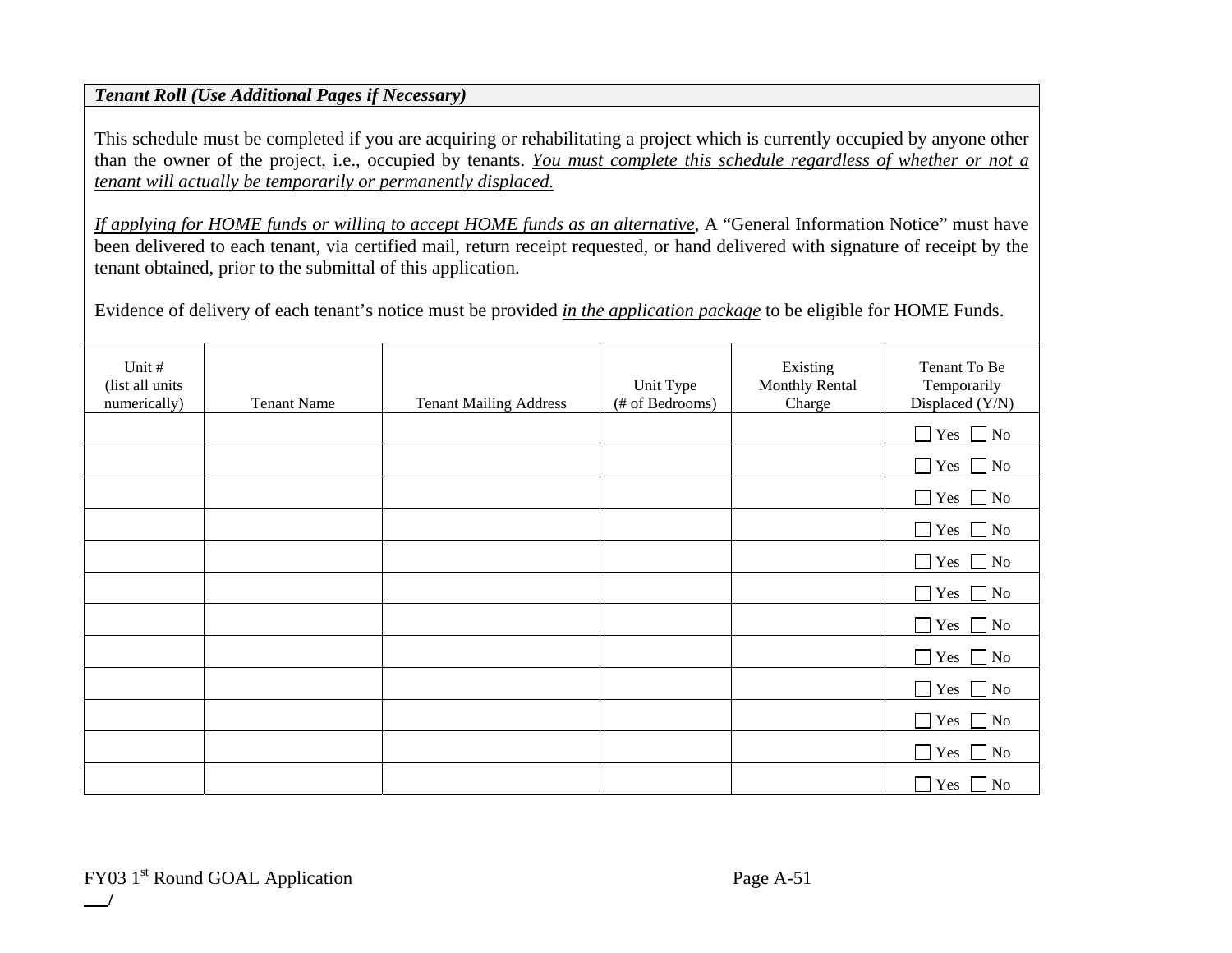### *Guide Form General Information Notice (Gin): Residential Tenant that will not be Displaced*

Dear \_\_\_\_\_\_\_\_\_\_\_\_\_\_\_\_\_\_\_\_\_\_\_:

On (date), (property owner) submitted an application to AHFC for financial assistance to acquire and/or rehabilitate (specify proposed activity) the building which you occupy at (address) .

This notice is to inform you that, if the assistance is provided and the building is (specify activity), you will not be displaced. Therefore, we urge you not to move anywhere at this time. If you elect to move for reasons of your own choice, you will not be provided relocation assistance.

If the application is approved and Federal assistance is provided for the (specify activity), you will be able to lease and occupy your present apartment (or another suitable, decent, safe and sanitary apartment in the same building) upon completion of the (specify activity) . Of course, you must comply with standard lease terms and conditions.

After the (specify activity) , your initial rent, including the estimated average monthly utility costs will not exceed the greater of (a) your current rent/average utility costs, or (b) 30 percent (30%) of your average monthly gross household income. If you must move temporarily so that the (specify activity) can be completed, suitable housing will be made available to you for the temporary period, and you will be reimbursed for all reasonable extra expenses, including all moving costs and any increase in housing costs.

Again, we urge you not to move. If the project is approved, you can be sure that we will make every effort to accommodate your needs. Because Federal assistance would be involved, you would be protected by the Uniform Relocation Assistance and Real Property Acquisition Policies Act of 1970, as amended.

This letter is important and should be retained. You will be contacted soon. In the meantime, if you have any questions about our plans, please contact *(name), (title), at (phone), (address)*.

Sincerely,

*(Name and Title)*